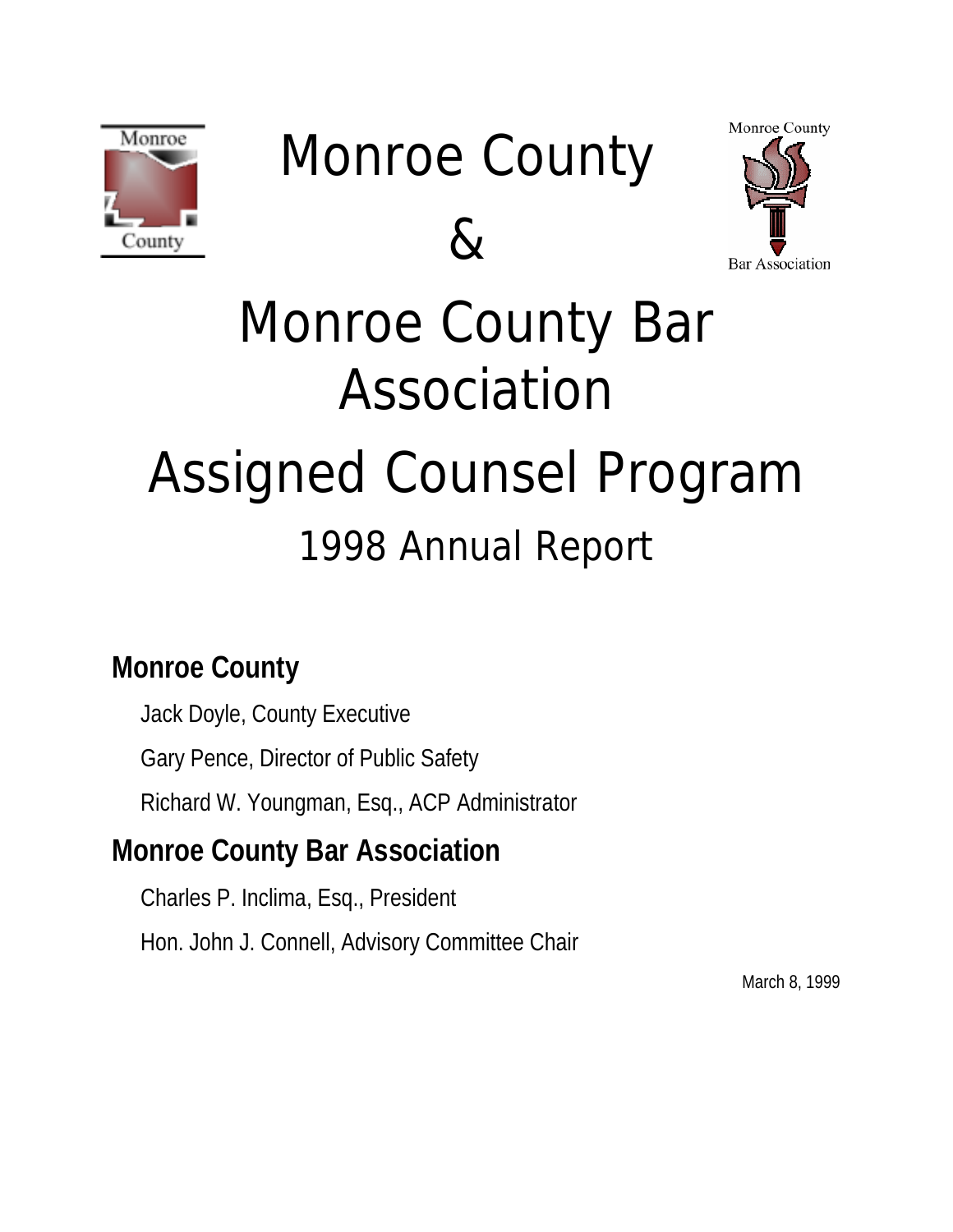### TABLE OF CONTENTS

| "To Provide A Coordinated And Centralized Assignment System For Conflict Cases"2<br>"To Provide A More Equitable Distribution Of Conflict Assignments Among Lawyers"3<br>"To Maintain Uniform And Proper Billing Practices And To Ensure Cost Accountability Of Services" 4 |  |
|-----------------------------------------------------------------------------------------------------------------------------------------------------------------------------------------------------------------------------------------------------------------------------|--|
|                                                                                                                                                                                                                                                                             |  |
|                                                                                                                                                                                                                                                                             |  |
|                                                                                                                                                                                                                                                                             |  |
|                                                                                                                                                                                                                                                                             |  |
|                                                                                                                                                                                                                                                                             |  |
|                                                                                                                                                                                                                                                                             |  |
|                                                                                                                                                                                                                                                                             |  |
|                                                                                                                                                                                                                                                                             |  |
|                                                                                                                                                                                                                                                                             |  |
|                                                                                                                                                                                                                                                                             |  |
|                                                                                                                                                                                                                                                                             |  |
|                                                                                                                                                                                                                                                                             |  |
|                                                                                                                                                                                                                                                                             |  |
|                                                                                                                                                                                                                                                                             |  |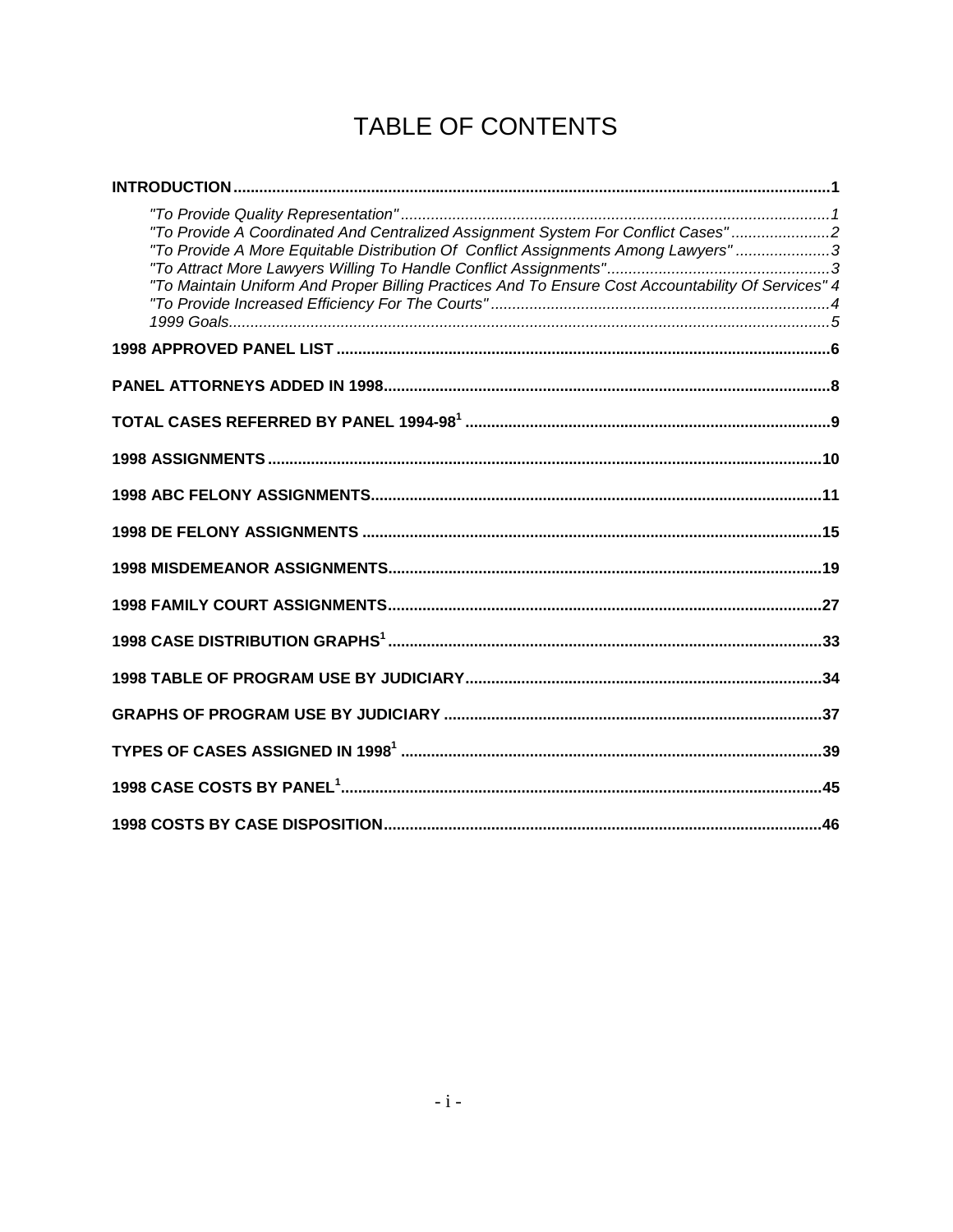### **Introduction**

<span id="page-2-0"></span>1998 was the seventh year the Assigned Counsel Program operated in all courts. The following statistical information shows the Program's relative success in meeting the goals of the Monroe County Bar Association Sponsored Plan for Conflict Assignments as stated below.

"The objectives of this conflict assignments plan are to provide quality representation to eligible indigent defendants or other litigants in those cases where the Public Defender has a conflict of interest; to provide a coordinated and centralized assignment system for conflict cases arising in the courts specified in Article IV herein, to provide a more equitable distribution of conflict assignments among lawyers; to attract more lawyers willing to handle conflict assignments, to maintain uniform and proper billing practices; to ensure cost accountability of services, and to provide increased efficiency for the courts by making qualified attorneys more readily available to handle conflict cases." *Monroe County Bar Association Sponsored Plan for Conflict Assignments*, ARTICLE II. Plan Objectives

### **"To Provide Quality Representation"**

The Program received twenty-one initial complaints involving questionable, unethical or illegal conduct by participating attorneys. This is up from sixteen in 1997. Clients were the source of seventeen complaints. The Monroe County Bar Association referred four complaints filed by clients, one less than in 1997. The Program has jurisdiction over open cases only. After investigation, the Assigned Counsel Program closed all complaints with no action taken against the attorney. Two cases referred by the Bar Association were for closed cases. All other complaints were disposed of either by the attorney and client reaching a mutually acceptable understanding or by the attorney's withdrawal from the case with the permission of the court. The Program removed no attorney from the panel lists due to suspension or disbarment by the Appellate Division.

All complaints required only administrative action. No referral to the Assigned Counsel Program Review Committee was necessary. As in past years, failure of the attorney to maintain contact with incarcerated clients was the most frequent complaint. Failure of the attorney to appear prepared to proceed was again the most frequent complaint from the courts.

The Program's Motion and Brief Bank now contains several hundred documents. The Program started development of a database to classify the issues in the documents, but was delayed by the County's switch to a different database platform, which was finally accomplished in November 1998. Development of the database has begun and on completion the documents will be classified, entered into the database and an index sent to the panel members and posted on the Program's Internet site.

Throughout 1998 the Program sent the panel attorneys various bulletins, broadcast faxes, and newsletters informing the panel members of upcoming seminars and events and encouraging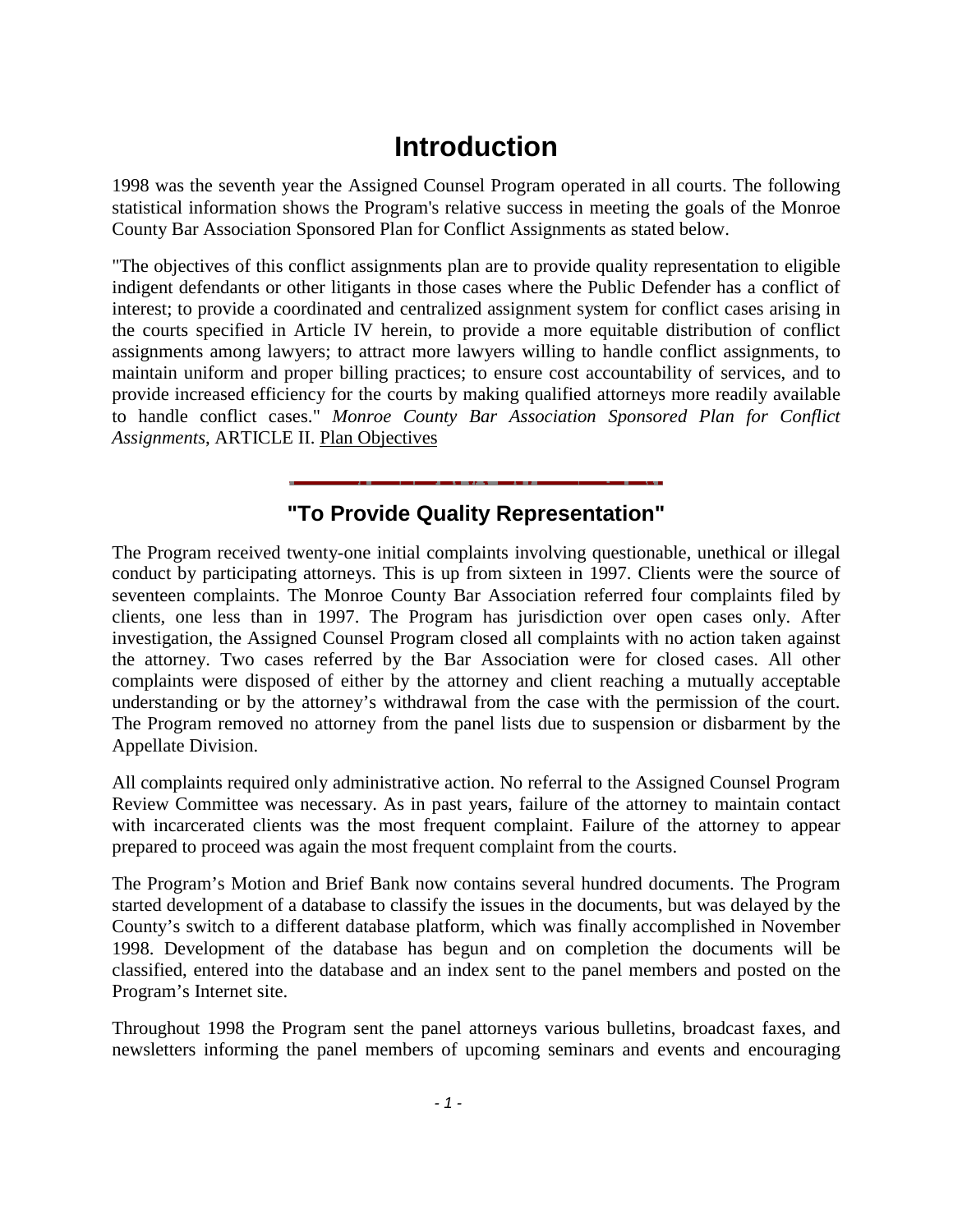<span id="page-3-0"></span>them to take advantage of the opportunities offered by these programs to increase their knowledge and legal skills.

Over 90% of the participating attorneys complied with the Monroe County Bar Association Continuing Legal Education requirements for Assigned Counsel panel members. The Program and the Criminal Justice Committee of the Monroe County Bar Association co-sponsored three CLE programs during 1998 to facilitate compliance. In addition, the Program co-sponsored a CLE seminar with the New York State Association of Criminal Defense Attorneys.

Following meetings between the Administrator and the Assigned Counsel Advisory Committee, the Committee recommended requirements for the establishment of a separate Homicide panel. The Committee forwarded the proposal to the Monroe County Bar Association Board of Trustees for approval. The approval did not come during 1998 and the requirements will be resubmitted.

The Administrator successfully obtained funds during the 1998 budget process to establish a Trial Institute in cooperation with the Monroe County Bar Association Academy of Law and to establish a WestLaw terminal at the Assigned Counsel Program offices during the 1999 fiscal year.

The Assigned Counsel Program offices moved in August 1998 to new, improved facilities at CityPlace, 33 North Fitzhugh Street in Rochester. These offices place the Program more conveniently to the courts, attorneys and other organizations working with the Program.

A yearlong project to upgrade and improve the Program's database system was completed in November 1998. In addition, the Programs computer hardware and software systems were upgraded to be Year 2000 compliant well ahead of schedule. The Administrator upgraded and improved the Program's Internet site with better graphics and more information. More links to other sites of interest to panel members were added.

### **"To Provide A Coordinated And Centralized Assignment System For Conflict Cases"**

The Assigned Counsel Program is fully computerized. The Program enters all cases reported to it in a centralized database that tracks the representation from assignment through payment of the voucher. This system avoids duplication of representation by showing all open case for a particular client thus insuring that there is a continuity of representation if the client is arrested on new charges. This system also promptly closes any case thus clearing any potential conflict of interest that the Public Defender might have in representing the client in future case.

During 1998, the Program completed a yearlong process replacing and upgrading the database platform to provide more and faster information and to be Year 2000 compliant. Assignments referred by the courts continue to be assigned from a rotating list of available attorneys. The Program, thanks to the dedicated efforts of Toni Armstrong, is very successful in insuring continuity of counsel where a client is re-arrested on new charges even when the arrests span differing jurisdictions. Additionally, the Program continues to track conflict of interest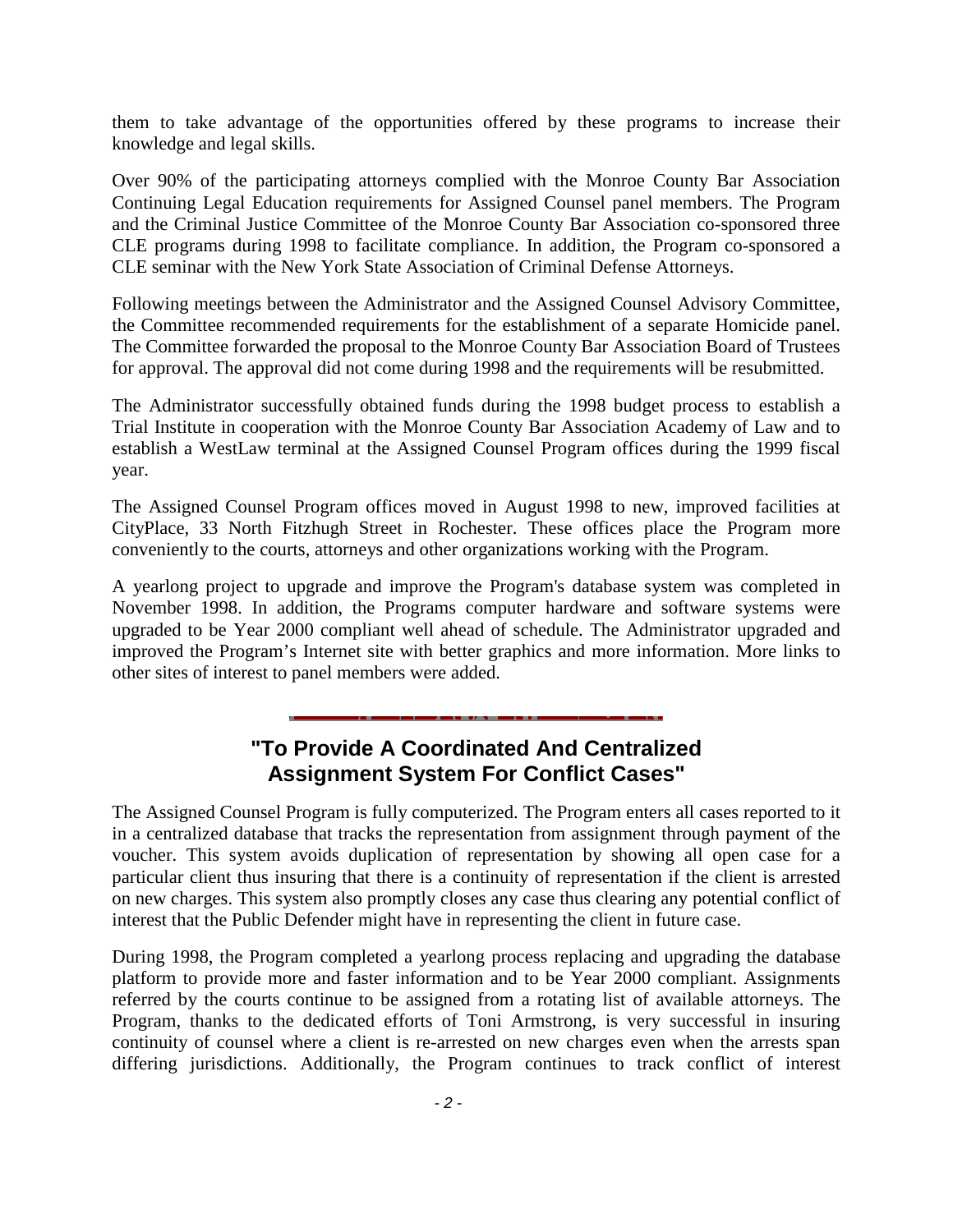<span id="page-4-0"></span>information so that counsel is not unnecessarily assigned when the Public Defender could ethically continue.

### **"To Provide A More Equitable Distribution Of Conflict Assignments Among Lawyers"**

While not perfect, the Program does achieve a significant improvement over the previous system of assignment of conflict cases. The Program constantly strives for new and better systems to distribute assignments more equitably among the participating attorneys. In criminal cases, the current system is highly effective. While there are still several local criminal courts that do not fully utilize the services of the Program in the assignment of counsel, the Program was able in 1998 to better reduce the Program assignments to attorneys receiving a high number of direct assignments. This led to a more equitable distribution of misdemeanor cases than in prior years. However, a reduction both in the number of attorneys accepting assignments and number of assignments accepted by attorneys who still take assignments, led to a situation where, for the first time, the most felony assignments number rose during 1998. Hopefully, establishment of the Trial Institute and an increase in the hourly rates paid to assigned counsel pursuant to Article 18- B of the County Law will address this problem.

Equitable distribution of cases is less in Family Court cases, but showed improvement in 1998. A mechanism must be found to address the inequities in Family Court assignments. The fact that a very few attorneys receive the bulk of the assignments places an undue burden on those attorneys and can impact directly on the quality of representation. More training through the appropriate committee of the Bar Association is necessary to familiarize the panel attorneys with local Family Court practice. The panel requirements should be reviewed with the Family Court judges to see if they are stringent enough. Lack of confidence in the quality of representation is a possible factor in the Judges' reluctance to use the full services offered by the Assigned Counsel Program. A Family Court component of the Trial Institute might alleviate the concern of the Family Court judges regarding the training of assigned counsel.

### **"To Attract More Lawyers Willing To Handle Conflict Assignments"**

Included in this report is a list of new panel members added during 1998. In 1998, the Administrator spoke to newly admitted attorneys at a seminar sponsored by the Young Lawyers Committee of the Monroe County Bar Association to promote participation in the Assigned Counsel Program.

Although the Program takes every opportunity to remind the current panel members to apply for the more restrictive panels once they achieve the requisite qualifications, in 1998 the Program experienced a drop in the number of qualified felony attorneys. Due to retirement, relocation and an inability to continue taking assigned cases at the current statutory rates, attorneys resigned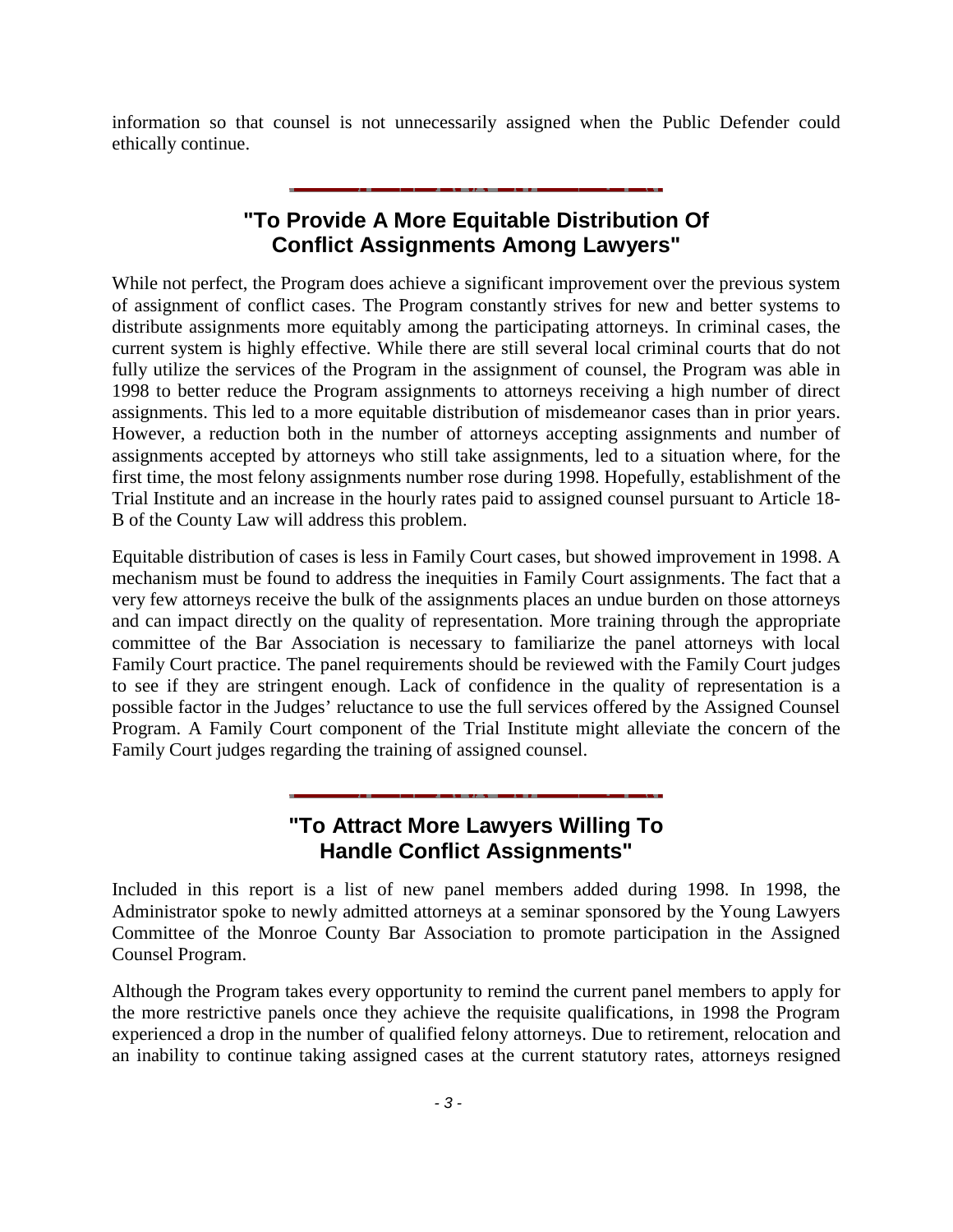<span id="page-5-0"></span>from the Assigned Counsel Program and took fewer assignments, especially in serious felony cases The requirements for inclusion on a felony panel include having conducted a misdemeanor jury trial or participated in jury selection in such a case coupled with conduct of a bench trial. Since so few misdemeanor trials are held each year, it is difficult for an attorney to meet this requirement.

During 1999 the Administrator will research and submit a proposal to the Academy of Law for an intensive trial institute. This institute would substitute for the actual trial experience now required. Also, the Administrator will poll the felony panel attorneys to see if they are willing to act as mentors for misdemeanor panel attorneys. If a sufficient number are willing, the Administrator will explore establishment of a mentor program that would also substitute for actual conduct of a trial. Both of these proposals to attract more attorneys require action by the Board of Trustees of the Monroe County Bar Association to amend the Assigned Counsel Plan.

### **"To Maintain Uniform And Proper Billing Practices And To Ensure Cost Accountability Of Services"**

The Program continues to process a routine voucher and send it to the Judge within 48 hours of receipt. The Administrator reviews each voucher before processing to insure compliance with the voucher regulations and notifies each attorney of any noncompliance to educate the attorney on proper procedures. The review and notification help maintain proper and uniform billing practices among the participating attorneys.

### **"To Provide Increased Efficiency For The Courts"**

Those courts fully utilizing the services of the Assigned Counsel Program report a positive impact on the efficiency in obtaining assigned counsel in conflict cases. They report a significant decrease in the burden on the court staff in finding attorneys willing to accept assignments, a decrease in the number of phone calls necessary to contact an attorney for assignment, a decrease in the voucher processing time since the vouchers are now clearly labeled as to the matter and already reviewed with comments by the Administrator, and a prompt response from the Assigned Counsel Program in obtaining assigned counsel.

In 1992, the County Executives Office began a program of training in Total Quality Management for the employees of Monroe County. That training continues. This training increases the efficiency of the internal operation and makes the Program more responsive to the needs of the Courts and the participating attorneys. The Strategic Framework of the Assigned Counsel Program is complete and development and refinement of the key result measures continues.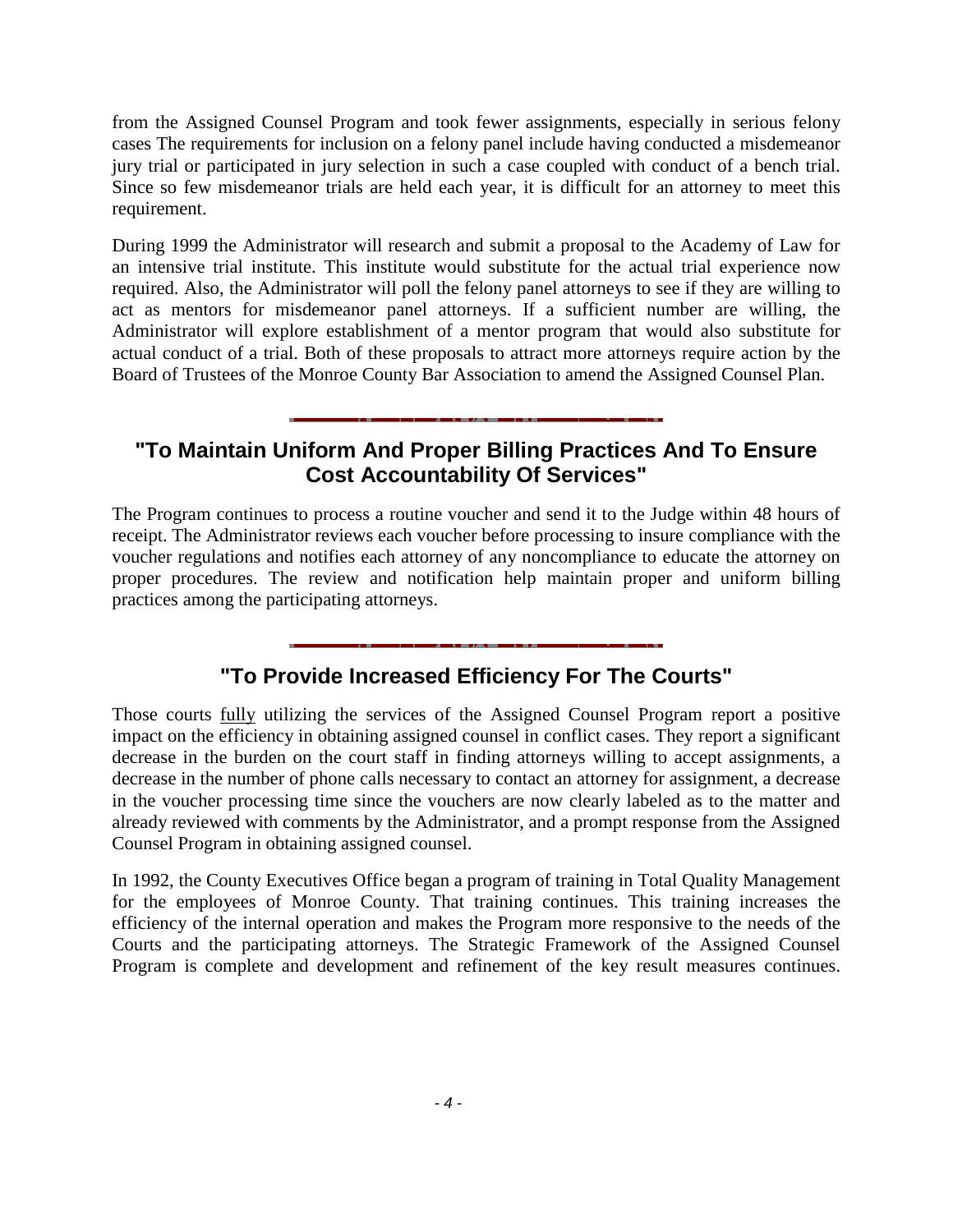### **1999 Goals**

<span id="page-6-0"></span>The following are the goals for 1999:

- Implementation of a Homicide panel after adoption of standards by the Monroe County Bar Association.
- In cooperation with the Academy of Law and the judiciary, establish a comprehensive Trial Institute, attendance at which would entitle the participant to move from the felony to the misdemeanor panel.
- Establish the procedures and finally implement use of the WestLaw research terminal in the Program offices. This research capability should increase the efficiency of assigned counsel, improve the quality of representation and reduce costs.
- With the Microsoft Access development package, prepare a database of documents contained in the Motion and Brief Bank for distribution and posting on the Internet site.
- Scanning of selected documents from the Motion and Brief Bank so that panel members can obtain electronic copies of the documents and so they can be posted on the Internet for downloading.
- If sufficient interest exists, to prepare and submit a proposal for a mentoring program as an alternative method of meeting the requirements for inclusion on the felony panels.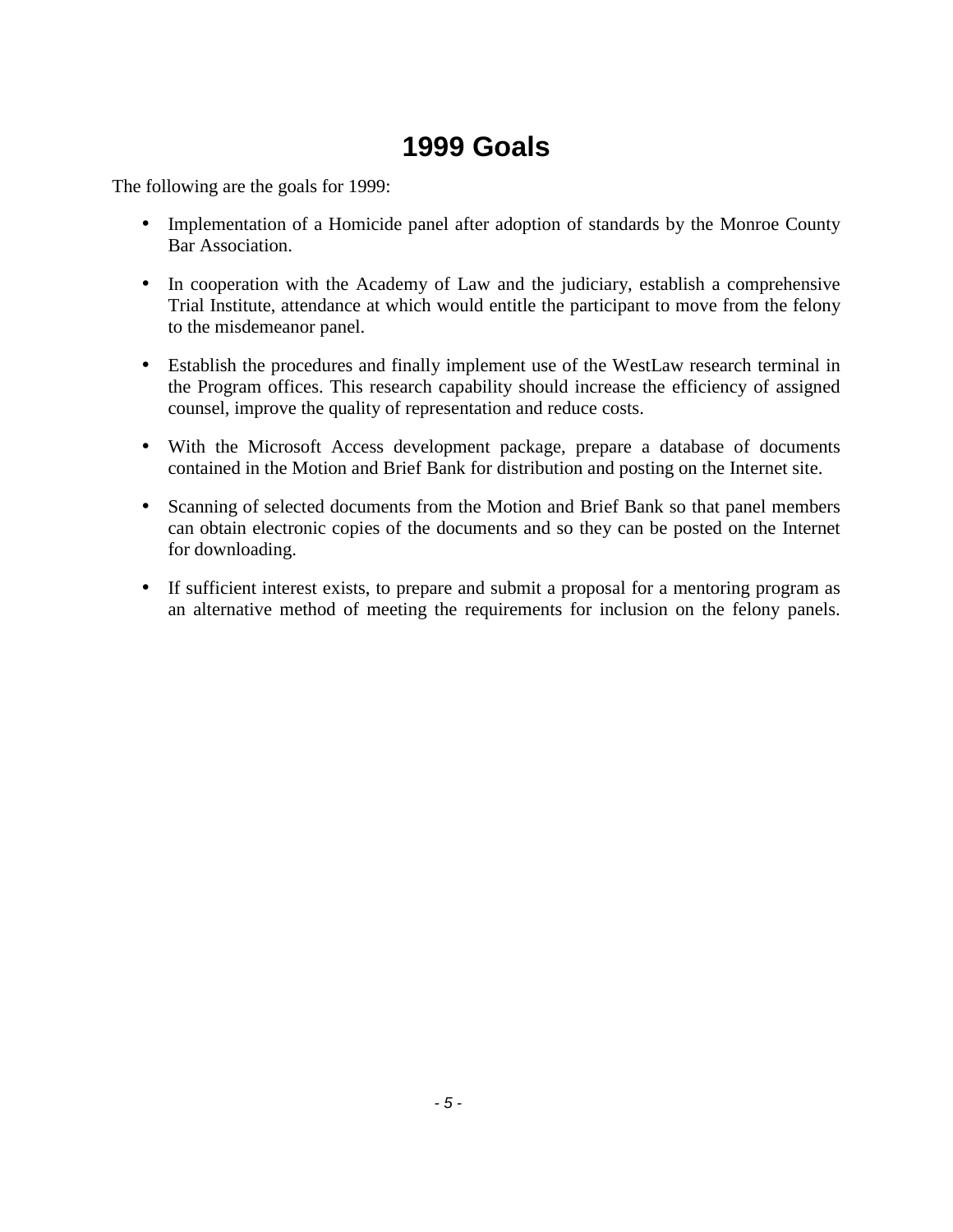### **1998 Approved Panel List**

### <span id="page-7-0"></span>ABC Felony DE Felony Misdemeanor Family Court

Aramini, Mary E. Arnold, Michael H. Aureli, Daniel L. Barr, Culver K. Bertram, Dudley M. Bitetti, Gary Broder, Howard K. Brown, J. Raymond Brown, James E. Burke, Adrian J. Cocuzzi, Thomas J. Coia, Richard Conaty, Jr., George W. Crimi, Joseph P. Damelio, Joseph S. Daniele, Anthony DeJohn, Timothy W. DiSalvo, Thomas J. Egger, Jan P. Farrell, Barbara E. Garretson, Scott A. Getz, Jon P. Green, Scott M. Hanlon, Garry Stephen Hinman, James S. Krane, Joel N. Kristal, Peter L. Lappan, James Leegant, Jo Anne Lewis, Herbert J. Maggio, Frank G. Mastrella, Daniel J. Morabito, David R. Muldoon, Gary Murante, David A. Murray, D. Michael Napier, Robert A. Perez, Gilbert R. Pilato, Louis P. Pineau, Maureen A. Pullano, Peter J. Regan, Jr., John M. Regan, Michael J. Renzi, Alexander R. Rizzo, James J. Salamone, Jr., James D. Schiano, Jr., Charles A. Schiano, Michael P. Shapiro, Robert A. Tallon, Michael J. Testa, Charles R. Thomas, Christopher D. Thompson, Donald M. Tuohey, Michael J.

Aramini, Mary E. Arnold, Michael H. Aureli, Daniel L. Barr, Culver K. Bertram, Dudley M. Bitetti, Gary Broder, Howard K. Brown, J. Raymond Brown, James E. Burke, Adrian J. Cianca, Mark F. Cocuzzi, Thomas J. Coia, Richard Colombo, Jeanne M. Conaty, Jr., George W. Crimi, Joseph P. Damelio, Joseph S. Daniele, Anthony Degnan, Peter J. DeJohn, Timothy W. DiSalvo, Thomas J. Egger, Jan P. Farrell, Barbara E. Flowerday, Michael D. Funk, Mark D. Garretson, Scott A. Getz, Jon P. Green, Scott M. Hanlon, Garry Stephen Hinman, James S. Hurwitz, Phillip R. Krane, Joel N. Kristal, Peter L. Lappan, James Leegant, Jo Anne Lester, Frederick Lewis, Herbert J. Maggio, Frank G. Mastrella, Daniel J. Merante, Vincent E. Meyer, Daniel J. Morabito, David R. Morabito, Michael A. Muldoon, Gary Murante, David A. Murante, Gerald S. Murray, D. Michael Napier, James A. Nesser, Joseph G. Owens, David L. Palmiere, David M. Parks, Anthony Perez, Gilbert R. Pilato, Louis P.

Adolph, Darylann Condello Affronti, Lorna R. Album, Betsy L. Anderson, Christopher Annechino, John A. Aramini, Mary E. Arnold, Michael H. Aureli, Daniel L. Bernacki, Jr., John E. Bertram, Dudley M. Bitetti, Gary Broder, Howard K. Brown, J. Raymond Brown, James E. Bryant, Kevin C. Buettner, Brian C. Burke, Adrian J. Campbell, Paula A. Chait, Mitchell A. Cianca, Mark F. Cocuzzi, Thomas J. Coia, Richard Colombo, Jeanne M. Cooper, Jennie M. Crimi, Joseph P. Crimi, Jr., Charles F. D'Amanda, Richard D'Arpino, John Joseph Damelio, Joseph S. Daniele, Anthony Dedes, William C. Degnan, Peter J. DeJohn, Timothy W. Dick, Andrew J. Dimassimo, James D. Dinolfo, Joseph F. DiSalvo, Thomas J. Donaher, Timothy P. Doyle, Daniel J. Egger, Jan P. Epstein, Robert Farrell, Barbara E. Fletcher, Jere B. Flowerday, Michael D. Funk, Mark D. Gaesser, David A. Garretson, Scott A. Getz, Jon P. Gladstone, Katherine Glaser, Alan Goel, Vinita Goldman, Ronald S. Green, Scott M. Grosso, James C.

Adolph, Darylann Condello Album, Betsy L. Annechino, John A. Aquilina, Vivian M. Aramini, Mary E. Arnold, Michael H. Aureli, Daniel L. Bernacki, Jr., John E. Bertram, Dudley M. Broder, Howard K. Brown, James E. Bryant, Kevin C. Buettner, Brian C. Callanan, Karen Smith Campbell, Paula A. Colombo, Jeanne M. Cooper, Jennie M. Costello, Paul Keely Crimi, Joseph P. D'Arpino, John Joseph DeJohn, Timothy W. Deyo, Diana M. Dimassimo, James D. Dinolfo, Joseph F. DiSalvo, Thomas J. Dunn, Andrew S. Egger, Jan P. Enos, Gregory E. Farr, William H. Farrell, Barbara E. Fazio, Jennifer L. Feldman, Sammy Flowerday, Michael D. Funk, Mark D. Gaesser, David A. Gladstone, Katherine Glaser, Alan Goel, Vinita Gravitz, Jennifer L. Hilderbrandt, Randall D. Hinman, James S. Holliday, Billie D. Hurwitz, Phillip R. Indivino, Deborah A. Ingersoll, Timothy E. Jain, Rekha Kantor, Theodore S. Karatas, Nigos Komanecky, Bradley W. Kosoff-Roth, Karen L. Kristal, Peter L. Lahman, Janice A. Lamutis, Donald F. Lappan, James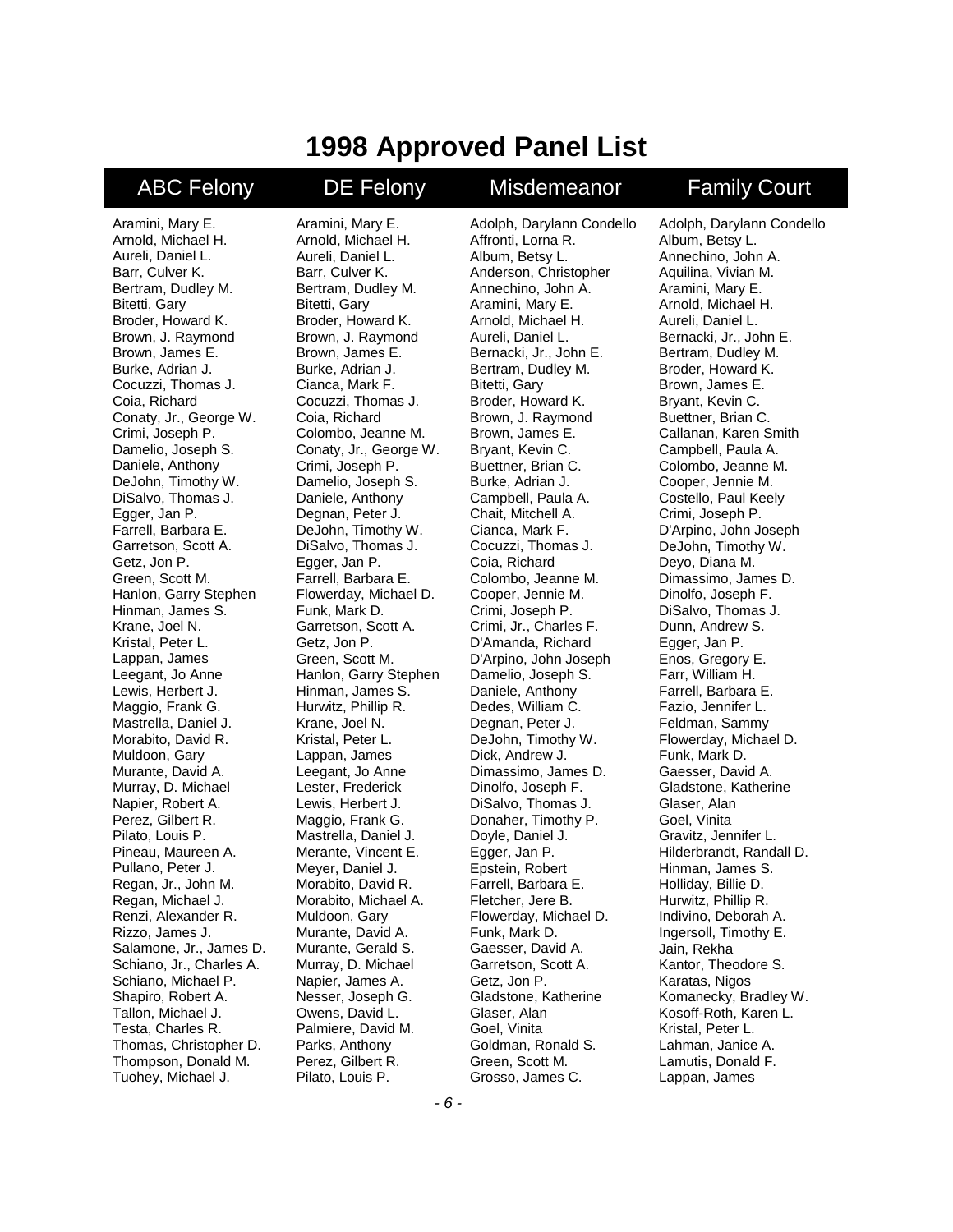Vacca, James P. Vacca, Jr., Paul J.

Shapiro, Robert A. Solomon, R. Adrian Stacy, Michael P. Tallon, Michael J. Testa, Charles R. Thomas, Christopher D. Thompson, Donald M. Tuohey, Michael J. Vacca, James P. Vacca, Jr., Paul J. Winward, Thomas M.V. Wisner, Todd J.W. Wood, Robert W.

Pineau, Maureen A. Pullano, Peter J. Regan, Jr., John M. Regan, Michael J. Renzi, Alexander R. Rizzo, James J. Salamone, Jr., James D. Schiano, Christopher Schiano, Jr., Charles A. Schiano, Michael P. Hanlon, Garry Stephen

Hardies, Robert M. Hilderbrandt, Randall D. Hinman, James S. Holliday, Billie D. Hurwitz, Phillip R. Ingersoll, Timothy E. Jain, Rekha Karatas, Nigos Khuns, Kevin M. Komanecky, Bradley W. Kosoff-Roth, Karen L. Krane, Joel N. Krieger, Lawrence J. Kristal, Peter L. LaBue, Eugene P. LaCelle, Erik C. LaDuca, Anthony LaDuca, John J. Lahman, Janice A. Lamutis, Donald F. Lappan, James Laragy, Christopher J. Leegant, Jo Anne Lembke, Matthew R. Lester, Frederick Levitsky, Steven Brian Maggio, Frank G. Mastrella, Daniel J. Merante, RoseMaria Merante, Vincent E. Meyer, Daniel J. Montemalo, Frank G. Morabito, David R. Morabito, Michael A. Muldoon, Gary Murante, David A. Murante, Gerald S. Murray, D. Michael Napier, James A. Nesser, Joseph G. O'Neill, Jr., Raymond B. O'Toole, Keith Obiorah, Edwin S.C. Owens, David L. Palmiere, David M. Parks, Anthony Pennica, Kenneth L. Perez, Gilbert R. Pilato, Louis P. Pineau, Maureen A. Proano, Galo M. Pullano, Peter J. Redmond, Gregg H. Renzi, Alexander R. Rizzo, James J. Rosner, Leonard A. Sadinsky, Lisa A.

### ABC Felony DE Felony Misdemeanor Family Court

Laragy, Christopher J. Leegant, Jo Anne Leichtner, Edward J. Lester, Frederick Levitsky, Steven Brian Lewis, Herbert J. Merante, RoseMaria Merante, Vincent E. Meyer, Daniel J. Misseritti, Giuliana Morabito, David R. Morabito, Michael A. Morris, Lisa B. Muldoon, Gary Murch, David R. Nesser, Joseph G. Nicosia, Edward G. Obiorah, Edwin S.C. Offen, Alan L. Owens, David L. Palmiere, David M. Parks, Anthony Pennica, Kenneth L. Perez, Gilbert R. Pilato, Louis P. Plovanich, Charles Proano, Galo M. Renzi, Alexander R. Sadinsky, Lisa A. Salamone, Jr., James D. Sammons, Elizabeth A. Scatigno, John M. Schell, George A. Schiano, Margaret A. Sekharan, Raja N. St. George, Robert J. Stacy, Michael P. Teator, Mary E. Testa, Charles R. Thomas, Christopher D. Thompson, Donald M. Tuohey, Michael J. Urbanski, Mark A. Vacca, James P. West, John R. Wisner, Todd J.W. Zaretsky, Allen J. Zunno, Harriet L.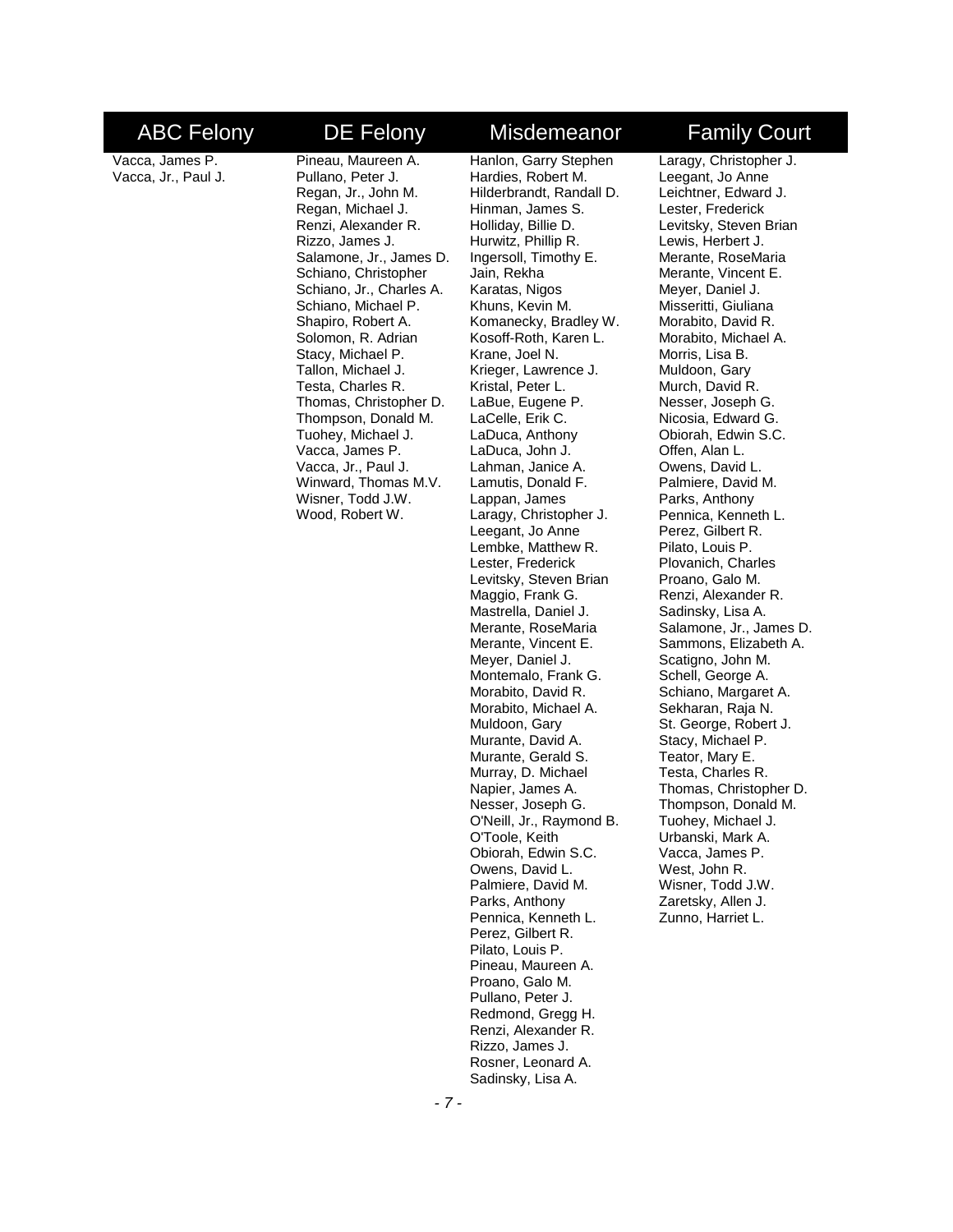### <span id="page-9-0"></span>ABC Felony DE Felony Misdemeanor Family Court Salamone, Jr., James D. Santariello, Michael

Schiano, Christopher Schiano, Jr., Charles A. Schiano, Michael P. Scibetta, Michael P. Sekharan, Raja N. Shanahan, Paul F. Shapiro, Robert A. Shepard, John V. Snodgrass, Cynthia L. Solomon, R. Adrian Stacy, Michael P. Summers, Reed Noble Tallon, Michael J. Teator, Mary E. Thomas, Christopher D. Thompson, Donald M. Tuohey, Michael J. Urbanski, Mark A. Vacca, James P. Vacca, Jr., Paul J. Vogt, Eric J. West, John R. Winward, Thomas M.V. Wisner, Todd J.W. Wood, Robert W.

### **Panel Attorneys Added in 1998**

| <b>ABC Felony</b>                 | <b>DE Felony</b>                                                                                                                                                                                            | Misdemeanor                                                                                                                                                                                                                                                | <b>Family Court</b>                                                                                                                                  |
|-----------------------------------|-------------------------------------------------------------------------------------------------------------------------------------------------------------------------------------------------------------|------------------------------------------------------------------------------------------------------------------------------------------------------------------------------------------------------------------------------------------------------------|------------------------------------------------------------------------------------------------------------------------------------------------------|
| Aureli, Daniel L.<br>Getz, Jon P. | Aureli, Daniel L.<br>Funk, Mark D.<br>Getz. Jon P.<br>Hurwitz, Phillip R.<br>Meyer, Daniel J.<br>Murante, Gerald S.<br>Palmiere, David M.<br>Stacy, Michael P.<br>Winward, Thomas M.V.<br>Wisner, Todd J.W. | Affronti, Lorna R.<br>Aureli, Daniel L.<br>Dick, Andrew J.<br>Dinolfo, Joseph F.<br>Fletcher, Jere B.<br>LaBue, Eugene P.<br>Meyer, Daniel J.<br>Murante, Gerald S.<br>Obiorah, Edwin S.C.<br>Palmiere, David M.<br>Redmond, Gregg H.<br>Stacy, Michael P. | Aureli, Daniel L.<br>Dinolfo, Joseph F.<br>Hurwitz, Phillip R.<br>Meyer, Daniel J.<br>Obiorah, Edwin S.C.<br>Palmiere, David M.<br>Stacy, Michael P. |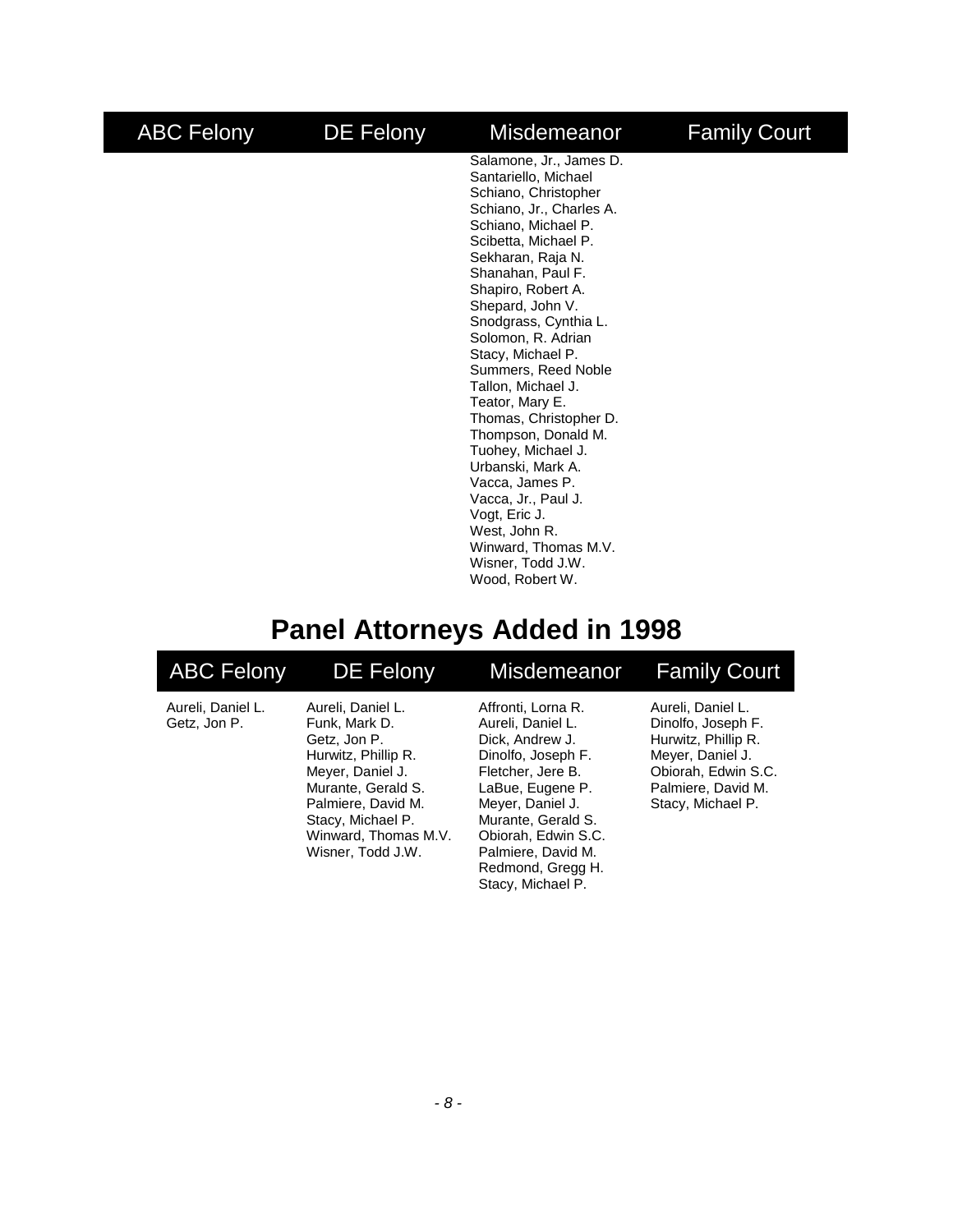# **Total Cases Referred by Panel 1994-981**

<span id="page-10-0"></span>

|                                                                                                               | <b>Panel</b>                                                 | 1994                            | 1995 | 1996 | 1997                      | 1998 |  |  |  |
|---------------------------------------------------------------------------------------------------------------|--------------------------------------------------------------|---------------------------------|------|------|---------------------------|------|--|--|--|
|                                                                                                               | <b>ABC Felony</b>                                            | 604                             | 640  | 605  | 557                       | 645  |  |  |  |
|                                                                                                               | Appellate                                                    | 12                              | 26   | 22   | 20                        | 77   |  |  |  |
|                                                                                                               | DE Felony                                                    | 395                             | 365  | 366  | 420                       | 409  |  |  |  |
|                                                                                                               | <b>Family Court</b>                                          | 954                             | 1051 | 919  | 1032                      | 1021 |  |  |  |
|                                                                                                               | Misdemeanor                                                  | 1174                            | 1271 | 1425 | 1398                      | 1443 |  |  |  |
|                                                                                                               | Other                                                        | 29                              | 32   | 46   | 47                        | 39   |  |  |  |
|                                                                                                               | Probation/Parole                                             | 148                             | 160  | 139  | 162                       | 193  |  |  |  |
| 1600<br>1400<br>1200<br>1000<br>800<br>600<br>400<br>200<br>0<br>1994<br>1995<br>1996<br>1997<br>1998<br>Year |                                                              |                                 |      |      |                           |      |  |  |  |
|                                                                                                               | ABC Felony<br><b>Family Court</b><br><b>Probation/Parole</b> | $\Box$ Appellate<br>Misdemeanor |      |      | <b>DE Felony</b><br>Other |      |  |  |  |

*1. Does not represent number of assignments made, only initial cases referred for assignment.*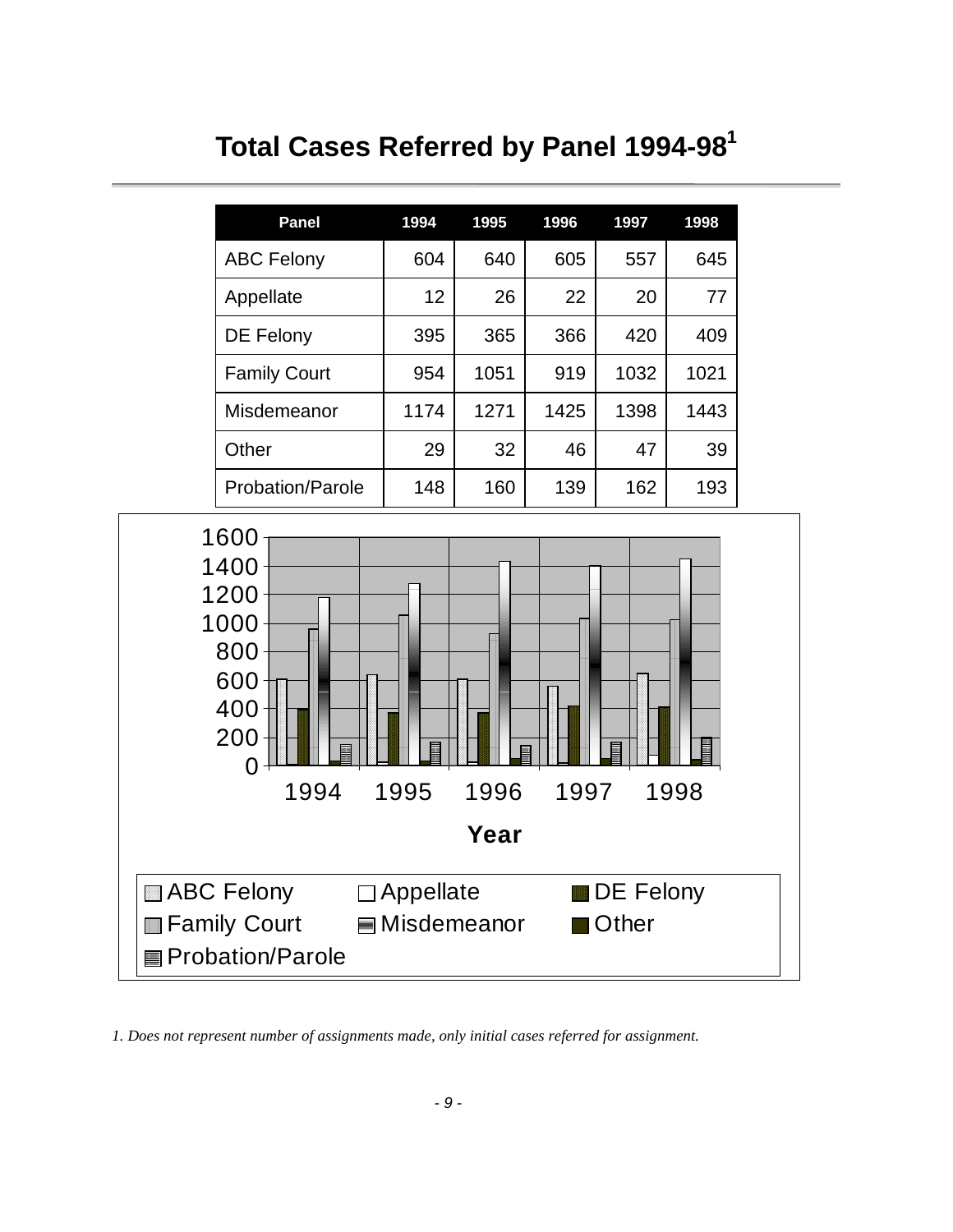### **1998 Assignments**

<span id="page-11-0"></span>The following charts show the assignments each attorney received in 1998. The number of assignments is higher than the number of cases referred because in some cases more than one attorney receives an assignment for that case. Also, a n attorney might be assigned in 1998 to a case originally referred in a previous year. This occurs most often after a court relieves one attorney and either the court or the Assigned Counsel Program assigns a new attorney.

Several factors should be considered in looking at these tables. First, approved panel members receive more assignments than non-approved panel members do. Some of the attorneys with a low number of assignments are non-approved panel members. Most often, such an attorney is court assigned. Secondly, those attorneys gaining membership on a panel for the first time during 1998 will have fewer assignments in that panel because they were not on the panel for an entire year. Thirdly, an increasing number of attorneys declined a significant number of assignments or requested removal from the Program for long periods of time during 1998, especially the attorneys on the ABC felony panel. While the report includes non-approved attorneys, new panel members, attorneys declining appointments, and attorneys temporarily removed from panels at their own request, concentrating on those members who participated for the full year as approved members of a particular panel gives a truer picture of the equitable distribution of assignments.

The success of the program in achieving equitable distribution of cases is excellent even when including all the attorneys. It is exceptional when concentrating on attorneys who started the year on a particular panel. The last column of each table contains a running percentage of the total assignments. The more attorneys listed in a table before the percentage reaches fifty suggests a more equitable case distribution in that panel. In each panel, except Family Court, the percentage does not reach fifty until the table lists a significant number of attorneys.

Of particular significance in this report is the fact that in the criminal courts, where the Assigned Counsel Program assigns a large percentage of cases, there is a more even distribution of assignments. This is attributable to the fact that, by comparison, Family Court has a much lower percentage of cases assigned by the Assigned Counsel Program. Most assignments are directly by the court. Attaining more equitable distribution of cases is difficult, if not impossible. The Administrator and Advisory Committee must work diligently to provide a workable solution to the inequities of the Family Court assignments. Looking at the last column of the tables, it takes significantly fewer attorneys for the Family Court assignments to reach a high percentage than it does for the criminal court assignments.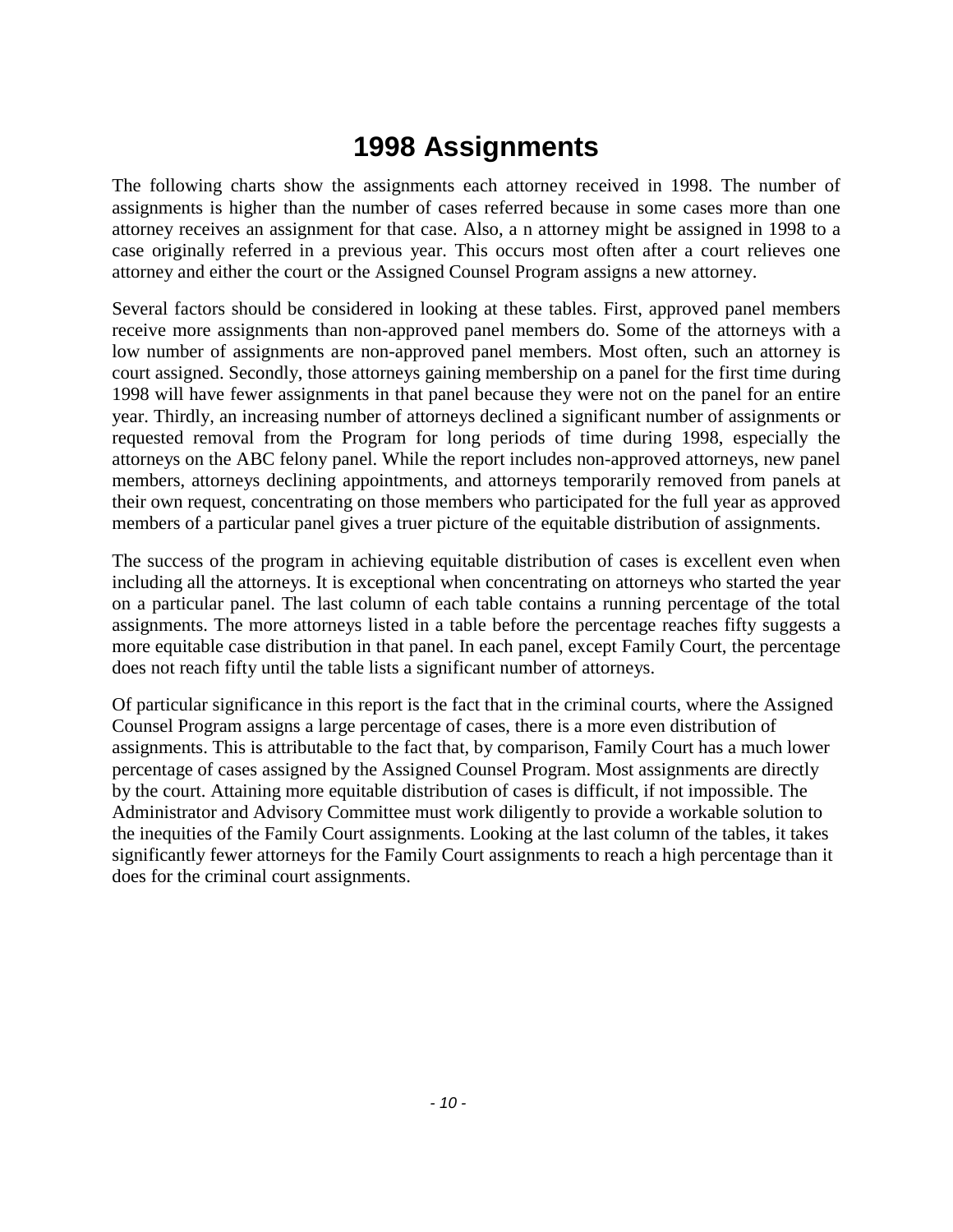# **1998 ABC Felony Assignments**

<span id="page-12-0"></span>

|                          |            |                | <b>Total</b> | $%$ of       | <b>Running</b> | <b>Running</b> |
|--------------------------|------------|----------------|--------------|--------------|----------------|----------------|
| <b>Attorney</b>          | <b>ACP</b> | <b>Court</b>   | <b>Cases</b> | <b>Total</b> | <b>Total</b>   | $\%$           |
| <b>ABC Felony</b>        |            |                |              |              |                |                |
| Damelio, Joseph S.       | 17         | 9              | 26           | 3.96%        | 26             | 3.96%          |
| Schiano, Michael P.      | 17         | 9              | 26           | 3.96%        | 52             | 7.93%          |
| Krane, Joel N.           | 22         | 1              | 23           | 3.51%        | 75             | 11.43%         |
| Perez, Gilbert R.        | 21         | 0              | 21           | 3.20%        | 96             | 14.63%         |
| Kristal, Peter L.        | 19         | $\overline{2}$ | 21           | 3.20%        | 117            | 17.84%         |
| Hinman, James S.         | 17         | 4              | 21           | 3.20%        | 138            | 21.04%         |
| Shapiro, Robert A.       | 19         | 0              | 19           | 2.90%        | 157            | 23.93%         |
| Vacca, James P.          | 19         | 0              | 19           | 2.90%        | 176            | 26.83%         |
| Morabito, David R.       | 18         | 0              | 18           | 2.74%        | 194            | 29.57%         |
| Garretson, Scott A.      | 16         | $\overline{2}$ | 18           | 2.74%        | 212            | 32.32%         |
| Pilato, Louis P.         | 15         | 3              | 18           | 2.74%        | 230            | 35.06%         |
| Crimi, Joseph P.         | 17         | 0              | 17           | 2.59%        | 247            | 37.65%         |
| Schiano, Jr., Charles A. | 17         | 0              | 17           | 2.59%        | 264            | 40.24%         |
| Barr, Culver K.          | 12         | 5              | 17           | 2.59%        | 281            | 42.84%         |
| Brown, J. Raymond        | 16         | 0              | 16           | 2.44%        | 297            | 45.27%         |
| DiSalvo, Thomas J.       | 16         | 0              | 16           | 2.44%        | 313            | 47.71%         |
| Murray, D. Michael       | 16         | 0              | 16           | 2.44%        | 329            | 50.15%         |
| Leegant, Jo Anne         | 15         | 1              | 16           | 2.44%        | 345            | 52.59%         |
| Aramini, Mary E.         | 14         | 0              | 14           | 2.13%        | 359            | 54.73%         |
| Lappan, James            | 14         | 0              | 14           | 2.13%        | 373            | 56.86%         |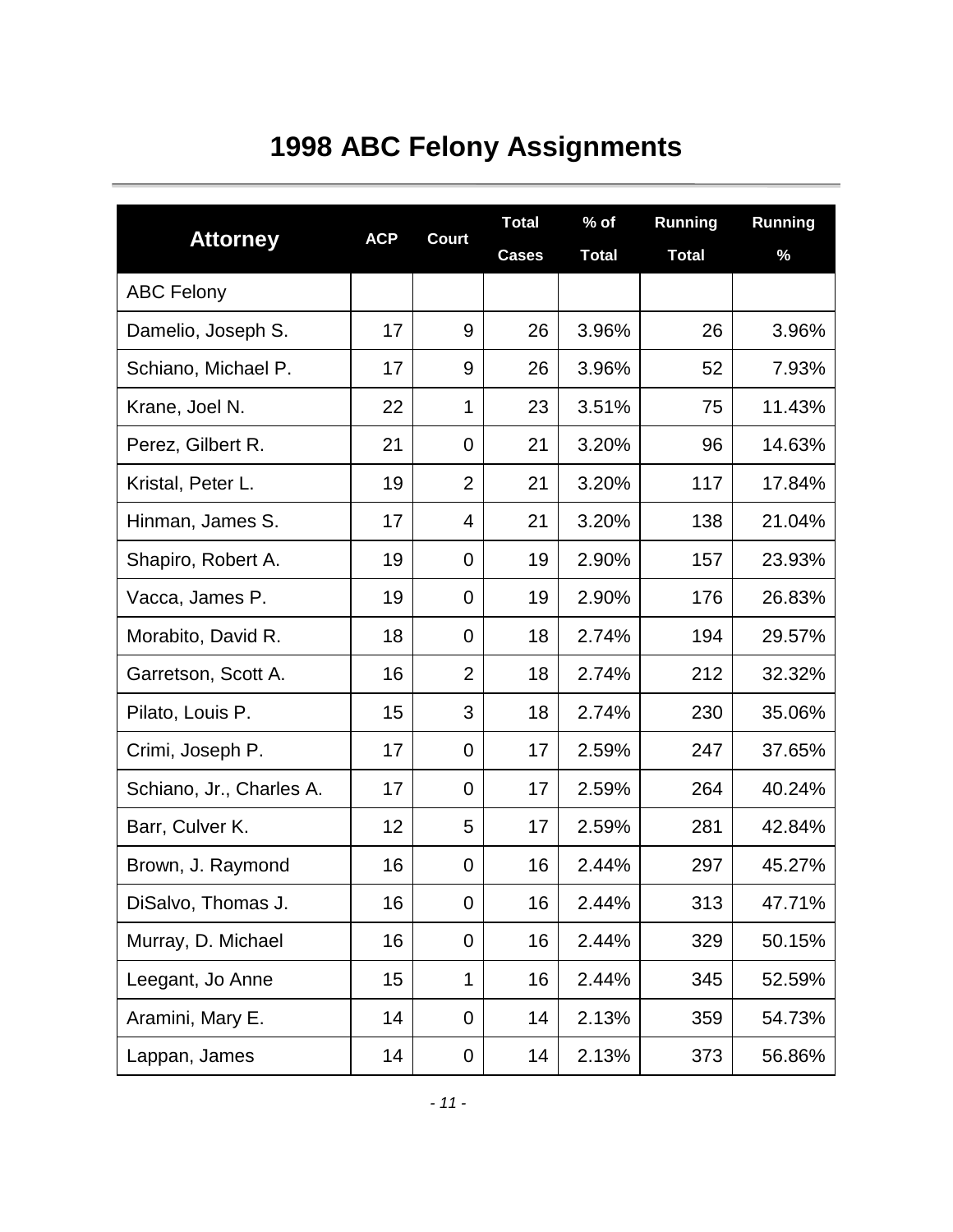|                         |                | <b>Court</b>   | <b>Total</b>   | $%$ of       | <b>Running</b> | <b>Running</b> |
|-------------------------|----------------|----------------|----------------|--------------|----------------|----------------|
| <b>Attorney</b>         | <b>ACP</b>     |                | <b>Cases</b>   | <b>Total</b> | <b>Total</b>   | %              |
| Lewis, Herbert J.       | 14             | $\overline{0}$ | 14             | 2.13%        | 387            | 58.99%         |
| Farrell, Barbara E.     | 12             | $\overline{2}$ | 14             | 2.13%        | 401            | 61.13%         |
| Rizzo, James J.         | 12             | 1              | 13             | 1.98%        | 414            | 63.11%         |
| Cocuzzi, Thomas J.      | 11             | $\overline{2}$ | 13             | 1.98%        | 427            | 65.09%         |
| Thompson, Donald M.     | 10             | 3              | 13             | 1.98%        | 440            | 67.07%         |
| Renzi, Alexander R.     | 11             | $\mathbf 1$    | 12             | 1.83%        | 452            | 68.90%         |
| Brown, James E.         | 10             | 1              | 11             | 1.68%        | 463            | 70.58%         |
| Burke, Adrian J.        | 10             | 1              | 11             | 1.68%        | 474            | 72.26%         |
| Murante, David A.       | 8              | 3              | 11             | 1.68%        | 485            | 73.93%         |
| Hanlon, Garry Stephen   | 9              | $\mathbf 1$    | 10             | 1.52%        | 495            | 75.46%         |
| Pullano, Peter J.       | 6              | 4              | 10             | 1.52%        | 505            | 76.98%         |
| Pineau, Maureen A.      | 7              | $\mathbf{1}$   | 8              | 1.22%        | 513            | 78.20%         |
| Bertram, Dudley M.      | 7              | 0              | 7              | 1.07%        | 520            | 79.27%         |
| DeJohn, Timothy W.      | 7              | 0              | 7              | 1.07%        | 527            | 80.34%         |
| Egger, Jan P.           | $\overline{7}$ | 0              | $\overline{7}$ | 1.07%        | 534            | 81.40%         |
| Salamone, Jr., James D. | $\overline{7}$ | 0              | $\overline{7}$ | 1.07%        | 541            | 82.47%         |
| Getz, Jon P.            | 6              | 0              | 6              | 0.91%        | 547            | 83.38%         |
| Bitetti, Gary           | 5              | 1              | 6              | 0.91%        | 553            | 84.30%         |
| Tuohey, Michael J.      | 5              | 1              | 6              | 0.91%        | 559            | 85.21%         |
| Merante, Vincent E.     | 1              | 5              | 6              | 0.91%        | 565            | 86.13%         |
| Conaty, Jr., George W.  | 5              | 0              | 5              | 0.76%        | 570            | 86.89%         |
| Daniele, Anthony        | 5              | 0              | 5              | 0.76%        | 575            | 87.65%         |
| Funk, Mark D.           | $\overline{2}$ | 3              | 5              | 0.76%        | 580            | 88.41%         |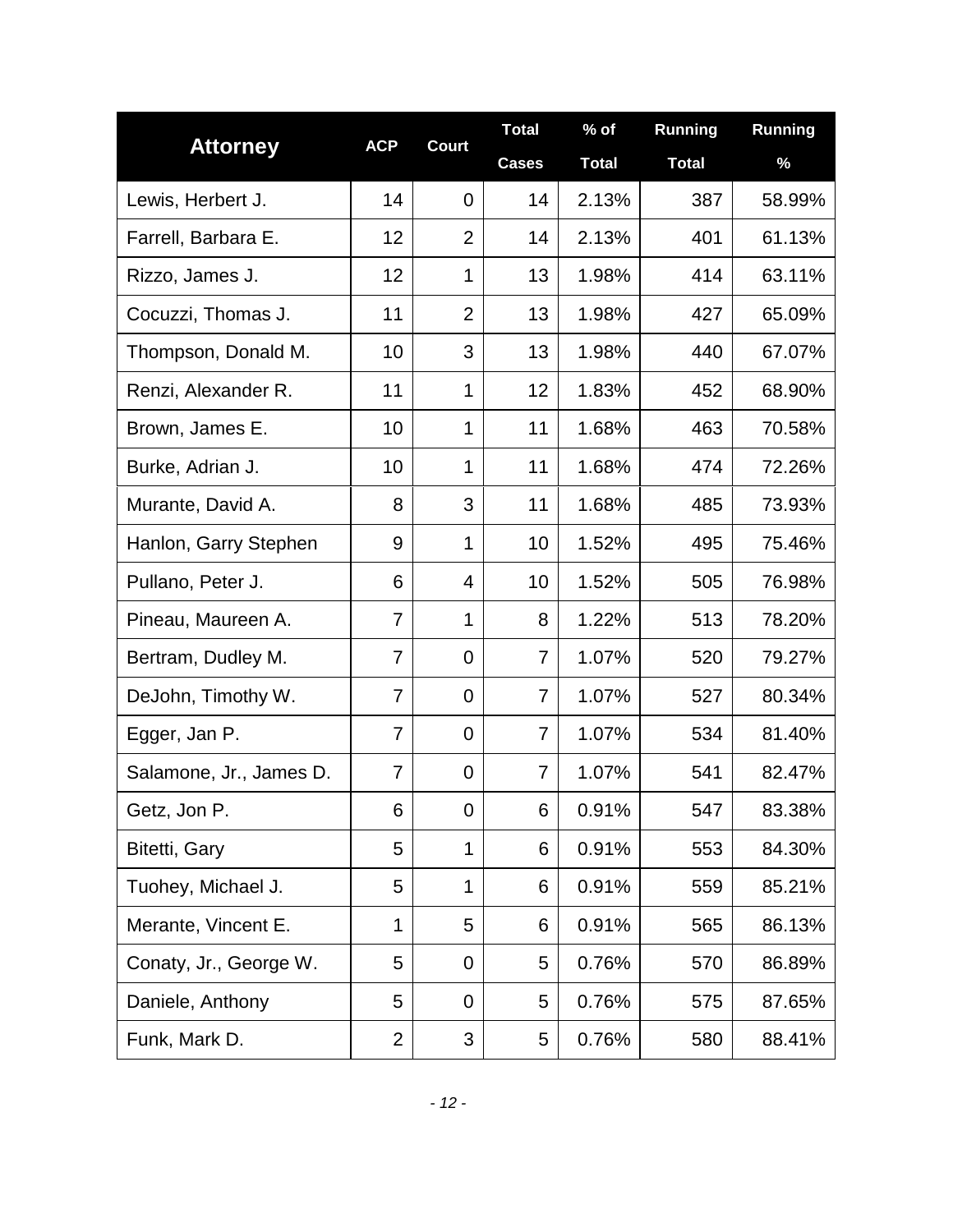|                         | <b>ACP</b>     | Court          | <b>Total</b>   | $%$ of       | <b>Running</b> | Running |
|-------------------------|----------------|----------------|----------------|--------------|----------------|---------|
| <b>Attorney</b>         |                |                | <b>Cases</b>   | <b>Total</b> | <b>Total</b>   | %       |
| Evans, Richard J.       | $\overline{4}$ | $\overline{0}$ | $\overline{4}$ | 0.61%        | 584            | 89.02%  |
| Testa, Charles R.       | 4              | $\overline{0}$ | 4              | 0.61%        | 588            | 89.63%  |
| Wood, Robert W.         | 4              | $\overline{0}$ | 4              | 0.61%        | 592            | 90.24%  |
| Young, D. Scott         | 4              | $\overline{0}$ | $\overline{4}$ | 0.61%        | 596            | 90.85%  |
| Napier, Robert A.       | $\overline{2}$ | $\overline{2}$ | 4              | 0.61%        | 600            | 91.46%  |
| Schiano, Christopher    | 1              | 3              | $\overline{4}$ | 0.61%        | 604            | 92.07%  |
| Coia, Richard           | 3              | $\overline{0}$ | 3              | 0.46%        | 607            | 92.53%  |
| Green, Scott M.         | 1              | $\overline{2}$ | 3              | 0.46%        | 610            | 92.99%  |
| Hurwitz, Phillip R.     | $\overline{2}$ | $\mathbf 0$    | $\overline{2}$ | 0.30%        | 612            | 93.29%  |
| Muldoon, Gary           | $\overline{2}$ | $\mathbf 0$    | $\overline{2}$ | 0.30%        | 614            | 93.60%  |
| Chait, Mitchell A.      | 1              | 1              | $\overline{2}$ | 0.30%        | 616            | 93.90%  |
| MacBride, April Walker  | 1              | 1              | $\overline{2}$ | 0.30%        | 618            | 94.21%  |
| Mastrella, Daniel J.    | 1              | 1              | $\overline{2}$ | 0.30%        | 620            | 94.51%  |
| Napier, James A.        | 1              | 1              | $\overline{2}$ | 0.30%        | 622            | 94.82%  |
| Palmiere, David M.      | 1              | 1              | $\overline{2}$ | 0.30%        | 624            | 95.12%  |
| Urbanski, Mark A.       | 1              | 1              | $\overline{2}$ | 0.30%        | 626            | 95.43%  |
| LaDuca, Anthony         | 0              | $\overline{2}$ | $\overline{2}$ | 0.30%        | 628            | 95.73%  |
| Regenstreif, Jeffrey G. | 0              | $\overline{2}$ | $\overline{2}$ | 0.30%        | 630            | 96.04%  |
| Rose, Angelo A.         | 0              | $\overline{2}$ | $\overline{2}$ | 0.30%        | 632            | 96.34%  |
| Abate, Jeffrey J.       | 1              | $\mathbf 0$    | 1              | 0.15%        | 633            | 96.49%  |
| Aureli, Daniel L.       | $\mathbf 1$    | 0              | 1              | 0.15%        | 634            | 96.65%  |
| Colombo, Jeanne M.      | 1              | $\mathbf 0$    | 1              | 0.15%        | 635            | 96.80%  |
| D'Arpino, John Joseph   | 1              | 0              | 1              | 0.15%        | 636            | 96.95%  |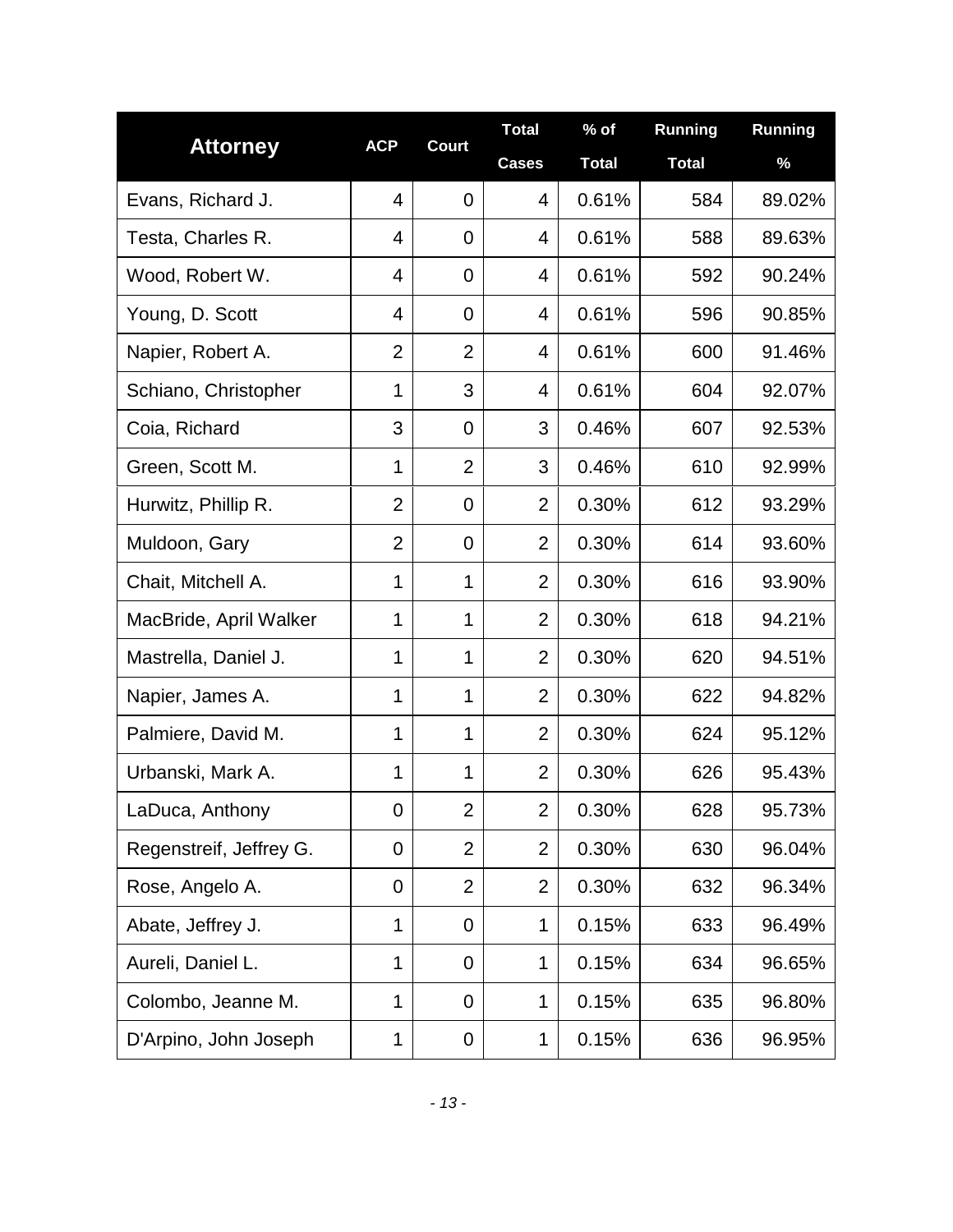|                          | <b>ACP</b>     | <b>Court</b>   | <b>Total</b> | $%$ of       | <b>Running</b> | <b>Running</b> |
|--------------------------|----------------|----------------|--------------|--------------|----------------|----------------|
| <b>Attorney</b>          |                |                | <b>Cases</b> | <b>Total</b> | <b>Total</b>   | %              |
| Doyle, Daniel J.         | 1              | 0              | 1            | 0.15%        | 637            | 97.10%         |
| Fletcher, Jere B.        | 1              | 0              | 1            | 0.15%        | 638            | 97.26%         |
| Flowerday, Michael D.    | 1              | $\overline{0}$ | 1            | 0.15%        | 639            | 97.41%         |
| Lester, Frederick        | 1              | 0              | 1            | 0.15%        | 640            | 97.56%         |
| Owens, David L.          | 1              | 0              | 1            | 0.15%        | 641            | 97.71%         |
| Regan, Michael J.        | 1              | 0              | 1            | 0.15%        | 642            | 97.87%         |
| Stacy, Michael P.        | 1              | $\mathbf 0$    | 1            | 0.15%        | 643            | 98.02%         |
| Thomas, Christopher D.   | $\mathbf 1$    | $\overline{0}$ | 1            | 0.15%        | 644            | 98.17%         |
| Winward, Thomas M.V.     | $\mathbf 1$    | 0              | 1            | 0.15%        | 645            | 98.32%         |
| Wisner, Todd J.W.        | $\mathbf 1$    | 0              | 1            | 0.15%        | 646            | 98.48%         |
| Bernacki, Jr., John E.   | 0              | 1              | 1            | 0.15%        | 647            | 98.63%         |
| Cianca, Mark F.          | 0              | 1              | 1            | 0.15%        | 648            | 98.78%         |
| Hilderbrandt, Randall D. | 0              | $\mathbf 1$    | 1            | 0.15%        | 649            | 98.93%         |
| Kaul, Richard A.         | 0              | 1              | 1            | 0.15%        | 650            | 99.09%         |
| Lembke, Matthew R.       | 0              | 1              | 1            | 0.15%        | 651            | 99.24%         |
| Miller, Richard A.       | $\overline{0}$ | 1              | 1            | 0.15%        | 652            | 99.39%         |
| Nesser, Joseph G.        | $\mathbf 0$    | 1              | 1            | 0.15%        | 653            | 99.54%         |
| Regan, Richard E.        | $\mathbf 0$    | $\mathbf 1$    | 1            | 0.15%        | 654            | 99.70%         |
| Reyes, Miguel A.         | $\mathbf 0$    | 1              | 1            | 0.15%        | 655            | 99.85%         |
| Summers, Reed Noble      | $\mathbf 0$    | 1              | 1            | 0.15%        | 656            | 100.00%        |
| <b>TOTAL</b>             | 561            | 95             | 656          |              |                |                |
| <b>AVERAGE</b>           | 7              | 1              | 15           |              |                |                |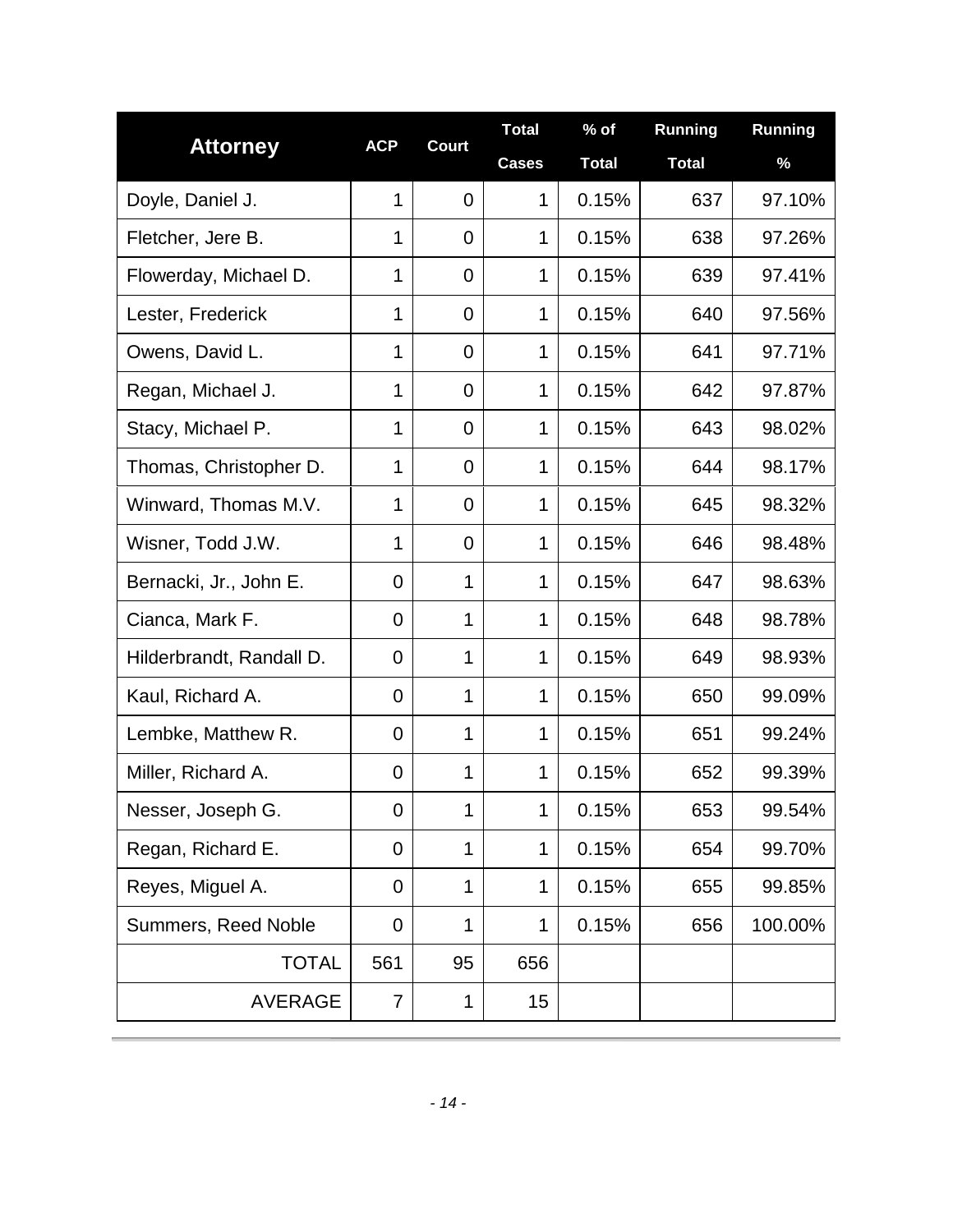# **1998 DE Felony Assignments**

<span id="page-16-0"></span>

| <b>Attorney</b>          | <b>ACP</b>     | <b>Court</b>   | <b>Total</b><br><b>Cases</b> | $%$ of<br><b>Total</b> | Running<br><b>Total</b> | <b>Running</b><br>% |
|--------------------------|----------------|----------------|------------------------------|------------------------|-------------------------|---------------------|
| DE Felony                |                |                |                              |                        |                         |                     |
| Garretson, Scott A.      | 11             | 3              | 14                           | 3.31%                  | 14                      | 3.31%               |
| Damelio, Joseph S.       | 4              | 10             | 14                           | 3.31%                  | 28                      | 6.62%               |
| Kristal, Peter L.        | 10             | 3              | 13                           | 3.07%                  | 41                      | 9.69%               |
| Merante, Vincent E.      | $\overline{7}$ | 5              | 12                           | 2.84%                  | 53                      | 12.53%              |
| Vacca, James P.          | 11             | $\mathbf 0$    | 11                           | 2.60%                  | 64                      | 15.13%              |
| Krane, Joel N.           | 10             | $\mathbf 1$    | 11                           | 2.60%                  | 75                      | 17.73%              |
| Pilato, Louis P.         | 10             | 1              | 11                           | 2.60%                  | 86                      | 20.33%              |
| Hinman, James S.         | 9              | $\overline{2}$ | 11                           | 2.60%                  | 97                      | 22.93%              |
| Thompson, Donald M.      | 9              | $\overline{2}$ | 11                           | 2.60%                  | 108                     | 25.53%              |
| Cocuzzi, Thomas J.       | 8              | $\overline{2}$ | 10                           | 2.36%                  | 118                     | 27.90%              |
| Funk, Mark D.            | 9              | 0              | 9                            | 2.13%                  | 127                     | 30.02%              |
| Farrell, Barbara E.      | 6              | 3              | 9                            | 2.13%                  | 136                     | 32.15%              |
| Morabito, David R.       | 5              | $\overline{4}$ | 9                            | 2.13%                  | 145                     | 34.28%              |
| Perez, Gilbert R.        | $\overline{7}$ | 1              | 8                            | 1.89%                  | 153                     | 36.17%              |
| Schiano, Jr., Charles A. | $\overline{7}$ | 1              | 8                            | 1.89%                  | 161                     | 38.06%              |
| Shapiro, Robert A.       | 7              | $\mathbf 1$    | 8                            | 1.89%                  | 169                     | 39.95%              |
| Murante, Gerald S.       | 6              | $\overline{2}$ | 8                            | 1.89%                  | 177                     | 41.84%              |
| Burke, Adrian J.         | $\overline{7}$ | $\overline{0}$ | 7                            | 1.65%                  | 184                     | 43.50%              |
| Getz, Jon P.             | 7              | 0              | 7                            | 1.65%                  | 191                     | 45.15%              |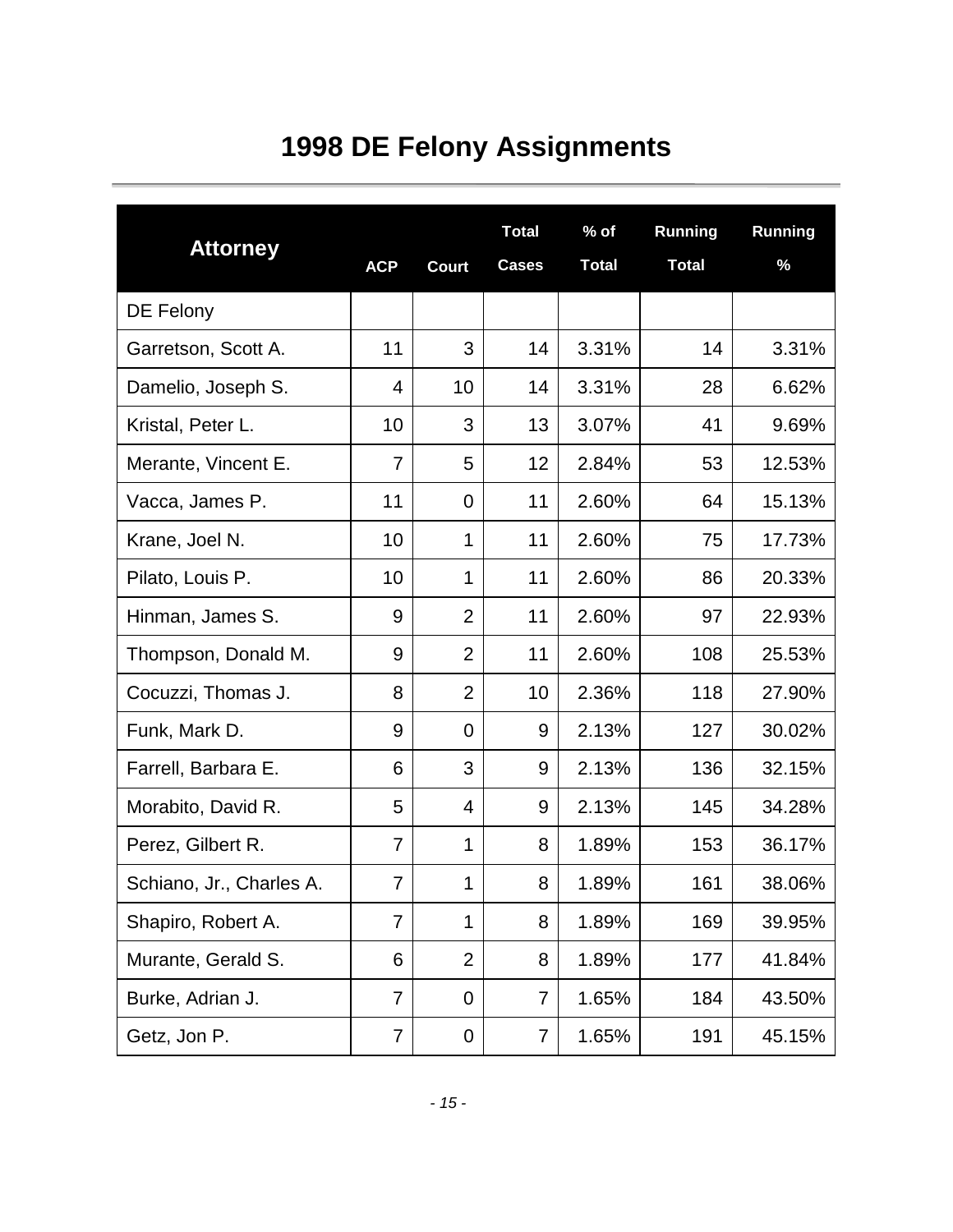|                        |            |                | <b>Total</b>   | $%$ of       | <b>Running</b> | Running |
|------------------------|------------|----------------|----------------|--------------|----------------|---------|
| <b>Attorney</b>        | <b>ACP</b> | <b>Court</b>   | <b>Cases</b>   | <b>Total</b> | <b>Total</b>   | %       |
| Lappan, James          | 6          | 1              | $\overline{7}$ | 1.65%        | 198            | 46.81%  |
| Murray, D. Michael     | 6          | 1              | 7              | 1.65%        | 205            | 48.46%  |
| Bitetti, Gary          | 5          | $\overline{2}$ | $\overline{7}$ | 1.65%        | 212            | 50.12%  |
| Brown, J. Raymond      | 6          | 0              | 6              | 1.42%        | 218            | 51.54%  |
| DiSalvo, Thomas J.     | 6          | 0              | 6              | 1.42%        | 224            | 52.96%  |
| Hurwitz, Phillip R.    | 6          | 0              | 6              | 1.42%        | 230            | 54.37%  |
| MacBride, April Walker | 6          | 0              | 6              | 1.42%        | 236            | 55.79%  |
| Stacy, Michael P.      | 6          | 0              | 6              | 1.42%        | 242            | 57.21%  |
| Barr, Culver K.        | 5          | 1              | 6              | 1.42%        | 248            | 58.63%  |
| Brown, James E.        | 5          | 1              | 6              | 1.42%        | 254            | 60.05%  |
| Lester, Frederick      | 5          | 1              | 6              | 1.42%        | 260            | 61.47%  |
| Renzi, Alexander R.    | 5          | 1              | 6              | 1.42%        | 266            | 62.88%  |
| Young, D. Scott        | 5          | 1              | 6              | 1.42%        | 272            | 64.30%  |
| Schiano, Christopher   | 3          | 3              | 6              | 1.42%        | 278            | 65.72%  |
| Lembke, Matthew R.     | 0          | 6              | 6              | 1.42%        | 284            | 67.14%  |
| Aramini, Mary E.       | 5          | 0              | 5              | 1.18%        | 289            | 68.32%  |
| Crimi, Joseph P.       | 5          | 0              | 5              | 1.18%        | 294            | 69.50%  |
| Owens, David L.        | 5          | 0              | 5              | 1.18%        | 299            | 70.69%  |
| Cianca, Mark F.        | 4          | $\mathbf 1$    | 5              | 1.18%        | 304            | 71.87%  |
| Miller, Richard A.     | 0          | 5              | 5              | 1.18%        | 309            | 73.05%  |
| Rose, Angelo A.        | 0          | 5              | 5              | 1.18%        | 314            | 74.23%  |
| Hanlon, Garry Stephen  | 4          | 0              | 4              | 0.95%        | 318            | 75.18%  |
| Morabito, Michael A.   | 4          | 0              | 4              | 0.95%        | 322            | 76.12%  |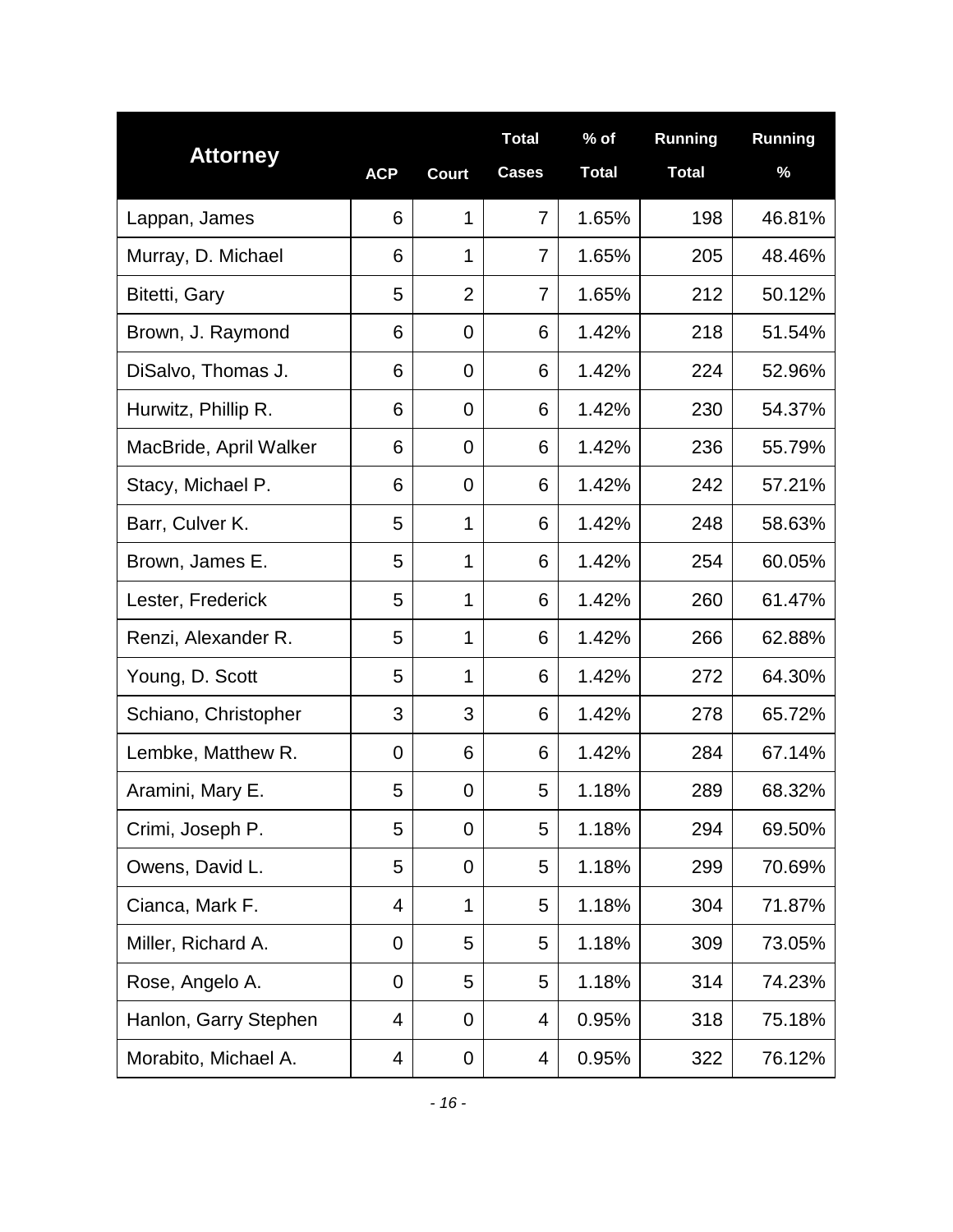|                         |                |                | <b>Total</b>   | $%$ of       | <b>Running</b> | Running |
|-------------------------|----------------|----------------|----------------|--------------|----------------|---------|
| <b>Attorney</b>         | <b>ACP</b>     | <b>Court</b>   | <b>Cases</b>   | <b>Total</b> | <b>Total</b>   | $\%$    |
| Palmiere, David M.      | $\overline{4}$ | 0              | $\overline{4}$ | 0.95%        | 326            | 77.07%  |
| Wood, Robert W.         | 4              | 0              | $\overline{4}$ | 0.95%        | 330            | 78.01%  |
| Egger, Jan P.           | 3              | 1              | 4              | 0.95%        | 334            | 78.96%  |
| Parks, Anthony          | 3              | $\mathbf 1$    | $\overline{4}$ | 0.95%        | 338            | 79.91%  |
| Schiano, Michael P.     | 3              | 1              | 4              | 0.95%        | 342            | 80.85%  |
| Wisner, Todd J.W.       | $\overline{2}$ | $\overline{2}$ | 4              | 0.95%        | 346            | 81.80%  |
| Bertram, Dudley M.      | 3              | 0              | 3              | 0.71%        | 349            | 82.51%  |
| Daniele, Anthony        | 3              | 0              | 3              | 0.71%        | 352            | 83.22%  |
| Leegant, Jo Anne        | 3              | 0              | 3              | 0.71%        | 355            | 83.92%  |
| Lewis, Herbert J.       | 3              | 0              | 3              | 0.71%        | 358            | 84.63%  |
| Solomon, R. Adrian      | 3              | 0              | 3              | 0.71%        | 361            | 85.34%  |
| Winward, Thomas M.V.    | 3              | 0              | 3              | 0.71%        | 364            | 86.05%  |
| LaDuca, Anthony         | 1              | $\overline{2}$ | 3              | 0.71%        | 367            | 86.76%  |
| Muldoon, Gary           | 1              | $\overline{2}$ | 3              | 0.71%        | 370            | 87.47%  |
| Pullano, Peter J.       | $\overline{0}$ | 3              | 3              | 0.71%        | 373            | 88.18%  |
| Aureli, Daniel L.       | 2              | 0              | $\overline{2}$ | 0.47%        | 375            | 88.65%  |
| Conaty, Jr., George W.  | $\overline{2}$ | $\mathbf 0$    | $\overline{2}$ | 0.47%        | 377            | 89.13%  |
| DeJohn, Timothy W.      | $\overline{2}$ | 0              | $\overline{2}$ | 0.47%        | 379            | 89.60%  |
| Lahman, Janice A.       | $\overline{2}$ | 0              | $\overline{2}$ | 0.47%        | 381            | 90.07%  |
| Pineau, Maureen A.      | $\overline{2}$ | 0              | $\overline{2}$ | 0.47%        | 383            | 90.54%  |
| Regenstreif, Jeffrey G. | $\overline{2}$ | $\mathbf 0$    | $\overline{2}$ | 0.47%        | 385            | 91.02%  |
| Rizzo, James J.         | $\overline{2}$ | $\mathbf 0$    | $\overline{2}$ | 0.47%        | 387            | 91.49%  |
| Salamone, Jr., James D. | $\overline{2}$ | 0              | $\overline{2}$ | 0.47%        | 389            | 91.96%  |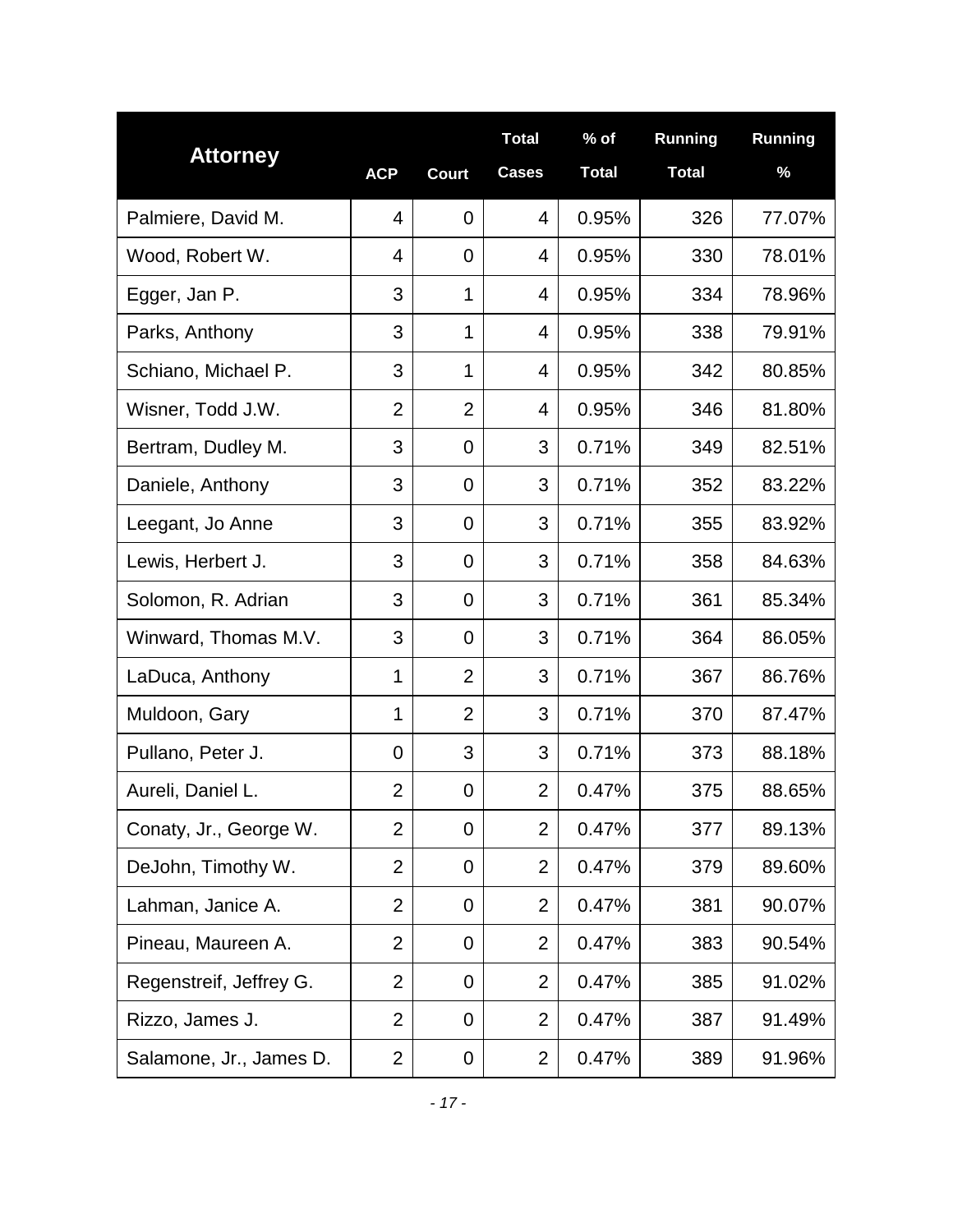|                        |                |                | <b>Total</b>   | $%$ of       | <b>Running</b> | Running |
|------------------------|----------------|----------------|----------------|--------------|----------------|---------|
| <b>Attorney</b>        | <b>ACP</b>     | <b>Court</b>   | <b>Cases</b>   | <b>Total</b> | <b>Total</b>   | %       |
| Testa, Charles R.      | $\overline{2}$ | 0              | $\overline{2}$ | 0.47%        | 391            | 92.43%  |
| West, John R.          | $\overline{2}$ | 0              | $\overline{2}$ | 0.47%        | 393            | 92.91%  |
| Evans, Richard J.      | 1              | 1              | $\overline{2}$ | 0.47%        | 395            | 93.38%  |
| Green, Scott M.        | 1              | 1              | $\overline{2}$ | 0.47%        | 397            | 93.85%  |
| Tuohey, Michael J.     | 1              | 1              | $\overline{2}$ | 0.47%        | 399            | 94.33%  |
| Murante, David A.      | 0              | $\overline{2}$ | $\overline{2}$ | 0.47%        | 401            | 94.80%  |
| Bryant, Kevin C.       | 1              | 0              | 1              | 0.24%        | 402            | 95.04%  |
| Chait, Mitchell A.     | $\mathbf 1$    | 0              | 1              | 0.24%        | 403            | 95.27%  |
| Doyle, Daniel J.       | $\mathbf 1$    | $\overline{0}$ | 1              | 0.24%        | 404            | 95.51%  |
| Goldman, Ronald S.     | 1              | 0              | 1              | 0.24%        | 405            | 95.74%  |
| Hardies, Robert M.     | $\mathbf 1$    | 0              | 1              | 0.24%        | 406            | 95.98%  |
| Ingersoll, Timothy E.  | $\mathbf 1$    | 0              | 1              | 0.24%        | 407            | 96.22%  |
| Lamutis, Donald F.     | $\mathbf 1$    | 0              | 1              | 0.24%        | 408            | 96.45%  |
| Meyer, Daniel J.       | $\mathbf 1$    | 0              | 1              | 0.24%        | 409            | 96.69%  |
| Mort, Lawrence J.D.    | 1              | 0              | 1              | 0.24%        | 410            | 96.93%  |
| Napier, James A.       | 1              | 0              | 1              | 0.24%        | 411            | 97.16%  |
| Napier, Robert A.      | 1              | 0              | 1              | 0.24%        | 412            | 97.40%  |
| St. George, Robert J.  | 1              | 0              | 1              | 0.24%        | 413            | 97.64%  |
| Thomas, Christopher D. | 1              | 0              | 1              | 0.24%        | 414            | 97.87%  |
| Affronti, Lorna R.     | 0              | 1              | $\mathbf 1$    | 0.24%        | 415            | 98.11%  |
| Annechino, John A.     | 0              | 1              | $\mathbf 1$    | 0.24%        | 416            | 98.35%  |
| Buettner, Brian C.     | 0              | 1              | 1              | 0.24%        | 417            | 98.58%  |
| Gladstone, Katherine   | 0              | 1              | 1              | 0.24%        | 418            | 98.82%  |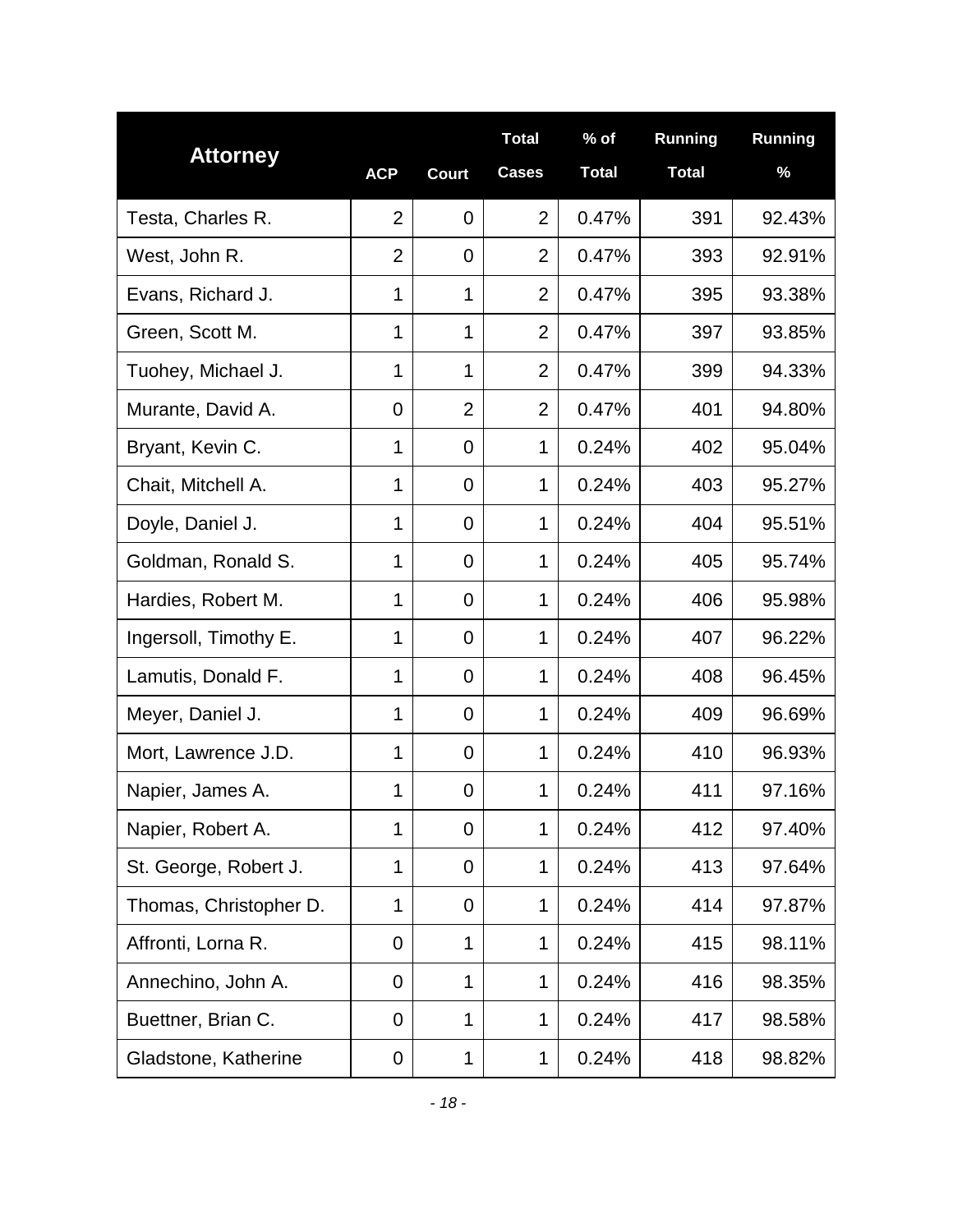<span id="page-20-0"></span>

| <b>Attorney</b>      |                |       | Total        | $%$ of       | <b>Running</b> | Running |
|----------------------|----------------|-------|--------------|--------------|----------------|---------|
|                      | <b>ACP</b>     | Court | <b>Cases</b> | <b>Total</b> | <b>Total</b>   | $\%$    |
| Gosper, Robert L.    | 0              | 1     | 1            | 0.24%        | 419            | 99.05%  |
| Harrison, James A.   | 0              | 1     | 1            | 0.24%        | 420            | 99.29%  |
| Levine, Gary M.      | $\overline{0}$ | 1     | 1            | 0.24%        | 421            | 99.53%  |
| Mastrella, Daniel J. | $\overline{0}$ | 1     | 1            | 0.24%        | 422            | 99.76%  |
| McGinn, William D.   | $\overline{0}$ | 1     | 1            | 0.24%        | 423            | 100.00% |
| <b>TOTAL</b>         | 327            | 96    | 423          |              |                |         |
| <b>AVERAGE</b>       | 4              | 1     | 5            |              |                |         |

# **1998 Misdemeanor Assignments**

| <b>Attorney</b>     | <b>ACP</b> | Court          | <b>Total</b><br><b>Cases</b> | $%$ of<br><b>Total</b> | <b>Running</b><br><b>Total</b> | <b>Running</b><br>$\%$ |
|---------------------|------------|----------------|------------------------------|------------------------|--------------------------------|------------------------|
| Misdemeanor         |            |                |                              |                        |                                |                        |
| Krane, Joel N.      | 26         | 1              | 27                           | 1.88%                  | 27                             | 1.88%                  |
| Garretson, Scott A. | 24         | 1              | 25                           | 1.74%                  | 52                             | 3.63%                  |
| Kristal, Peter L.   | 24         | 1              | 25                           | 1.74%                  | 77                             | 5.37%                  |
| Perez, Gilbert R.   | 23         | $\overline{2}$ | 25                           | 1.74%                  | 102                            | 7.12%                  |
| Hinman, James S.    | 22         | 0              | 22                           | 1.54%                  | 124                            | 8.65%                  |
| Vacca, James P.     | 21         | $\overline{0}$ | 21                           | 1.47%                  | 145                            | 10.12%                 |
| Morabito, David R.  | 20         | 4              | 24                           | 1.67%                  | 169                            | 11.79%                 |
| Burke, Adrian J.    | 20         | 1              | 21                           | 1.47%                  | 190                            | 13.26%                 |
| Shapiro, Robert A.  | 20         | 1              | 21                           | 1.47%                  | 211                            | 14.72%                 |
| Merante, Vincent E. | 18         | 9              | 27                           | 1.88%                  | 238                            | 16.61%                 |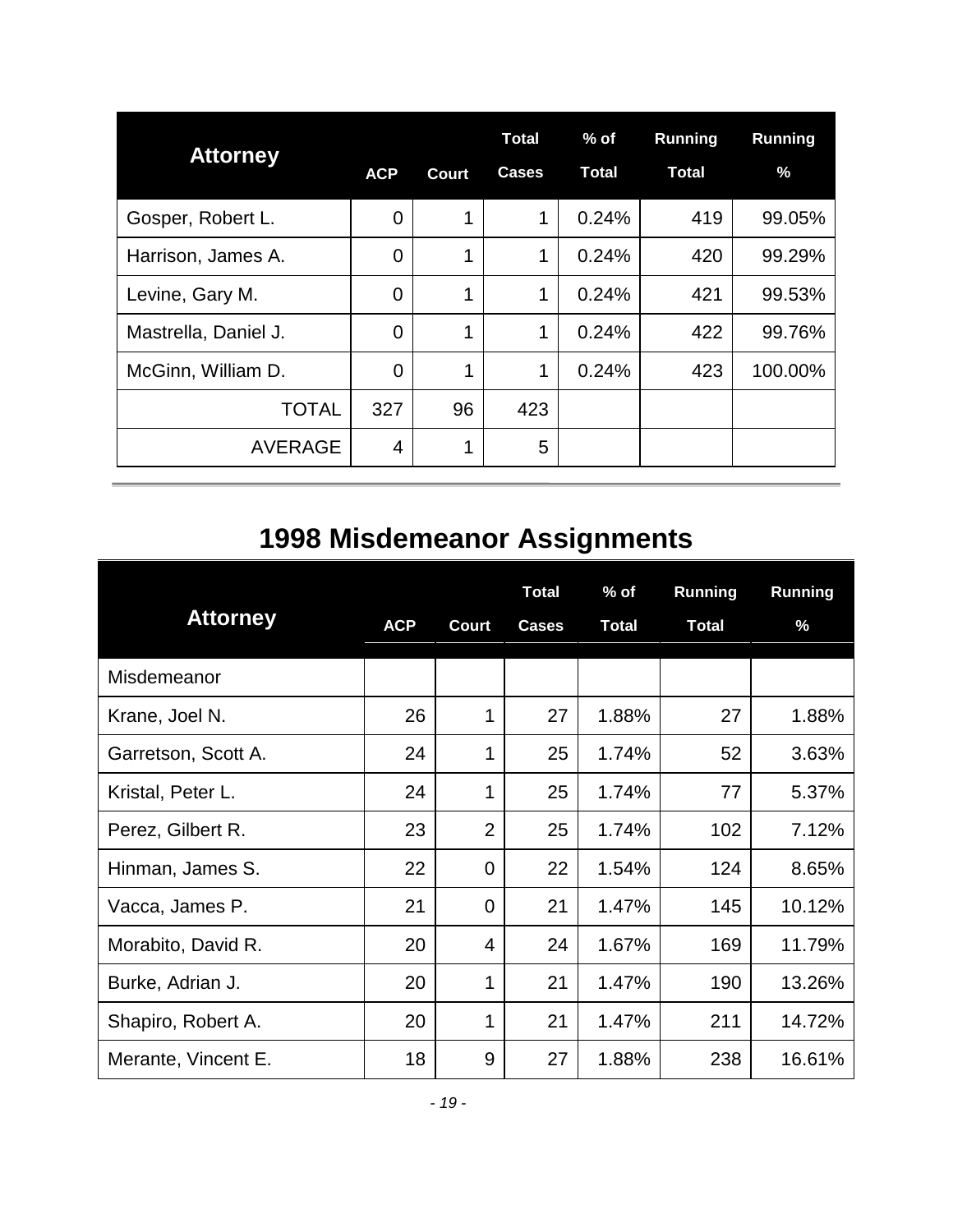| <b>Attorney</b>          | <b>ACP</b> | <b>Court</b>   | <b>Total</b><br><b>Cases</b> | $%$ of<br><b>Total</b> | <b>Running</b><br><b>Total</b> | Running<br>$\%$ |
|--------------------------|------------|----------------|------------------------------|------------------------|--------------------------------|-----------------|
| Cocuzzi, Thomas J.       | 18         | $\mathbf 0$    | 18                           | 1.26%                  | 256                            | 17.86%          |
| Schiano, Jr., Charles A. | 18         | $\mathbf 0$    | 18                           | 1.26%                  | 274                            | 19.12%          |
| Lester, Frederick        | 17         | 5              | 22                           | 1.54%                  | 296                            | 20.66%          |
| Wisner, Todd J.W.        | 16         | $\overline{2}$ | 18                           | 1.26%                  | 314                            | 21.91%          |
| Crimi, Joseph P.         | 16         | 1              | 17                           | 1.19%                  | 331                            | 23.10%          |
| Leegant, Jo Anne         | 16         | $\mathbf 0$    | 16                           | 1.12%                  | 347                            | 24.21%          |
| Rizzo, James J.          | 15         | $\overline{0}$ | 15                           | 1.05%                  | 362                            | 25.26%          |
| Lappan, James            | 14         | 11             | 25                           | 1.74%                  | 387                            | 27.01%          |
| LaDuca, Anthony          | 14         | 4              | 18                           | 1.26%                  | 405                            | 28.26%          |
| Chait, Mitchell A.       | 14         | 1              | 15                           | 1.05%                  | 420                            | 29.31%          |
| Aramini, Mary E.         | 14         | $\mathbf 0$    | 14                           | 0.98%                  | 434                            | 30.29%          |
| Schiano, Christopher     | 13         | $\overline{7}$ | 20                           | 1.40%                  | 454                            | 31.68%          |
| Getz, Jon P.             | 13         | 3              | 16                           | 1.12%                  | 470                            | 32.80%          |
| Damelio, Joseph S.       | 13         | $\overline{2}$ | 15                           | 1.05%                  | 485                            | 33.85%          |
| Schiano, Michael P.      | 13         | $\overline{2}$ | 15                           | 1.05%                  | 500                            | 34.89%          |
| Pilato, Louis P.         | 13         | 1              | 14                           | 0.98%                  | 514                            | 35.87%          |
| D'Arpino, John Joseph    | 13         | $\mathbf 0$    | 13                           | 0.91%                  | 527                            | 36.78%          |
| Farrell, Barbara E.      | 13         | $\mathbf 0$    | 13                           | 0.91%                  | 540                            | 37.68%          |
| Funk, Mark D.            | 13         | $\overline{0}$ | 13                           | 0.91%                  | 553                            | 38.59%          |
| Lamutis, Donald F.       | 13         | $\mathbf 0$    | 13                           | 0.91%                  | 566                            | 39.50%          |
| Proano, Galo M.          | 13         | $\overline{0}$ | 13                           | 0.91%                  | 579                            | 40.40%          |
| Cianca, Mark F.          | 12         | 1              | 13                           | 0.91%                  | 592                            | 41.31%          |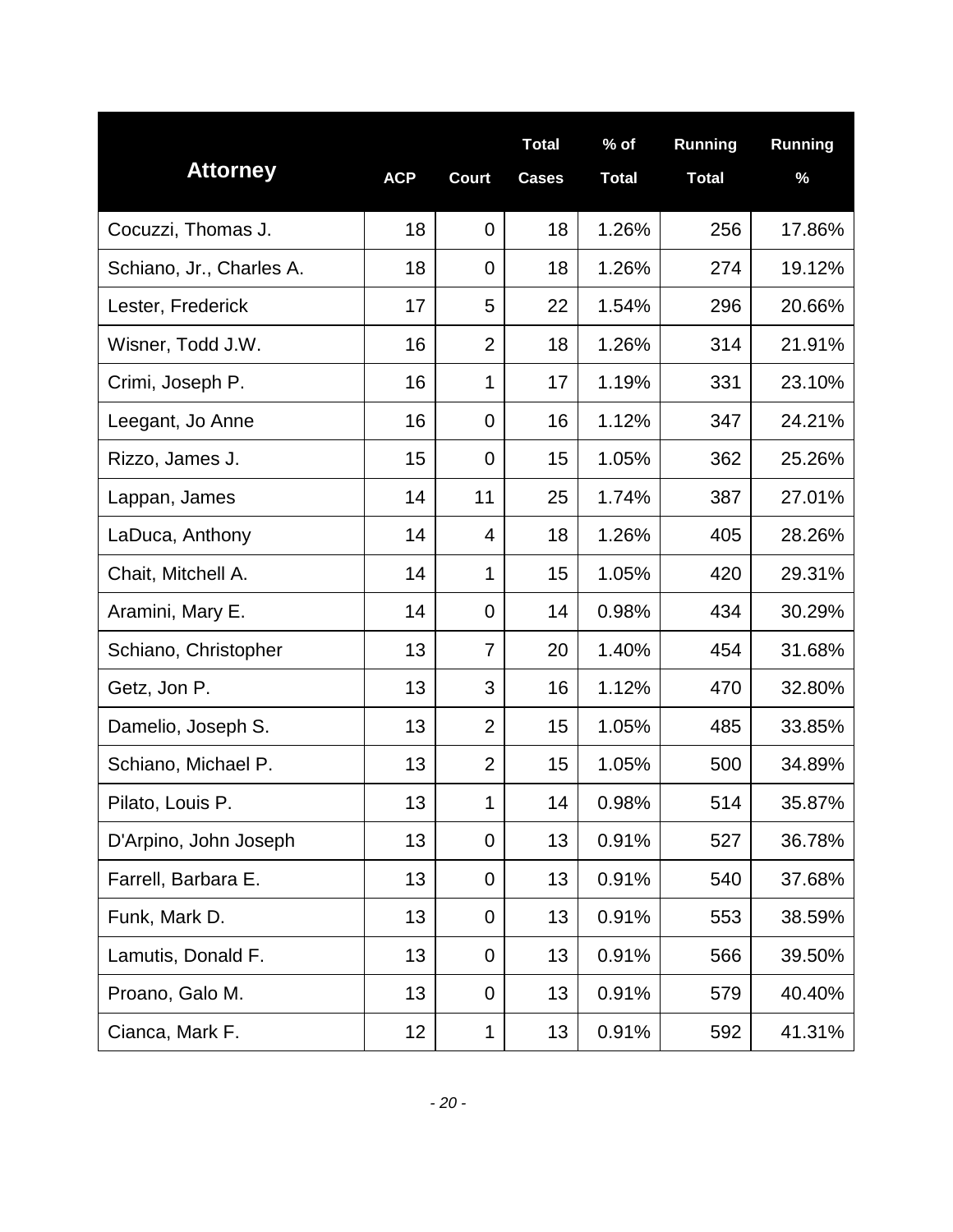| <b>Attorney</b>         | <b>ACP</b> | <b>Court</b>     | <b>Total</b><br><b>Cases</b> | $%$ of<br><b>Total</b> | <b>Running</b><br><b>Total</b> | Running<br>$\%$ |
|-------------------------|------------|------------------|------------------------------|------------------------|--------------------------------|-----------------|
| Hardies, Robert M.      | 12         | 1                | 13                           | 0.91%                  | 605                            | 42.22%          |
| Winward, Thomas M.V.    | 12         | 1                | 13                           | 0.91%                  | 618                            | 43.13%          |
| Salamone, Jr., James D. | 12         | $\mathbf 0$      | 12                           | 0.84%                  | 630                            | 43.96%          |
| LaDuca, John J.         | 11         | $\overline{2}$   | 13                           | 0.91%                  | 643                            | 44.87%          |
| Buettner, Brian C.      | 11         | 1                | 12                           | 0.84%                  | 655                            | 45.71%          |
| Wood, Robert W.         | 11         | 1                | 12                           | 0.84%                  | 667                            | 46.55%          |
| DiSalvo, Thomas J.      | 11         | $\overline{0}$   | 11                           | 0.77%                  | 678                            | 47.31%          |
| Egger, Jan P.           | 11         | $\overline{0}$   | 11                           | 0.77%                  | 689                            | 48.08%          |
| Hanlon, Garry Stephen   | 11         | $\overline{0}$   | 11                           | 0.77%                  | 700                            | 48.85%          |
| Morabito, Michael A.    | 11         | $\overline{0}$   | 11                           | 0.77%                  | 711                            | 49.62%          |
| Owens, David L.         | 11         | $\mathbf 0$      | 11                           | 0.77%                  | 722                            | 50.38%          |
| Sadinsky, Lisa A.       | 11         | $\mathbf 0$      | 11                           | 0.77%                  | 733                            | 51.15%          |
| Santariello, Michael    | 11         | $\mathbf 0$      | 11                           | 0.77%                  | 744                            | 51.92%          |
| Ingersoll, Timothy E.   | 10         | 3                | 13                           | 0.91%                  | 757                            | 52.83%          |
| Brown, James E.         | 10         | 1                | 11                           | 0.77%                  | 768                            | 53.59%          |
| Gladstone, Katherine    | 10         | 1                | 11                           | 0.77%                  | 779                            | 54.36%          |
| Murray, D. Michael      | 10         | 1                | 11                           | 0.77%                  | 790                            | 55.13%          |
| Tuohey, Michael J.      | 10         | 1                | 11                           | 0.77%                  | 801                            | 55.90%          |
| Dedes, William C.       | 10         | $\mathbf 0$      | 10                           | 0.70%                  | 811                            | 56.59%          |
| Gaesser, David A.       | 10         | $\overline{0}$   | 10                           | 0.70%                  | 821                            | 57.29%          |
| Goel, Vinita            | 10         | $\mathbf 0$      | 10                           | 0.70%                  | 831                            | 57.99%          |
| Lahman, Janice A.       | 10         | $\boldsymbol{0}$ | 10                           | 0.70%                  | 841                            | 58.69%          |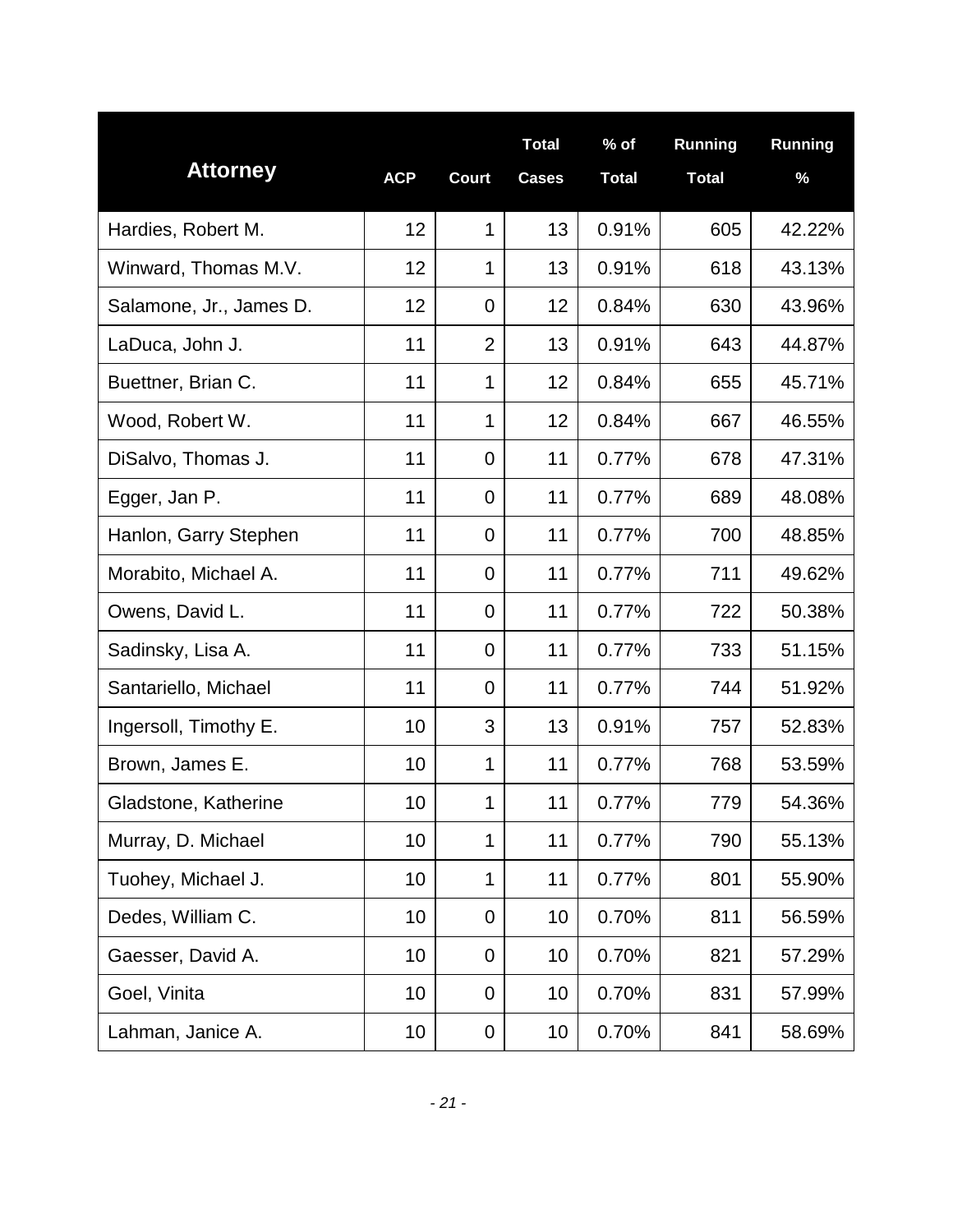| <b>Attorney</b>          | <b>ACP</b> | <b>Court</b>   | <b>Total</b><br><b>Cases</b> | $%$ of<br><b>Total</b> | <b>Running</b><br><b>Total</b> | Running<br>$\%$ |
|--------------------------|------------|----------------|------------------------------|------------------------|--------------------------------|-----------------|
| Laragy, Christopher J.   | 10         | $\mathbf 0$    | 10                           | 0.70%                  | 851                            | 59.39%          |
| MacBride, April Walker   | 10         | $\mathbf 0$    | 10                           | 0.70%                  | 861                            | 60.08%          |
| Sekharan, Raja N.        | 10         | $\mathbf 0$    | 10                           | 0.70%                  | 871                            | 60.78%          |
| West, John R.            | 9          | 3              | 12                           | 0.84%                  | 883                            | 61.62%          |
| Parks, Anthony           | 9          | $\overline{2}$ | 11                           | 0.77%                  | 894                            | 62.39%          |
| Dimassimo, James D.      | 9          | 1              | 10                           | 0.70%                  | 904                            | 63.08%          |
| Annechino, John A.       | 9          | $\overline{0}$ | 9                            | 0.63%                  | 913                            | 63.71%          |
| Bitetti, Gary            | 9          | $\overline{0}$ | 9                            | 0.63%                  | 922                            | 64.34%          |
| Brown, J. Raymond        | 9          | $\overline{0}$ | 9                            | 0.63%                  | 931                            | 64.97%          |
| Crimi, Jr., Charles F.   | 9          | $\overline{0}$ | 9                            | 0.63%                  | 940                            | 65.60%          |
| Fletcher, Jere B.        | 9          | $\mathbf 0$    | 9                            | 0.63%                  | 949                            | 66.22%          |
| Krieger, Lawrence J.     | 9          | $\mathbf 0$    | 9                            | 0.63%                  | 958                            | 66.85%          |
| LaCelle, Erik C.         | 9          | $\overline{0}$ | 9                            | 0.63%                  | 967                            | 67.48%          |
| O'Neill, Jr., Raymond B. | 9          | $\mathbf 0$    | 9                            | 0.63%                  | 976                            | 68.11%          |
| Renzi, Alexander R.      | 9          | $\mathbf 0$    | 9                            | 0.63%                  | 985                            | 68.74%          |
| Stacy, Michael P.        | 9          | $\mathbf 0$    | 9                            | 0.63%                  | 994                            | 69.36%          |
| Urbanski, Mark A.        | 9          | $\overline{0}$ | 9                            | 0.63%                  | 1003                           | 69.99%          |
| Lembke, Matthew R.       | 8          | 1              | 9                            | 0.63%                  | 1012                           | 70.62%          |
| Anderson, Christopher    | 8          | $\overline{0}$ | 8                            | 0.56%                  | 1020                           | 71.18%          |
| D'Amanda, Richard        | 8          | $\mathbf 0$    | 8                            | 0.56%                  | 1028                           | 71.74%          |
| Levitsky, Steven Brian   | 8          | $\overline{0}$ | 8                            | 0.56%                  | 1036                           | 72.30%          |
| Maggio, Frank G.         | 8          | 0              | 8                            | 0.56%                  | 1044                           | 72.85%          |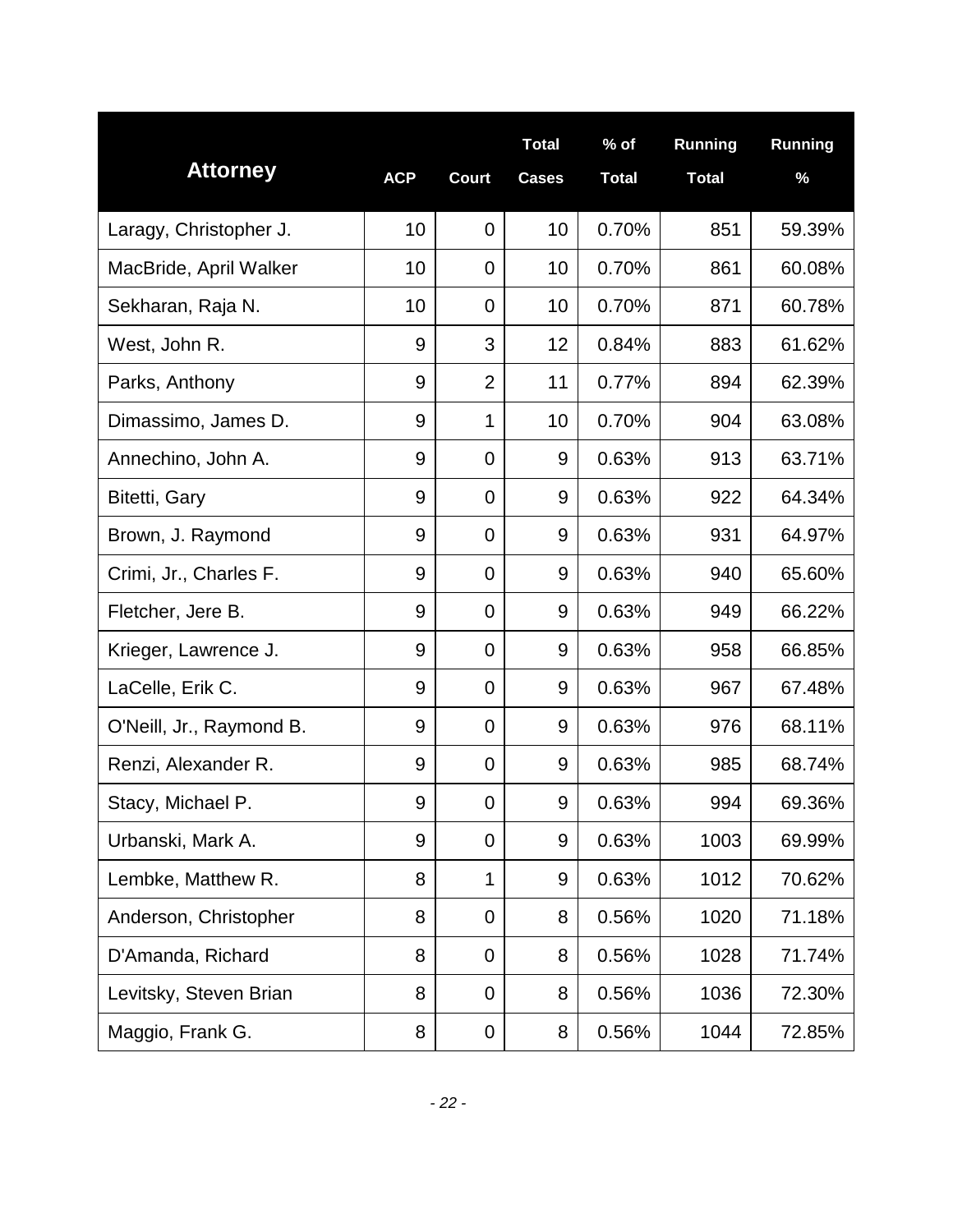|                          |                |                | <b>Total</b>   | $%$ of       | <b>Running</b> | Running |
|--------------------------|----------------|----------------|----------------|--------------|----------------|---------|
| <b>Attorney</b>          | <b>ACP</b>     | <b>Court</b>   | <b>Cases</b>   | <b>Total</b> | <b>Total</b>   | $\%$    |
| Scibetta, Michael P.     | 8              | $\overline{0}$ | 8              | 0.56%        | 1052           | 73.41%  |
| Summers, Reed Noble      | 8              | $\mathbf 0$    | 8              | 0.56%        | 1060           | 73.97%  |
| Teator, Mary E.          | 8              | $\mathbf 0$    | 8              | 0.56%        | 1068           | 74.53%  |
| Vacca, Jr., Paul J.      | 8              | 0              | 8              | 0.56%        | 1076           | 75.09%  |
| Bernacki, Jr., John E.   | 7              | 6              | 13             | 0.91%        | 1089           | 75.99%  |
| Murante, David A.        | 7              | $\overline{2}$ | 9              | 0.63%        | 1098           | 76.62%  |
| Muldoon, Gary            | $\overline{7}$ | 1              | 8              | 0.56%        | 1106           | 77.18%  |
| Album, Betsy L.          | $\overline{7}$ | $\overline{0}$ | $\overline{7}$ | 0.49%        | 1113           | 77.67%  |
| Bryant, Kevin C.         | 7              | $\overline{0}$ | 7              | 0.49%        | 1120           | 78.16%  |
| Doran, Michael R.        | 7              | $\mathbf 0$    | 7              | 0.49%        | 1127           | 78.65%  |
| Gallagher, John B., Jr.  | 7              | $\overline{0}$ | 7              | 0.49%        | 1134           | 79.13%  |
| Goldman, Ronald S.       | 7              | $\mathbf 0$    | 7              | 0.49%        | 1141           | 79.62%  |
| Khuns, Kevin M.          | $\overline{7}$ | $\mathbf 0$    | $\overline{7}$ | 0.49%        | 1148           | 80.11%  |
| Palmiere, David M.       | 6              | $\overline{7}$ | 13             | 0.91%        | 1161           | 81.02%  |
| Green, Scott M.          | 6              | 1              | $\overline{7}$ | 0.49%        | 1168           | 81.51%  |
| Hilderbrandt, Randall D. | 6              | 1              | $\overline{7}$ | 0.49%        | 1175           | 82.00%  |
| Snodgrass, Cynthia L.    | 6              | 1              | 7              | 0.49%        | 1182           | 82.48%  |
| DeJohn, Timothy W.       | 6              | $\mathbf 0$    | 6              | 0.42%        | 1188           | 82.90%  |
| Dick, Andrew J.          | 6              | $\mathbf 0$    | 6              | 0.42%        | 1194           | 83.32%  |
| Glaser, Alan             | 6              | $\mathbf 0$    | 6              | 0.42%        | 1200           | 83.74%  |
| Grosso, James C.         | 6              | $\mathbf 0$    | 6              | 0.42%        | 1206           | 84.16%  |
| Jain, Rekha              | 6              | $\mathbf 0$    | 6              | 0.42%        | 1212           | 84.58%  |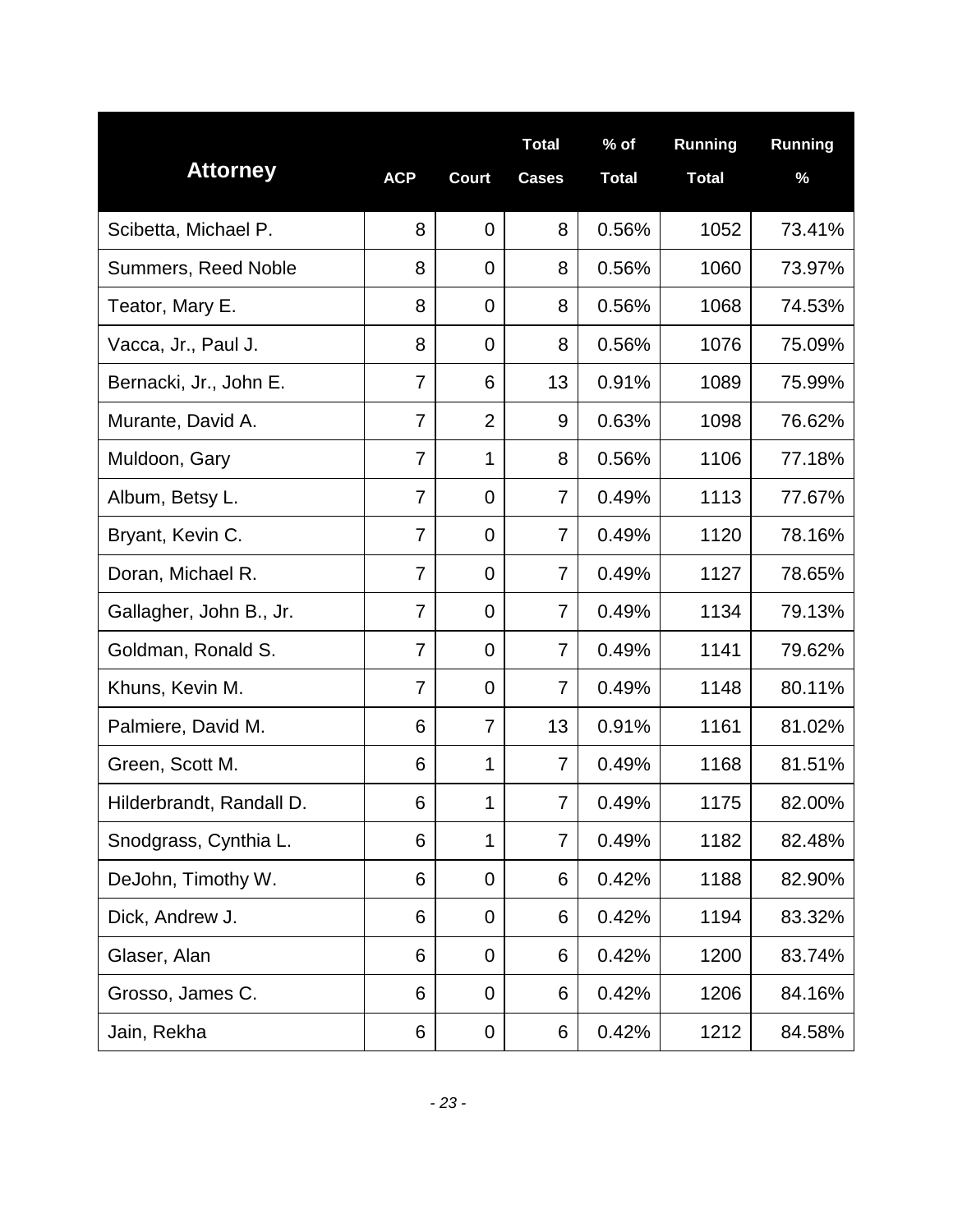| <b>Attorney</b>        | <b>ACP</b> | <b>Court</b>   | <b>Total</b><br><b>Cases</b> | $%$ of<br><b>Total</b> | Running<br><b>Total</b> | Running<br>$\%$ |
|------------------------|------------|----------------|------------------------------|------------------------|-------------------------|-----------------|
| Merante, RoseMaria     | 6          | $\mathbf 0$    | 6                            | 0.42%                  | 1218                    | 85.00%          |
| Murante, Gerald S.     | 6          | $\mathbf 0$    | 6                            | 0.42%                  | 1224                    | 85.42%          |
| Pennica, Kenneth L.    | 6          | $\mathbf 0$    | 6                            | 0.42%                  | 1230                    | 85.83%          |
| Solomon, R. Adrian     | 6          | $\mathbf 0$    | 6                            | 0.42%                  | 1236                    | 86.25%          |
| Bertram, Dudley M.     | 5          | $\overline{0}$ | 5                            | 0.35%                  | 1241                    | 86.60%          |
| Dinolfo, Joseph F.     | 5          | $\mathbf 0$    | 5                            | 0.35%                  | 1246                    | 86.95%          |
| Epstein, Robert        | 5          | $\overline{0}$ | 5                            | 0.35%                  | 1251                    | 87.30%          |
| Hurwitz, Phillip R.    | 5          | $\mathbf 0$    | 5                            | 0.35%                  | 1256                    | 87.65%          |
| Komanecky, Bradley W.  | 5          | $\mathbf 0$    | 5                            | 0.35%                  | 1261                    | 88.00%          |
| Pineau, Maureen A.     | 5          | $\mathbf 0$    | 5                            | 0.35%                  | 1266                    | 88.35%          |
| Pullano, Peter J.      | 5          | $\mathbf 0$    | 5                            | 0.35%                  | 1271                    | 88.70%          |
| Mazzo, Alecia J.       | 4          | 3              | 7                            | 0.49%                  | 1278                    | 89.18%          |
| Colombo, Jeanne M.     | 4          | $\mathbf 0$    | 4                            | 0.28%                  | 1282                    | 89.46%          |
| Cumbo, James           | 4          | $\mathbf 0$    | 4                            | 0.28%                  | 1286                    | 89.74%          |
| Flowerday, Michael D.  | 4          | $\mathbf 0$    | 4                            | 0.28%                  | 1290                    | 90.02%          |
| Holliday, Billie D.    | 4          | $\mathbf 0$    | 4                            | 0.28%                  | 1294                    | 90.30%          |
| Karatas, Nigos         | 4          | $\mathbf 0$    | 4                            | 0.28%                  | 1298                    | 90.58%          |
| LaBue, Eugene P.       | 4          | $\mathbf 0$    | 4                            | 0.28%                  | 1302                    | 90.86%          |
| Lewis, Herbert J.      | 4          | $\mathbf 0$    | 4                            | 0.28%                  | 1306                    | 91.14%          |
| Meyer, Daniel J.       | 4          | $\mathbf 0$    | 4                            | 0.28%                  | 1310                    | 91.42%          |
| Shanahan, Paul F.      | 4          | $\mathbf 0$    | 4                            | 0.28%                  | 1314                    | 91.70%          |
| Thomas, Christopher D. | 4          | 0              | 4                            | 0.28%                  | 1318                    | 91.97%          |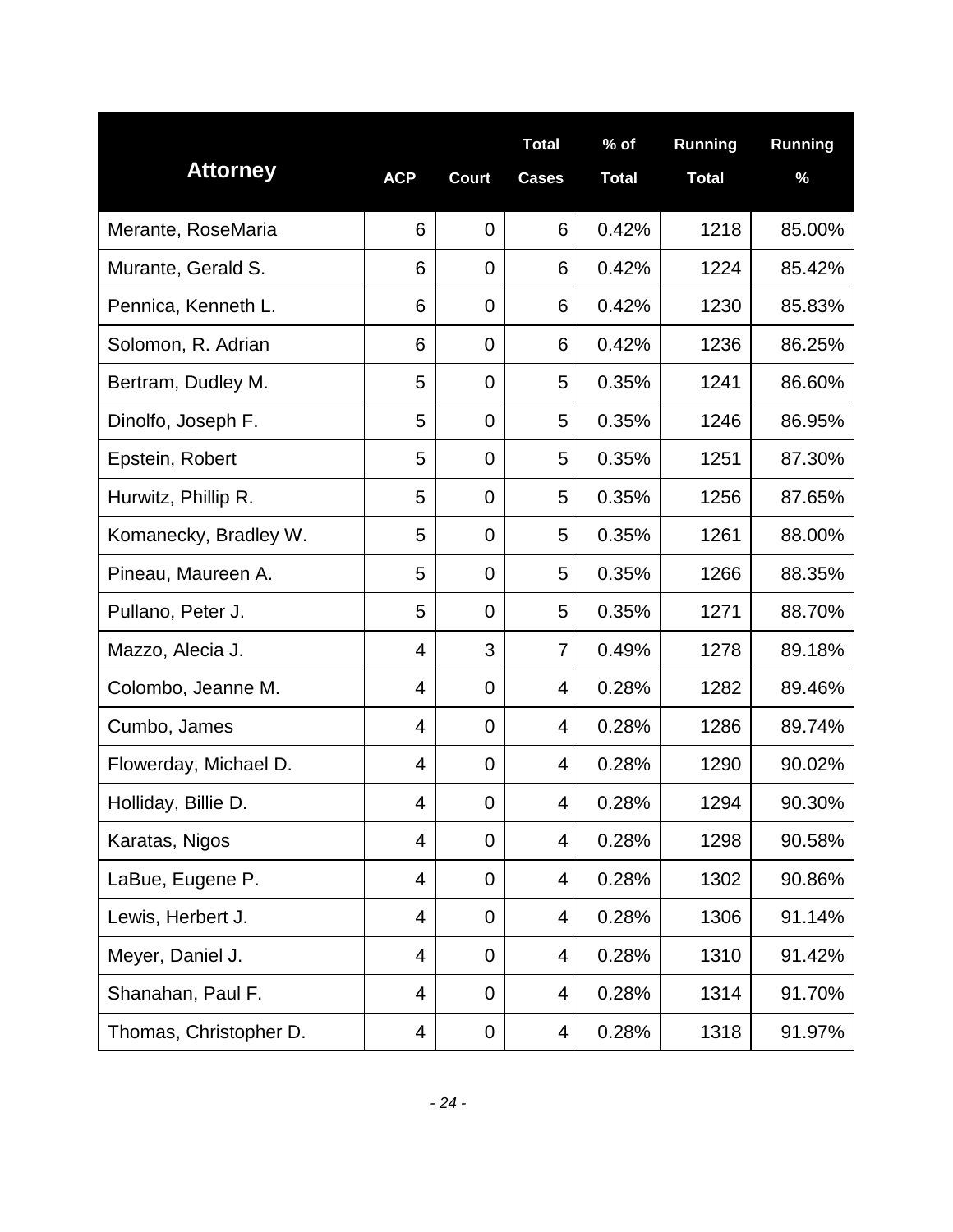| <b>Attorney</b>         | <b>ACP</b>     | <b>Court</b>   | <b>Total</b><br><b>Cases</b> | $%$ of<br><b>Total</b> | <b>Running</b><br><b>Total</b> | Running<br>$\%$ |
|-------------------------|----------------|----------------|------------------------------|------------------------|--------------------------------|-----------------|
| Walsh, Jr., James E.    | 4              | $\overline{0}$ | $\overline{4}$               | 0.28%                  | 1322                           | 92.25%          |
| Barr, Culver K.         | 3              | $\overline{2}$ | 5                            | 0.35%                  | 1327                           | 92.60%          |
| Montemalo, Frank G.     | 3              | 1              | 4                            | 0.28%                  | 1331                           | 92.88%          |
| Regenstreif, Jeffrey G. | 3              | 1              | 4                            | 0.28%                  | 1335                           | 93.16%          |
| Abate, Jeffrey J.       | 3              | $\overline{0}$ | 3                            | 0.21%                  | 1338                           | 93.37%          |
| Aquilina, Vivian M.     | 3              | $\overline{0}$ | 3                            | 0.21%                  | 1341                           | 93.58%          |
| Cooper, Jennie M.       | 3              | $\overline{0}$ | 3                            | 0.21%                  | 1344                           | 93.79%          |
| Daniele, Anthony        | 3              | $\overline{0}$ | 3                            | 0.21%                  | 1347                           | 94.00%          |
| Degnan, Peter J.        | 3              | $\overline{0}$ | 3                            | 0.21%                  | 1350                           | 94.21%          |
| DeLaus, Daniel M.       | 3              | $\mathbf 0$    | 3                            | 0.21%                  | 1353                           | 94.42%          |
| Donaher, Timothy P.     | 3              | $\mathbf 0$    | 3                            | 0.21%                  | 1356                           | 94.63%          |
| Kosoff-Roth, Karen L.   | 3              | $\mathbf 0$    | 3                            | 0.21%                  | 1359                           | 94.84%          |
| O'Toole, Keith          | 3              | $\mathbf 0$    | 3                            | 0.21%                  | 1362                           | 95.05%          |
| Rosner, Leonard A.      | 3              | $\mathbf 0$    | 3                            | 0.21%                  | 1365                           | 95.25%          |
| Thompson, Donald M.     | 3              | $\mathbf 0$    | 3                            | 0.21%                  | 1368                           | 95.46%          |
| Affronti, Lorna R.      | $\overline{2}$ | $\overline{2}$ | $\overline{4}$               | 0.28%                  | 1372                           | 95.74%          |
| Young, D. Scott         | $\overline{2}$ | $\overline{2}$ | 4                            | 0.28%                  | 1376                           | 96.02%          |
| Aureli, Daniel L.       | $\overline{2}$ | $\mathbf 0$    | $\overline{2}$               | 0.14%                  | 1378                           | 96.16%          |
| Campbell, Paula A.      | $\overline{2}$ | $\mathbf 0$    | $\overline{2}$               | 0.14%                  | 1380                           | 96.30%          |
| Conaty, Jr., George W.  | $\overline{2}$ | $\mathbf 0$    | $\overline{2}$               | 0.14%                  | 1382                           | 96.44%          |
| Evans, Richard J.       | $\overline{2}$ | $\mathbf 0$    | $\overline{2}$               | 0.14%                  | 1384                           | 96.58%          |
| Indivino, Deborah A.    | $\overline{2}$ | 0              | $\overline{2}$               | 0.14%                  | 1386                           | 96.72%          |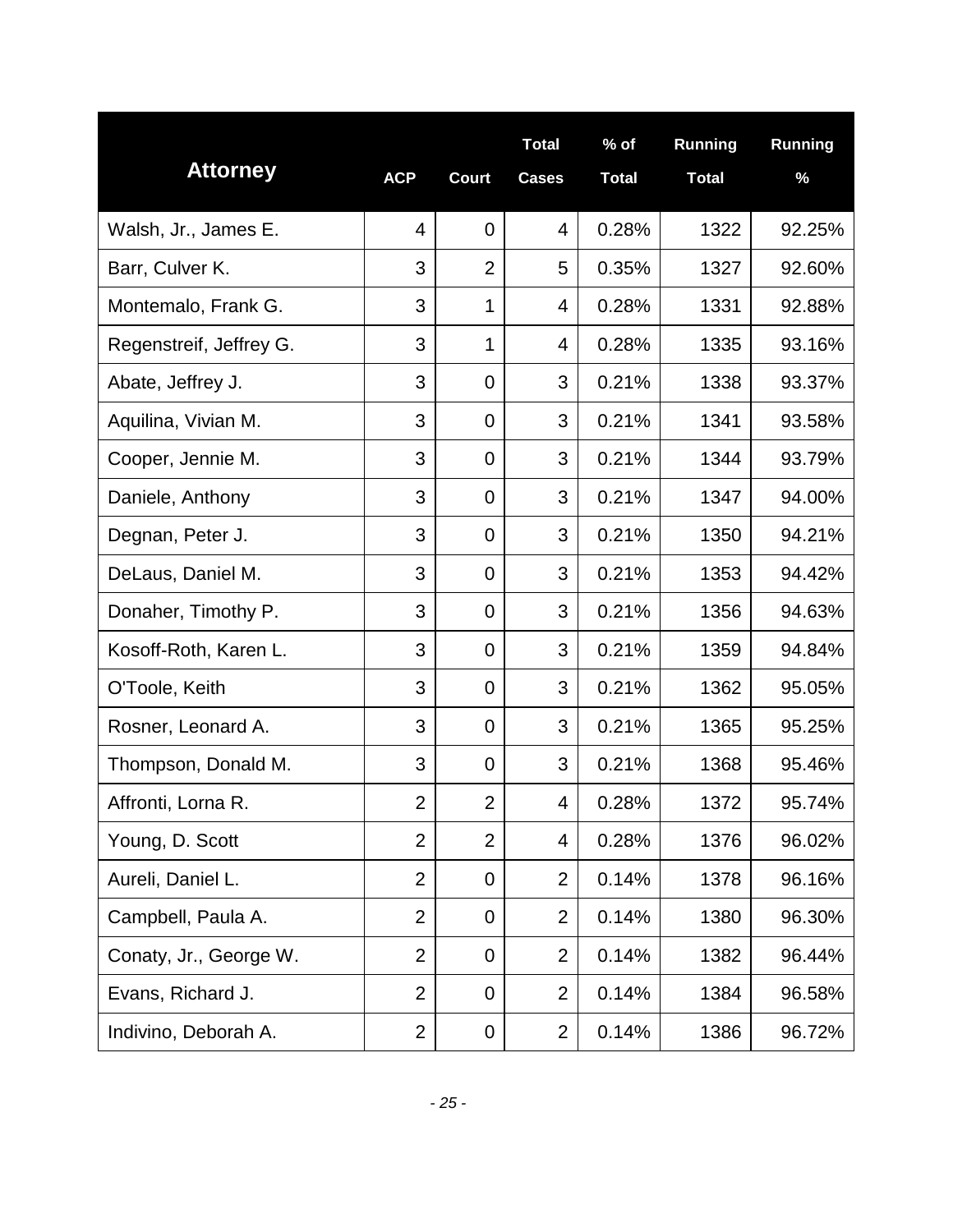| <b>Attorney</b>            | <b>ACP</b>     | <b>Court</b>   | <b>Total</b><br><b>Cases</b> | $%$ of<br><b>Total</b> | <b>Running</b><br><b>Total</b> | Running<br>$\%$ |
|----------------------------|----------------|----------------|------------------------------|------------------------|--------------------------------|-----------------|
| Infantino, Marc            | $\overline{2}$ | $\mathbf 0$    | $\overline{2}$               | 0.14%                  | 1388                           | 96.86%          |
| Napier, James A.           | $\overline{2}$ | $\mathbf 0$    | $\overline{2}$               | 0.14%                  | 1390                           | 97.00%          |
| Redmond, Gregg H.          | $\overline{2}$ | $\mathbf 0$    | $\overline{2}$               | 0.14%                  | 1392                           | 97.14%          |
| Shepard, John V.           | $\overline{2}$ | $\overline{0}$ | $\overline{2}$               | 0.14%                  | 1394                           | 97.28%          |
| Vogt, Eric J.              | $\overline{2}$ | $\overline{0}$ | $\overline{2}$               | 0.14%                  | 1396                           | 97.42%          |
| Rose, Angelo A.            | 1              | 6              | 7                            | 0.49%                  | 1403                           | 97.91%          |
| Dentino, Anthony A.        | 1              | $\overline{4}$ | 5                            | 0.35%                  | 1408                           | 98.26%          |
| Dever, Richard             | 1              | 1              | $\overline{2}$               | 0.14%                  | 1410                           | 98.39%          |
| Gangarosa, Edward, C., 2nd | 1              | 1              | $\overline{2}$               | 0.14%                  | 1412                           | 98.53%          |
| Nesser, Joseph G.          | 1              | 1              | $\overline{2}$               | 0.14%                  | 1414                           | 98.67%          |
| Coia, Richard              | 1              | $\mathbf 0$    | 1                            | 0.07%                  | 1415                           | 98.74%          |
| Dinolfo, Vincent M.        | 1              | $\mathbf 0$    | 1                            | 0.07%                  | 1416                           | 98.81%          |
| Doyle, Daniel J.           | 1              | $\overline{0}$ | 1                            | 0.07%                  | 1417                           | 98.88%          |
| Hartwig, Thomas M.         | 1              | $\mathbf 0$    | 1                            | 0.07%                  | 1418                           | 98.95%          |
| Litteer, Philip A.         | $\mathbf 1$    | $\mathbf 0$    | $\mathbf{1}$                 | 0.07%                  | 1419                           | 99.02%          |
| Mastrella, Daniel J.       | 1              | $\mathbf 0$    | 1                            | 0.07%                  | 1420                           | 99.09%          |
| Mort, Lawrence J.D.        | 1              | $\mathbf 0$    | $\mathbf{1}$                 | 0.07%                  | 1421                           | 99.16%          |
| Obiorah, Edwin S.C.        | 1              | $\mathbf 0$    | 1                            | 0.07%                  | 1422                           | 99.23%          |
| Offen, Alan L.             | 1              | $\mathbf 0$    | $\mathbf{1}$                 | 0.07%                  | 1423                           | 99.30%          |
| Palmiere, Norman A.        | 1              | $\overline{0}$ | 1                            | 0.07%                  | 1424                           | 99.37%          |
| Testa, Charles R.          | 1              | $\overline{0}$ | 1                            | 0.07%                  | 1425                           | 99.44%          |
| Crowder, Debra A.          | 0              | $\overline{2}$ | $\overline{2}$               | 0.14%                  | 1427                           | 99.58%          |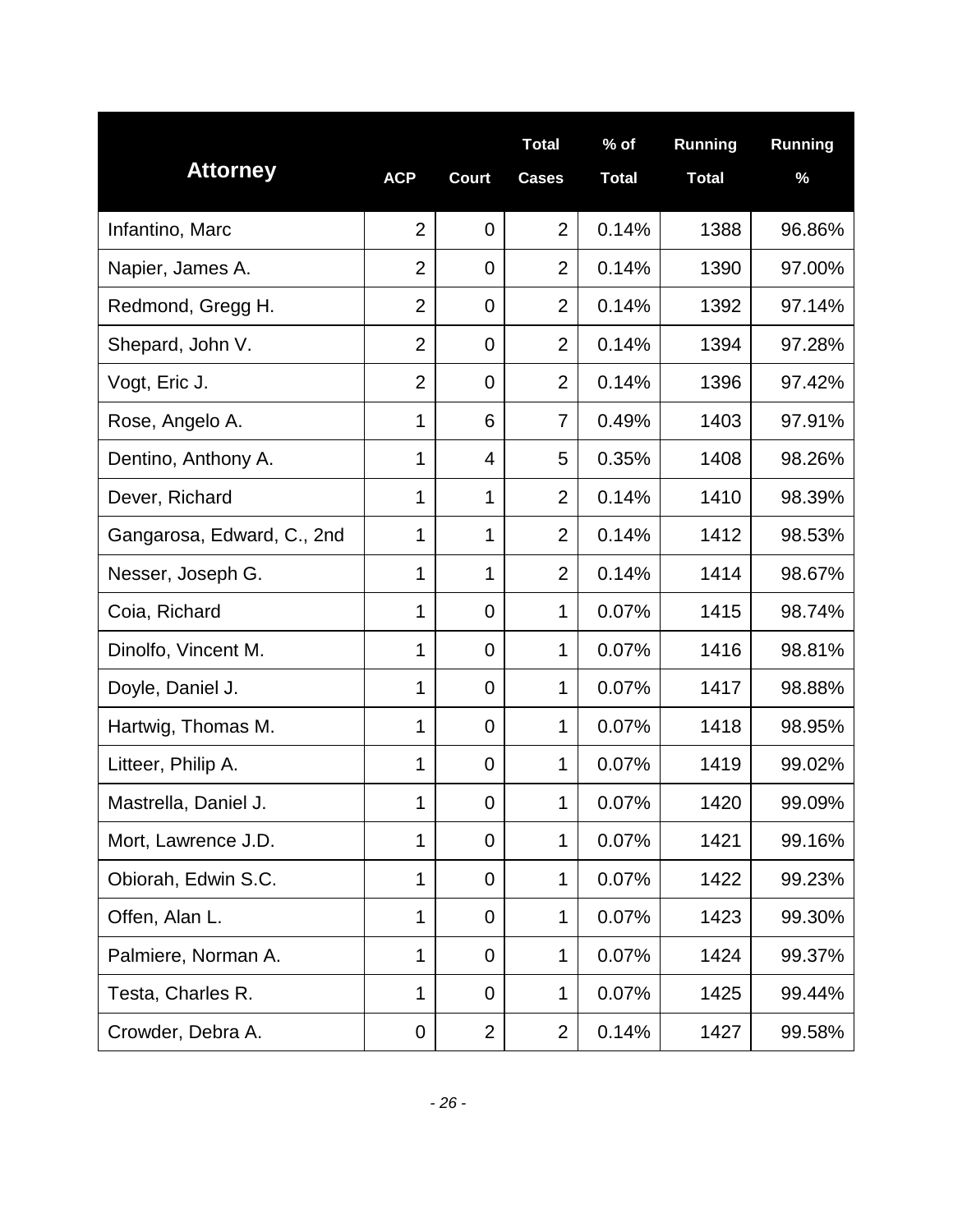<span id="page-28-0"></span>

| <b>Attorney</b>        | <b>ACP</b>     | <b>Court</b> | <b>Total</b><br><b>Cases</b> | $%$ of<br><b>Total</b> | <b>Running</b><br><b>Total</b> | Running<br>$\%$ |
|------------------------|----------------|--------------|------------------------------|------------------------|--------------------------------|-----------------|
| Calabrese, Christopher | $\Omega$       | 1            | 1                            | 0.07%                  | 1428                           | 99.65%          |
| Mercer, Brian P.       | $\overline{0}$ | 1            | 1                            | 0.07%                  | 1429                           | 99.72%          |
| Nobile, Michelle R.    | $\Omega$       | 1            | 1                            | 0.07%                  | 1430                           | 99.79%          |
| Regan, Richard E.      | $\overline{0}$ | 1            | 1                            | 0.07%                  | 1431                           | 99.86%          |
| Reyes, Miguel A.       | $\Omega$       | 1            | 1                            | 0.07%                  | 1432                           | 99.93%          |
| St. George, Robert J.  | $\overline{0}$ | 1            | 1                            | 0.07%                  | 1433                           | 100.00%         |
| TOTAL                  | 1302           | 131          | 1433                         |                        |                                |                 |
| <b>AVERAGE</b>         | 8              | 1            | 8                            |                        |                                |                 |

# **1998 Family Court Assignments**

| <b>Attorney</b>          | <b>ACP</b> | Court | <b>Total</b><br><b>Cases</b> | $%$ of<br><b>Total</b> | <b>Running</b><br><b>Total</b> | <b>Running</b><br>$\%$ |
|--------------------------|------------|-------|------------------------------|------------------------|--------------------------------|------------------------|
| <b>Family Court</b>      |            |       |                              |                        |                                |                        |
| Brown, James E.          | 0          | 108   | 108                          | 10.13%                 | 108                            | 10.13%                 |
| Karatas, Nigos           | 1          | 90    | 91                           | 8.54%                  | 199                            | 18.67%                 |
| Lester, Frederick        | 1          | 67    | 68                           | 6.38%                  | 267                            | 25.05%                 |
| Hilderbrandt, Randall D. | 1          | 59    | 60                           | 5.63%                  | 327                            | 30.68%                 |
| Hinman, James S.         | 1          | 54    | 55                           | 5.16%                  | 382                            | 35.83%                 |
| Perez, Gilbert R.        | 1          | 49    | 50                           | 4.69%                  | 432                            | 40.53%                 |
| Funk, Mark D.            | 0          | 49    | 49                           | 4.60%                  | 481                            | 45.12%                 |
| St. George, Robert J.    | 0          | 44    | 44                           | 4.13%                  | 525                            | 49.25%                 |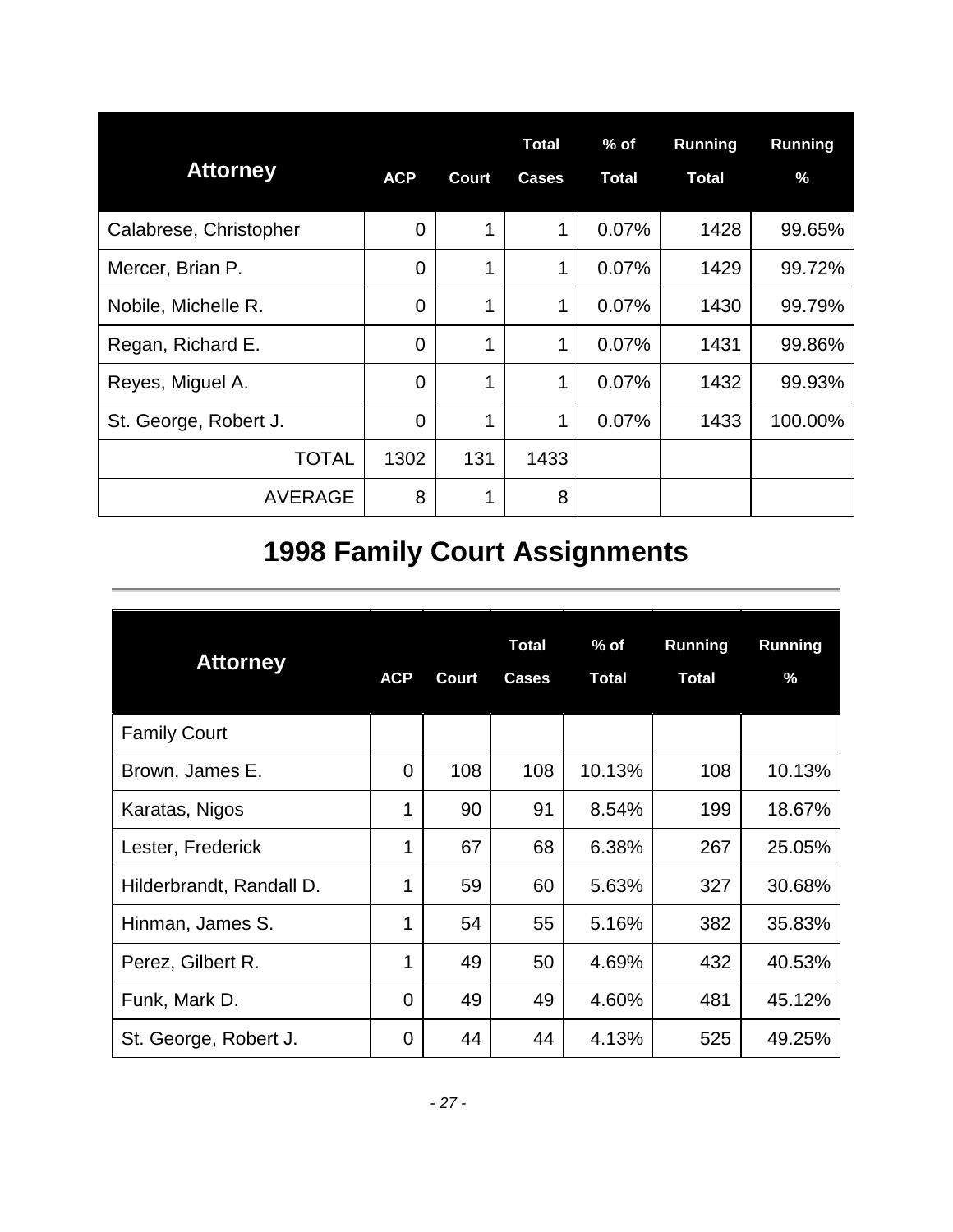| <b>Attorney</b>        |                |                 | <b>Total</b> | $%$ of       | Running      | Running |
|------------------------|----------------|-----------------|--------------|--------------|--------------|---------|
|                        | <b>ACP</b>     | <b>Court</b>    | <b>Cases</b> | <b>Total</b> | <b>Total</b> | %       |
| Gladstone, Katherine   | $\mathbf 1$    | 37              | 38           | 3.56%        | 563          | 52.81%  |
| DiSalvo, Thomas J.     | 3              | 31              | 34           | 3.19%        | 597          | 56.00%  |
| Nesser, Joseph G.      | $\mathbf 0$    | 33              | 33           | 3.10%        | 630          | 59.10%  |
| Affronti, Lorna R.     | 0              | 22              | 22           | 2.06%        | 652          | 61.16%  |
| Sadinsky, Lisa A.      | 0              | 21              | 21           | 1.97%        | 673          | 63.13%  |
| Proano, Galo M.        | $\overline{2}$ | 19              | 21           | 1.97%        | 694          | 65.10%  |
| Farr, William H.       | $\overline{0}$ | 17              | 17           | 1.59%        | 711          | 66.70%  |
| Martin, Thomas N.      | 0              | 17              | 17           | 1.59%        | 728          | 68.29%  |
| Winward, Thomas M.V.   | 0              | 17              | 17           | 1.59%        | 745          | 69.89%  |
| Indivino, Deborah A.   | 1              | 14              | 15           | 1.41%        | 760          | 71.29%  |
| Merante, RoseMaria     | 0              | 13              | 13           | 1.22%        | 773          | 72.51%  |
| Aramini, Mary E.       | 1              | 12              | 13           | 1.22%        | 786          | 73.73%  |
| Mazzo, Alecia J.       | 1              | 12              | 13           | 1.22%        | 799          | 74.95%  |
| Levitsky, Steven Brian | 0              | 11              | 11           | 1.03%        | 810          | 75.98%  |
| Renzi, Alexander R.    | $\mathbf 0$    | 11              | 11           | 1.03%        | 821          | 77.02%  |
| Schiano, Margaret A.   | $\overline{0}$ | 10 <sub>1</sub> | 10           | $0.94\%$     | 831          | 77.95%  |
| Aquilina, Vivian M.    | 1              | 9               | 10           | 0.94%        | 841          | 78.89%  |
| DeJohn, Timothy W.     | $\mathbf 0$    | 9               | 9            | 0.84%        | 850          | 79.74%  |
| Farrell, Barbara E.    | 0              | 9               | 9            | 0.84%        | 859          | 80.58%  |
| Misseritti, Giuliana   | 0              | 9               | 9            | 0.84%        | 868          | 81.43%  |
| Muldoon, Gary          | $\mathbf 0$    | 8               | 8            | 0.75%        | 876          | 82.18%  |
| Morris, Lisa B.        | 1              | $\overline{7}$  | 8            | 0.75%        | 884          | 82.93%  |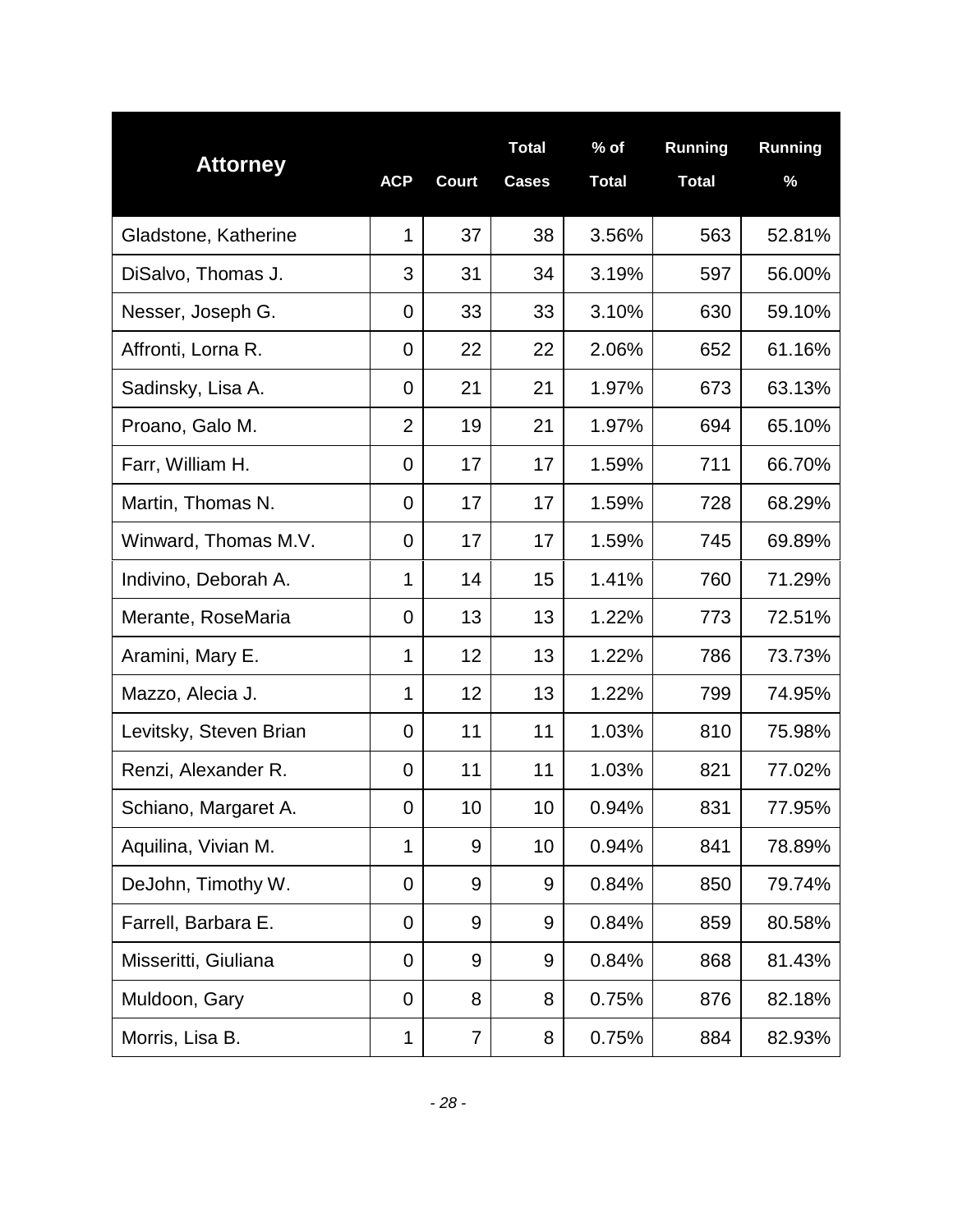| <b>Attorney</b>        |            |                | <b>Total</b>   | $%$ of       | <b>Running</b> | Running |
|------------------------|------------|----------------|----------------|--------------|----------------|---------|
|                        | <b>ACP</b> | <b>Court</b>   | <b>Cases</b>   | <b>Total</b> | <b>Total</b>   | %       |
| Chait, Mitchell A.     | 0          | $\overline{7}$ | $\overline{7}$ | 0.66%        | 891            | 83.58%  |
| Leavy, Anthony         | 0          | $\overline{7}$ | 7              | 0.66%        | 898            | 84.24%  |
| Cooper, Audrey C.      | 0          | 6              | 6              | 0.56%        | 904            | 84.80%  |
| Tirone, Gregg M.       | 0          | 6              | 6              | 0.56%        | 910            | 85.37%  |
| Beretta, Frank         | 0          | 5              | 5              | 0.47%        | 915            | 85.83%  |
| Ingersoll, Timothy E.  | 0          | 5              | 5              | 0.47%        | 920            | 86.30%  |
| Gravitz, Jennifer L.   | 1          | 4              | 5              | 0.47%        | 925            | 86.77%  |
| Leegant, Jo Anne       | 1          | 4              | 5              | 0.47%        | 930            | 87.24%  |
| Deyo, Diana M.         | 3          | $\overline{2}$ | 5              | 0.47%        | 935            | 87.71%  |
| Zunno, Harriet L.      | 3          | $\overline{2}$ | 5              | 0.47%        | 940            | 88.18%  |
| Embury, Andrew J.      | 0          | $\overline{4}$ | 4              | 0.38%        | 944            | 88.56%  |
| Merante, Vincent E.    | 0          | $\overline{4}$ | 4              | 0.38%        | 948            | 88.93%  |
| Wisner, Todd J.W.      | 0          | 4              | 4              | 0.38%        | 952            | 89.31%  |
| Berkowitz, Joyce B.    | 1          | 3              | 4              | 0.38%        | 956            | 89.68%  |
| Flowerday, Michael D.  | 1          | 3              | 4              | 0.38%        | 960            | 90.06%  |
| Owens, David L         | 1          | 3              | 4              | 0.38%        | 964            | 90.43%  |
| Parks, Anthony         | 2          | $\overline{2}$ | 4              | 0.38%        | 968            | 90.81%  |
| Morabito, Michael A.   | 3          | 1              | 4              | 0.38%        | 972            | 91.18%  |
| Bernacki, Jr., John E. | 0          | 3              | 3              | 0.28%        | 975            | 91.46%  |
| Colombo, Jeanne M.     | 0          | 3              | 3              | 0.28%        | 978            | 91.74%  |
| Crowder, Debra A.      | 0          | 3              | 3              | 0.28%        | 981            | 92.03%  |
| Dentino, Anthony A.    | 0          | 3              | 3              | 0.28%        | 984            | 92.31%  |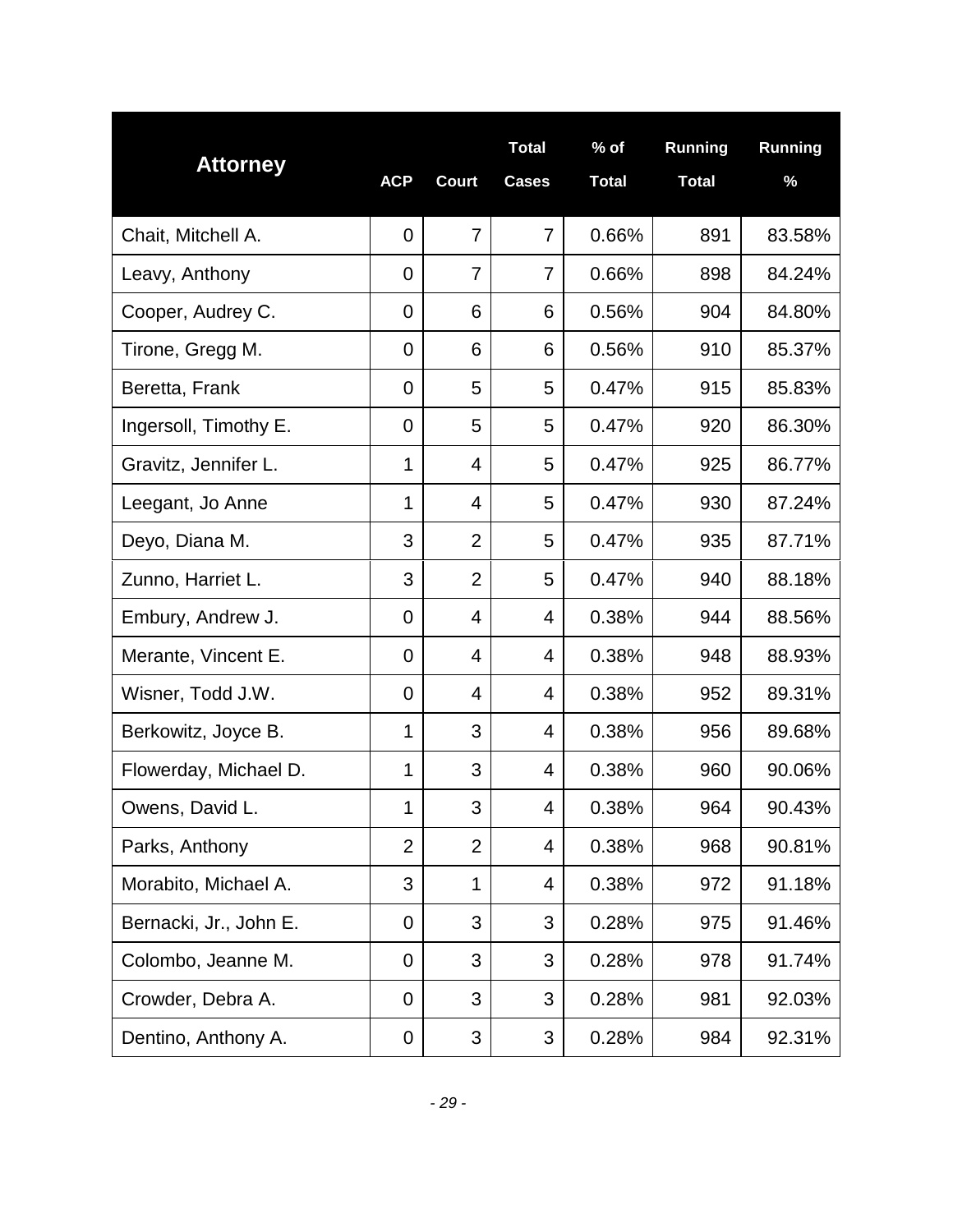| <b>Attorney</b>        |                |                | <b>Total</b>   | $%$ of       | Running      | Running |
|------------------------|----------------|----------------|----------------|--------------|--------------|---------|
|                        | <b>ACP</b>     | <b>Court</b>   | <b>Cases</b>   | <b>Total</b> | <b>Total</b> | %       |
| Infantino, Marc        | $\overline{0}$ | 3              | 3              | 0.28%        | 987          | 92.59%  |
| Krieger, Lawrence J.   | 0              | 3              | 3              | 0.28%        | 990          | 92.87%  |
| Leichtner, Edward J.   | 0              | 3              | 3              | 0.28%        | 993          | 93.15%  |
| Rosner, Leonard A.     | 0              | 3              | 3              | 0.28%        | 996          | 93.43%  |
| Kristal, Peter L.      | 1              | $\overline{2}$ | 3              | 0.28%        | 999          | 93.71%  |
| MacBride, April Walker | 1              | $\overline{2}$ | 3              | 0.28%        | 1002         | 94.00%  |
| Scatigno, John M.      | 1              | $\overline{2}$ | 3              | 0.28%        | 1005         | 94.28%  |
| Schell, George A.      | 1              | $\overline{2}$ | 3              | 0.28%        | 1008         | 94.56%  |
| Buettner, Brian C.     | 3              | $\Omega$       | 3              | 0.28%        | 1011         | 94.84%  |
| Cooper, Jennie M.      | 3              | $\mathbf 0$    | 3              | 0.28%        | 1014         | 95.12%  |
| Album, Betsy L.        | $\overline{0}$ | $\overline{2}$ | $\overline{2}$ | 0.19%        | 1016         | 95.31%  |
| Krane, Joel N.         | $\mathbf 0$    | $\overline{2}$ | $\overline{2}$ | 0.19%        | 1018         | 95.50%  |
| Redfield, Christine F. | $\mathbf 0$    | $\overline{2}$ | $\overline{2}$ | 0.19%        | 1020         | 95.68%  |
| Sekharan, Raja N.      | $\mathbf 0$    | $\overline{2}$ | $\overline{2}$ | 0.19%        | 1022         | 95.87%  |
| Thompson, Donald M.    | $\mathbf 0$    | $\overline{2}$ | $\overline{2}$ | 0.19%        | 1024         | 96.06%  |
| Laudadio, Brian        | 1              | 1              | $\overline{2}$ | 0.19%        | 1026         | 96.25%  |
| Jain, Rekha            | 2              | 0              | $\overline{2}$ | 0.19%        | 1028         | 96.44%  |
| Offen, Alan L.         | $\overline{2}$ | 0              | 2              | 0.19%        | 1030         | 96.62%  |
| Vacca, James P.        | $\overline{2}$ | 0              | $\overline{2}$ | 0.19%        | 1032         | 96.81%  |
| West, John R.          | $\overline{2}$ | 0              | 2              | 0.19%        | 1034         | 97.00%  |
| Affronti, Francis C.   | $\mathbf 0$    | 1              | 1              | 0.09%        | 1035         | 97.09%  |
| Argento, Victoria M.   | 0              | 1              | 1              | 0.09%        | 1036         | 97.19%  |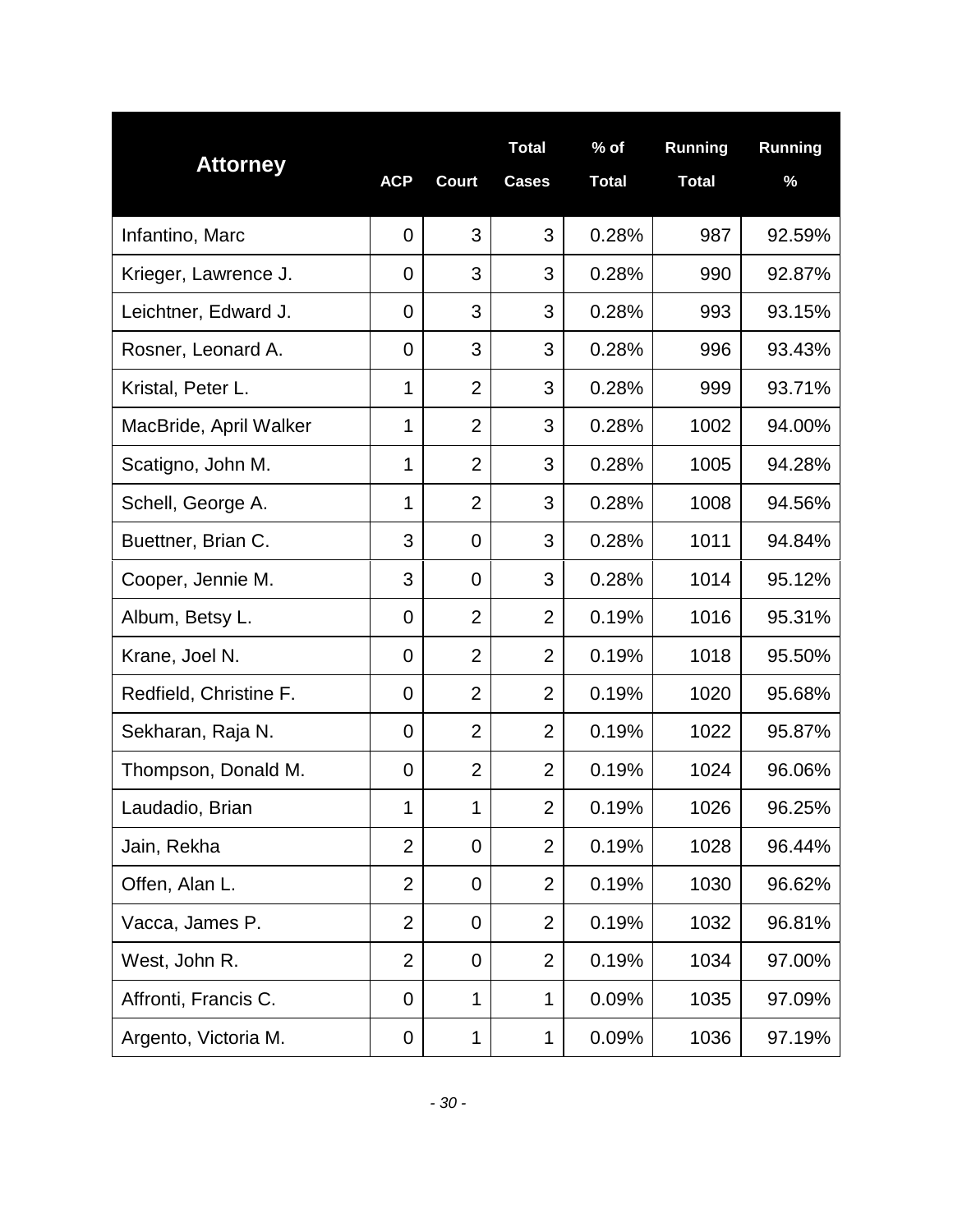| <b>Attorney</b>            | <b>ACP</b>     | <b>Court</b> | <b>Total</b><br><b>Cases</b> | $%$ of<br><b>Total</b> | <b>Running</b><br><b>Total</b> | Running<br>% |
|----------------------------|----------------|--------------|------------------------------|------------------------|--------------------------------|--------------|
| Asandrov, Louis            | $\overline{0}$ | 1            | $\mathbf 1$                  | 0.09%                  | 1037                           | 97.28%       |
| Broder, Howard K.          | 0              | 1            | 1                            | 0.09%                  | 1038                           | 97.37%       |
| Buttarazzi, H. Ronald      | 0              | 1            | 1                            | 0.09%                  | 1039                           | 97.47%       |
| Callanan, Karen Smith      | 0              | 1            | 1                            | 0.09%                  | 1040                           | 97.56%       |
| Crimi, Joseph P.           | 0              | 1            | $\mathbf 1$                  | 0.09%                  | 1041                           | 97.65%       |
| Fazio, Jennifer L.         | 0              | 1            | 1                            | 0.09%                  | 1042                           | 97.75%       |
| Gallina, Fred S.           | $\mathbf 0$    | 1            | $\mathbf 1$                  | 0.09%                  | 1043                           | 97.84%       |
| Gangarosa, Edward, C., 2nd | 0              | 1            | $\mathbf 1$                  | 0.09%                  | 1044                           | 97.94%       |
| Goel, Vinita               | $\mathbf 0$    | 1            | $\mathbf 1$                  | 0.09%                  | 1045                           | 98.03%       |
| Lahman, Janice A.          | $\overline{0}$ | 1            | 1                            | 0.09%                  | 1046                           | 98.12%       |
| McGinn, William D.         | $\mathbf 0$    | 1            | 1                            | 0.09%                  | 1047                           | 98.22%       |
| Mersereau, Julie V.        | $\mathbf 0$    | 1            | 1                            | 0.09%                  | 1048                           | 98.31%       |
| Metzler, Eric J.           | 0              | 1            | 1                            | 0.09%                  | 1049                           | 98.41%       |
| Nacca, John                | $\mathbf 0$    | 1            | 1                            | 0.09%                  | 1050                           | 98.50%       |
| Pericak, John G.           | $\mathbf 0$    | 1            | 1                            | 0.09%                  | 1051                           | 98.59%       |
| Pilato, Louis P            | $\overline{0}$ | 1            | 1                            | 0.09%                  | 1052                           | 98.69%       |
| Plovanich, Charles         | $\overline{0}$ | 1            | 1                            | 0.09%                  | 1053                           | 98.78%       |
| Reyes, Miguel A.           | 0              | 1            | 1                            | 0.09%                  | 1054                           | 98.87%       |
| Salamone, Jr., James D.    | 0              | 1            | 1                            | 0.09%                  | 1055                           | 98.97%       |
| Shapiro, Robert A.         | 0              | 1            | 1                            | 0.09%                  | 1056                           | 99.06%       |
| Stewart, Henry S.          | $\mathbf 0$    | 1            | 1                            | 0.09%                  | 1057                           | 99.16%       |
| Westervelt, Scott W.       | 0              | 1            | 1                            | 0.09%                  | 1058                           | 99.25%       |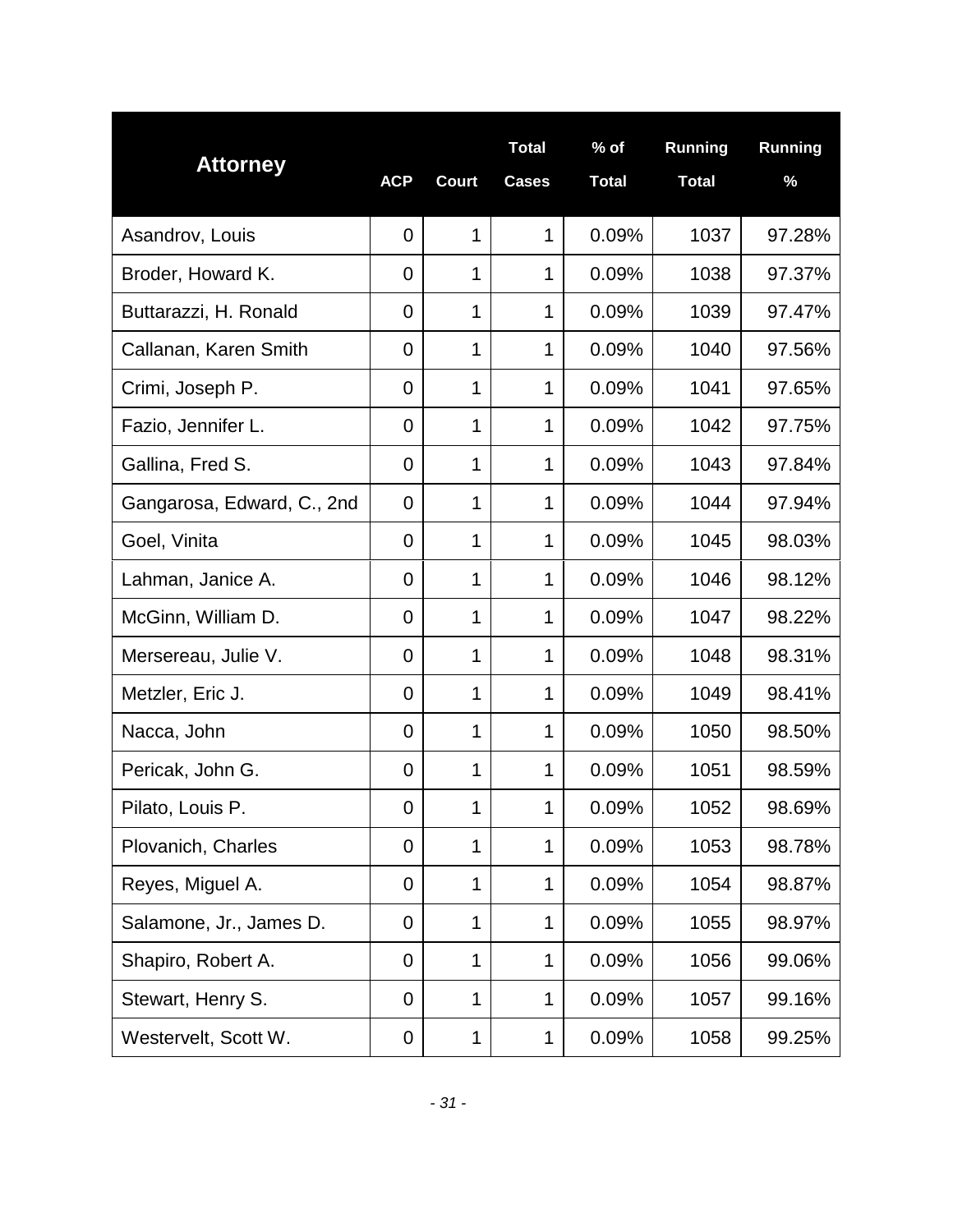|                       |            |                | <b>Total</b> | $%$ of       | <b>Running</b> | <b>Running</b> |
|-----------------------|------------|----------------|--------------|--------------|----------------|----------------|
| <b>Attorney</b>       | <b>ACP</b> | <b>Court</b>   | <b>Cases</b> | <b>Total</b> | <b>Total</b>   | $\%$           |
| Annechino, John A.    | 1          | $\Omega$       | 1            | 0.09%        | 1059           | 99.34%         |
| Bertram, Dudley M.    | 1          | $\overline{0}$ | 1            | 0.09%        | 1060           | 99.44%         |
| D'Arpino, John Joseph | 1          | $\Omega$       | 1            | 0.09%        | 1061           | 99.53%         |
| Dimassimo, James D.   | 1          | $\overline{0}$ | 1            | 0.09%        | 1062           | 99.62%         |
| Egger, Jan P.         | 1          | $\Omega$       | 1            | 0.09%        | 1063           | 99.72%         |
| Lewis, Herbert J.     | 1          | $\Omega$       | 1            | 0.09%        | 1064           | 99.81%         |
| Palmiere, David M.    | 1          | $\Omega$       | 1            | 0.09%        | 1065           | 99.91%         |
| Stacy, Michael P.     | 1          | $\Omega$       | 1            | 0.09%        | 1066           | 100.00%        |
| <b>TOTAL</b>          | 59         | 1007           | 1066         |              |                |                |
| <b>AVERAGE</b>        | 1          | 10             | 10           |              |                |                |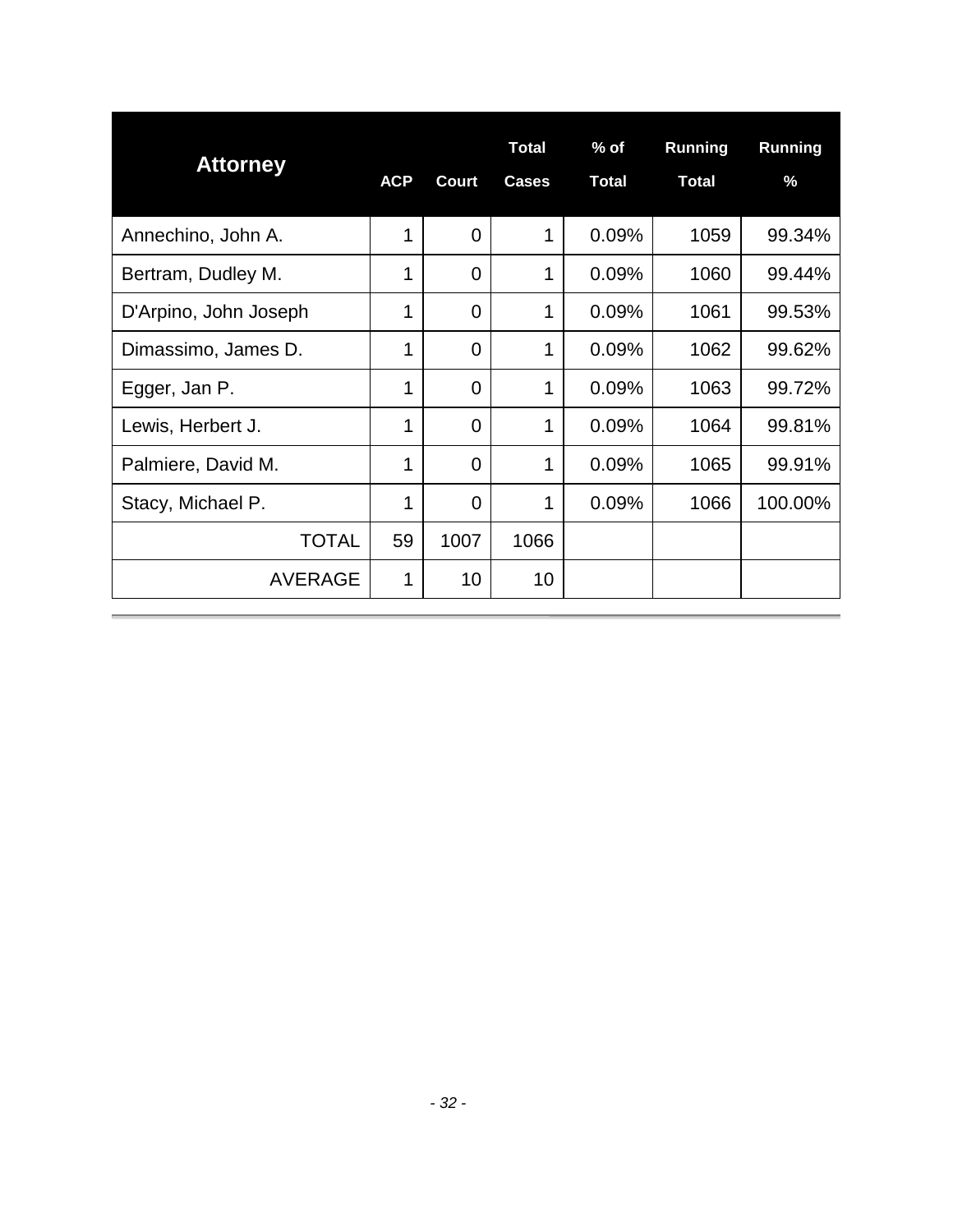<span id="page-34-0"></span>

*1. In interpreting these graphs, keep in mind that new panel members, non-approved attorneys, attorneys declining assignments and attorneys temporarily removed from the panels skew the results.*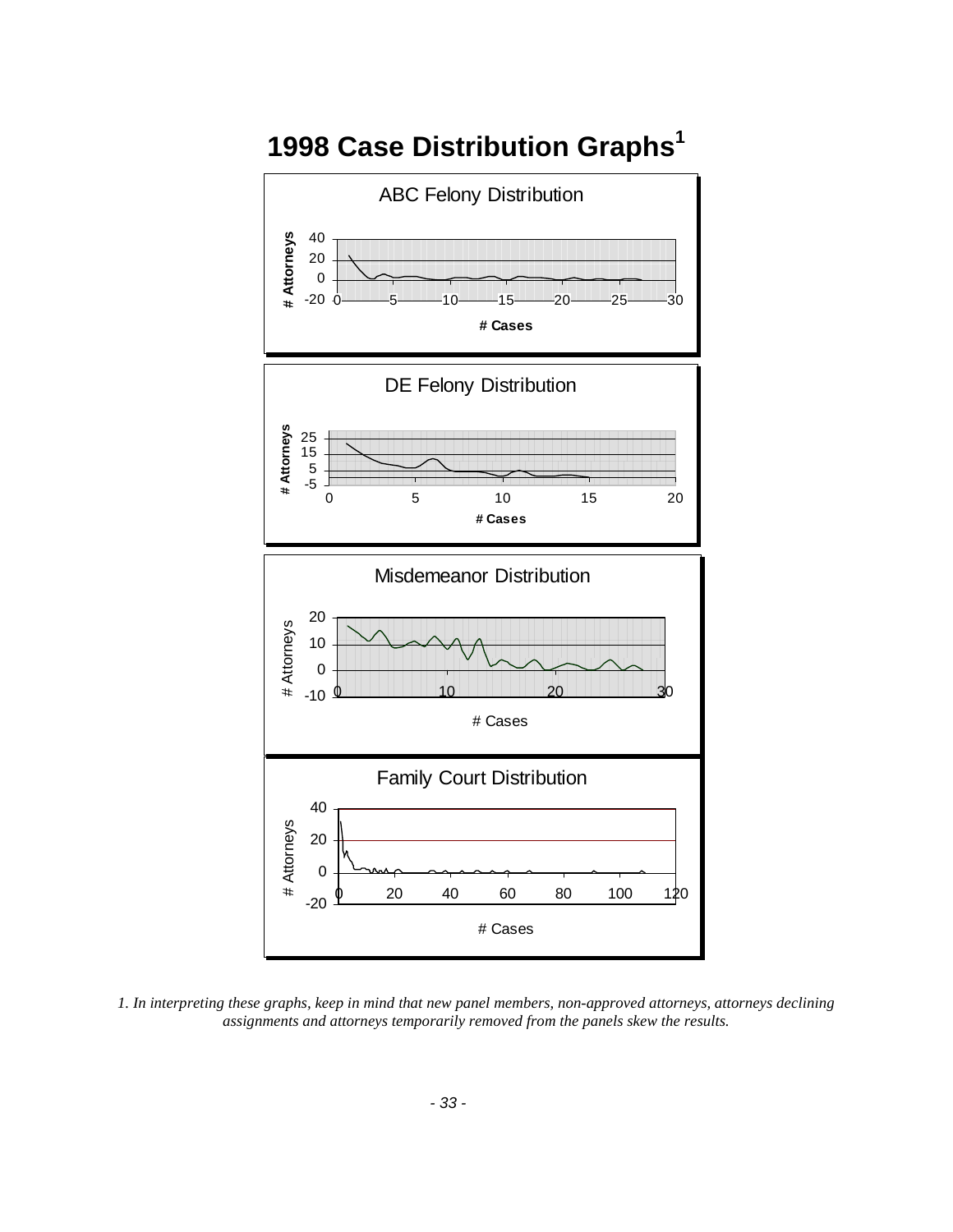### **1998 Table of Program Use by Judiciary**

<span id="page-35-0"></span>The table below shows the number of assignments for each Judge making at least one assignment during 1998. The table divides the assignments between those made through the Assigned Counsel Program and those made directly by the Judge. The last column shows the percentage of the total assignments that the Judge made through the Assigned Counsel Program. The statistics clearly show that Rochester City Court, which assigns the greatest number of cases in the County, is very high in percentage of cases assigned through the Assigned Counsel Program. Increasingly in 1998, the Local Criminal Courts assigned exclusively through the Assigned Counsel Program. These facts directly correlate to the fact that the distribution of cases among the attorneys is greatest for criminal cases. Conversely, the statistics show that Family Court has a very low percentage of cases assigned through the Assigned Counsel Program. Therefore, Family Court has a very uneven distribution of cases among the attorneys.

| Judge                      | <b>ACP</b>     | <b>Court</b> | <b>Total</b>   | $\frac{0}{0}$ |
|----------------------------|----------------|--------------|----------------|---------------|
| Geraci, Jr., Hon. Frank P. | 91             |              | 91             | 100.00%       |
| Campbell, Hon. Vincent     | 22             |              | 22             | 100.00%       |
| <b>Appellate Division</b>  | 19             |              | 19             | 100.00%       |
| Barry, Hon. David M.       | 15             |              | 15             | 100.00%       |
| Rogers, Hon. Charles W.    | 12             |              | 12             | 100.00%       |
| Morris, Hon. Karen         | 10             |              | 10             | 100.00%       |
| Barrett, Hon. John M.      | 8              |              | 8              | 100.00%       |
| Connelly, Hon. James A.    | 4              |              | 4              | 100.00%       |
| Morris, Hon. James E.      | 4              |              | 4              | 100.00%       |
| Coapman, Hon. Carl A       | 3              |              | 3              | 100.00%       |
| Kehoe, Hon. Sharon M.      | 3              |              | 3              | 100.00%       |
| Amarosa, Hon. Louis        | $\overline{2}$ |              | $\overline{2}$ | 100.00%       |
| Hall, Hon. Robert E.       | $\overline{2}$ |              | $\overline{2}$ | 100.00%       |
| Cipolla, Hon. Salvatore    | 1              |              | 1              | 100.00%       |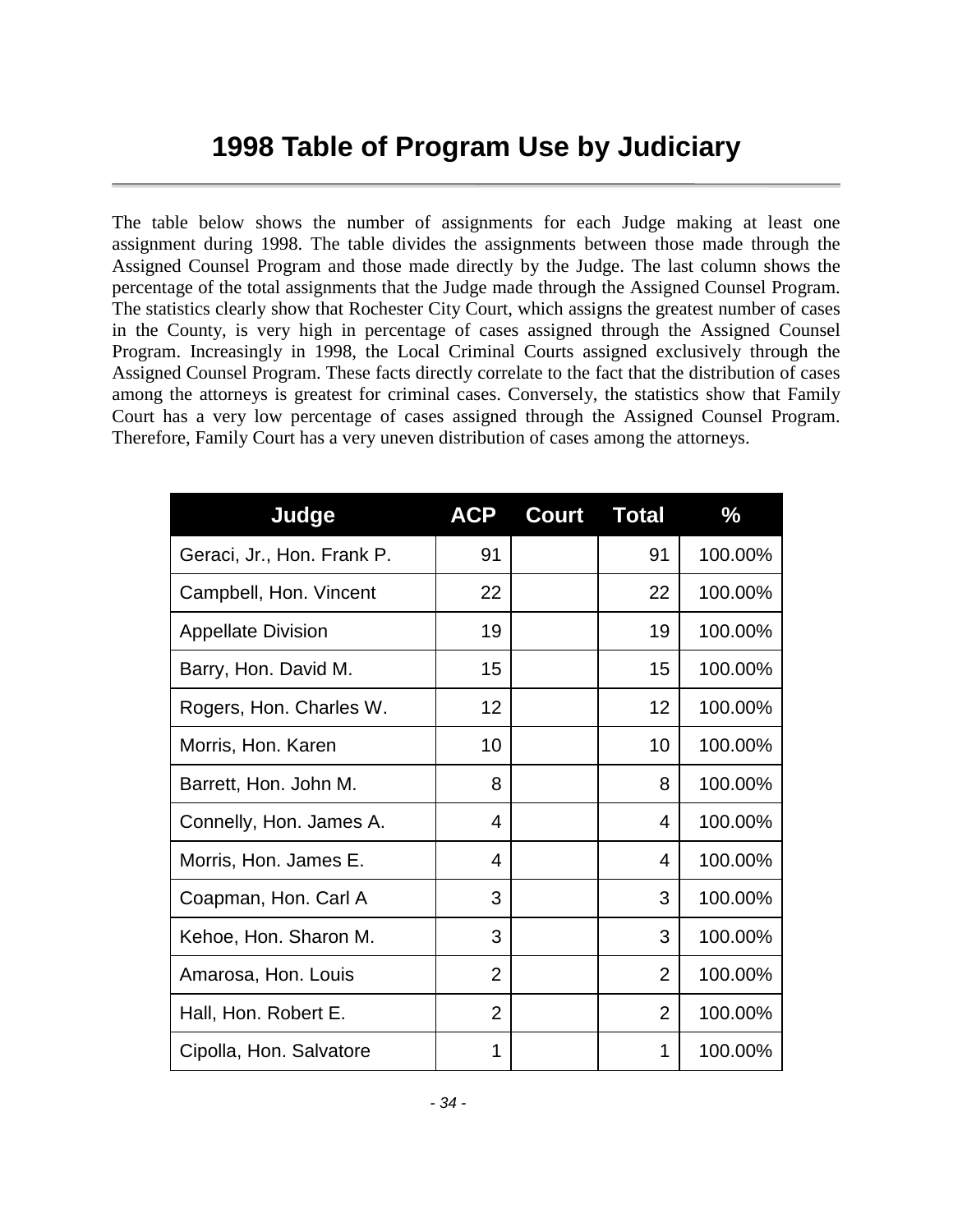| Judge                        | <b>ACP</b> | <b>Court</b>   | <b>Total</b> | $\frac{0}{0}$ |
|------------------------------|------------|----------------|--------------|---------------|
| Kehoe, Hon. Dennis M.        | 1          |                | 1            | 100.00%       |
| Litteer, Jr., Hon. Harold H. | 1          |                | 1            | 100.00%       |
| Nadler, Hon. Luther C.       | 1          |                | 1            | 100.00%       |
| Pogroszewski, Hon. Stanley   | 1          |                | 1            | 100.00%       |
| Ryan, Hon. Martin T.         | 1          |                | 1            | 100.00%       |
| Johnson, Hon. Teresa D.      | 176        | $\overline{2}$ | 178          | 98.88%        |
| King, Hon. Roy Wheatley      | 177        | 4              | 181          | 97.79%        |
| Pfeiffer, Hon. Ann E.        | 132        | 4              | 136          | 97.06%        |
| Byrnes, Hon. Marjorie L.     | 107        | 5              | 112          | 95.54%        |
| Schwartz, Hon. John R.       | 106        | 5              | 111          | 95.50%        |
| Genier, Hon. Joseph T.       | 16         | $\mathbf 1$    | 17           | 94.12%        |
| Valentino, Hon. Joseph D.    | 31         | $\overline{2}$ | 33           | 93.94%        |
| Castro, Hon. Melchor E.      | 128        | 10             | 138          | 92.75%        |
| Egan, Hon. David D.          | 25         | $\overline{2}$ | 27           | 92.59%        |
| Farber, Hon. Sidney T.       | 8          | $\mathbf 1$    | 9            | 88.89%        |
| Costello, Hon. P. Keely      | 20         | 3              | 23           | 86.96%        |
| Enos, Hon. Christopher J.    | 18         | 3              | 21           | 85.71%        |
| Lomenzo, Jr., Hon. John P.   | 8          | 2              | 10           | 80.00%        |
| Michel, Hon. F. Robert       | 7          | $\overline{2}$ | 9            | 77.78%        |
| Corretore, Hon. David        | 6          | $\overline{2}$ | 8            | 75.00%        |
| Dattilo, Hon. Phillip B.     | 6          | $\overline{2}$ | 8            | 75.00%        |
| Klonick, Hon. Thomas A       | 3          | 1              | 4            | 75.00%        |
| Cornelius, Hon. Raymond E.   | 12         | 7              | 19           | 63.16%        |
| Marks, Hon. Patricia D.      | 21         | 14             | 35           | 60.00%        |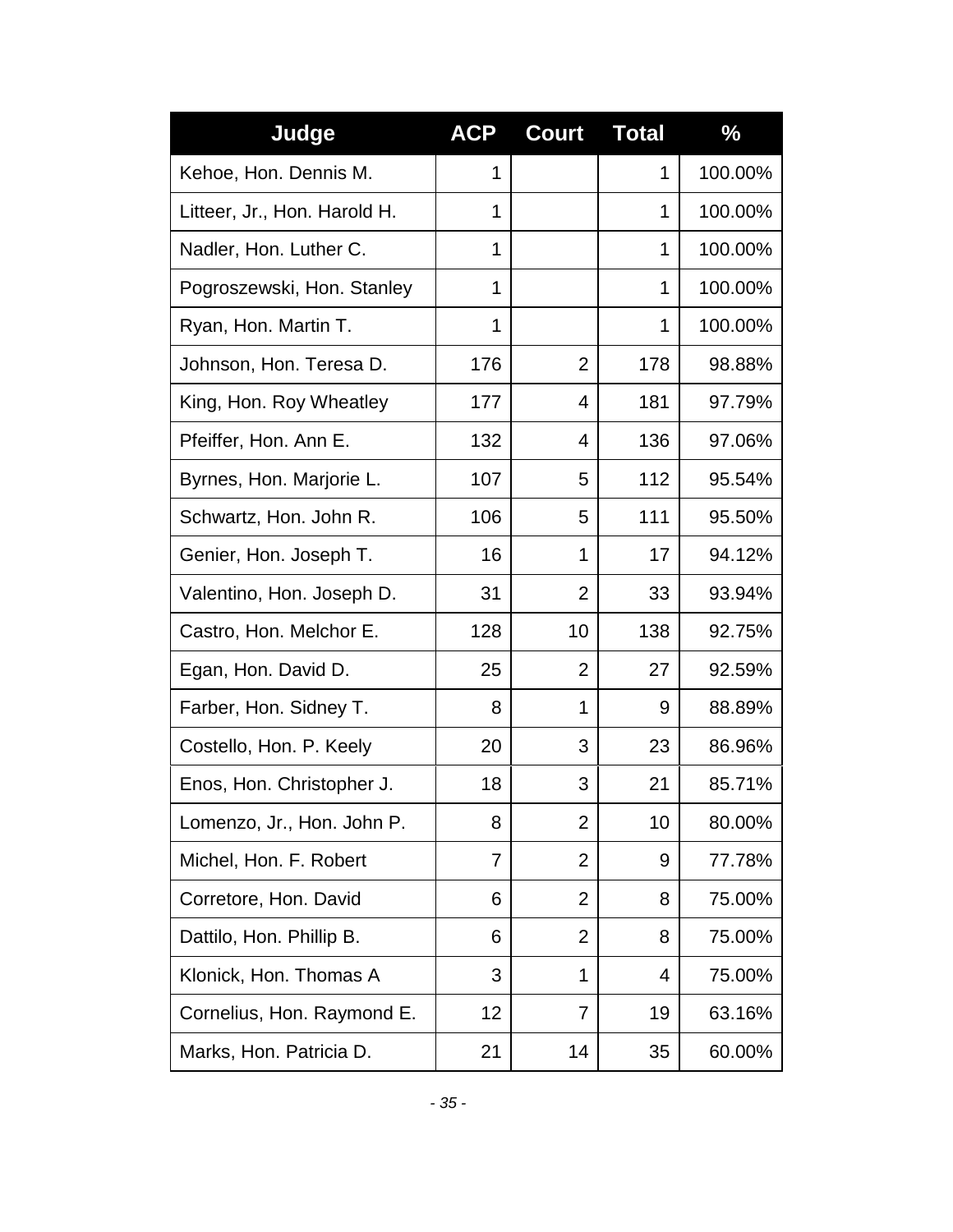| Judge                       | <b>ACP</b>     | <b>Court</b>   | <b>Total</b>   | $\frac{0}{6}$ |
|-----------------------------|----------------|----------------|----------------|---------------|
| Rivoli, Hon. John J.        | 6              | 4              | 10             | 60.00%        |
| Maloy, Hon. Charles T.      | 16             | 11             | 27             | 59.26%        |
| Mark, Hon. Donald J.        | 15             | 11             | 26             | 57.69%        |
| Smith, Hon. Nancy           | 3              | 3              | 6              | 50.00%        |
| Morabito, Hon. Ralph        | $\overline{2}$ | $\overline{2}$ | 4              | 50.00%        |
| Odorisi, Hon. J. Scott      | 1              | 1              | $\overline{2}$ | 50.00%        |
| Connell, Hon. John J.       | 8              | 10             | 18             | 44.44%        |
| Pietropaoli, Hon. Patrick   | 1              | $\overline{2}$ | 3              | 33.33%        |
| Pericak, Hon. John G.       | 8              | 17             | 25             | 32.00%        |
| Ark, Hon. John J.           | 4              | 9              | 13             | 30.77%        |
| Bristol, Hon. William H.    | 3              | 7              | 10             | 30.00%        |
| Olver, Hon. Melvin L.       | 1              | 4              | 5              | 20.00%        |
| Pisaturo, Hon. John J.      | 1              | 4              | 5              | 20.00%        |
| Kohout, Hon. Joan S.        | 32             | 132            | 164            | 19.51%        |
| Renzi, Hon. Alexander       | 3              | 14             | 17             | 17.65%        |
| Strobridge, Hon. Maurice E. | 1              | 13             | 14             | 7.14%         |
| Miles, Hon. Paul I.         | 1              | 17             | 18             | 5.56%         |
| Miller, Hon. Michael J.     | 2              | 74             | 76             | 2.63%         |
| Taddeo, Hon. Ann Marie      | 1              | 93             | 94             | 1.06%         |
| Sciolino, Hon. Anthony J.   |                | 75             | 75             | 0.00%         |
| Bonadio, Hon. Anthony F.    |                | 64             | 64             | 0.00%         |
| Kopacki, Hon. John          |                | 13             | 13             | 0.00%         |
| Morton, Hon. Glenn R.       |                | 7              | 7              | 0.00%         |
| Willis, Hon. Charles L.     |                | 4              | 4              | 0.00%         |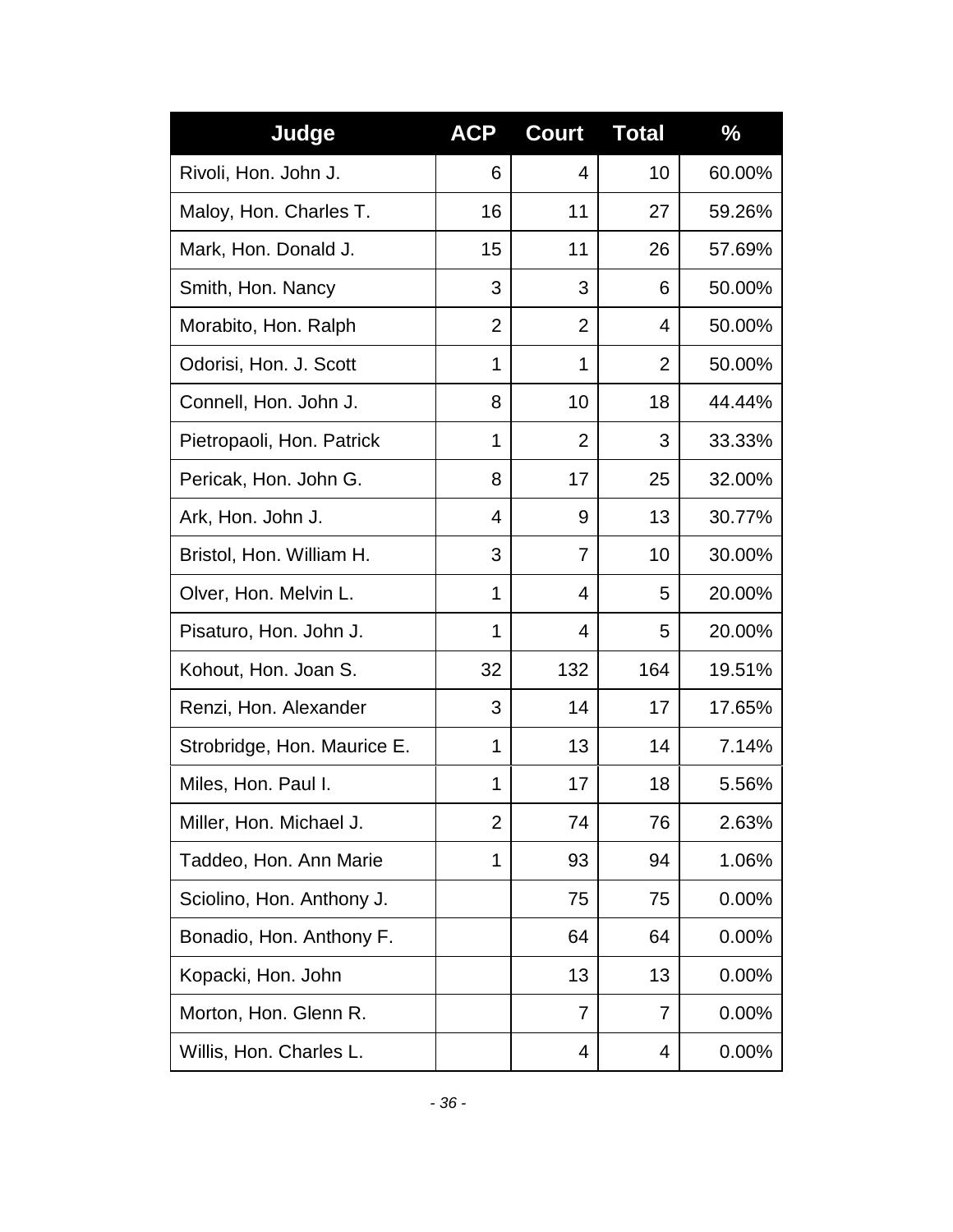<span id="page-38-0"></span>

| Judge                   | <b>ACP Court Total</b> |          |
|-------------------------|------------------------|----------|
| Fisher, Hon. Kenneth R. |                        | $0.00\%$ |
| Wisner, Hon. Donald J.  |                        | $0.00\%$ |

### **Graphs of Program Use by Judiciary**

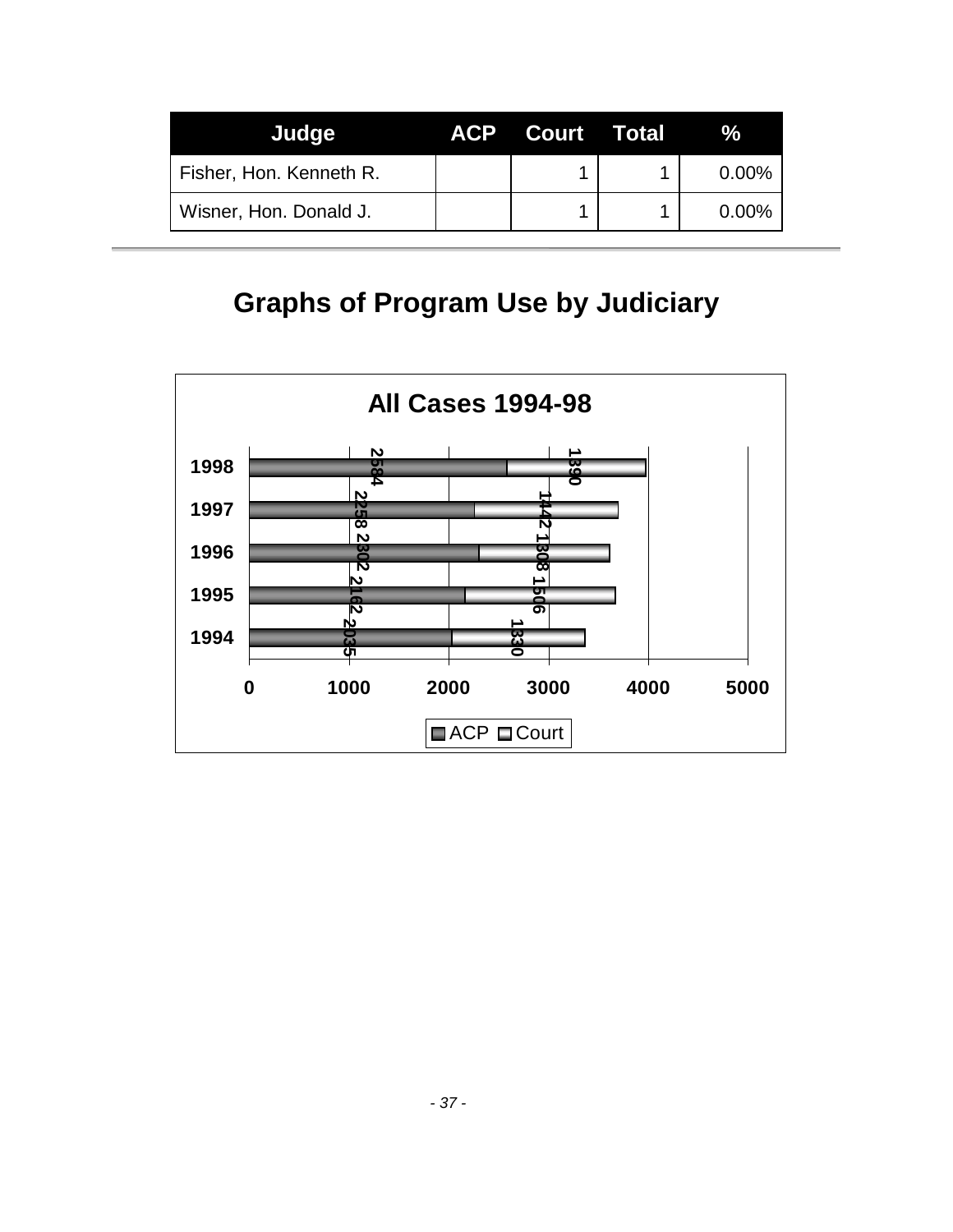

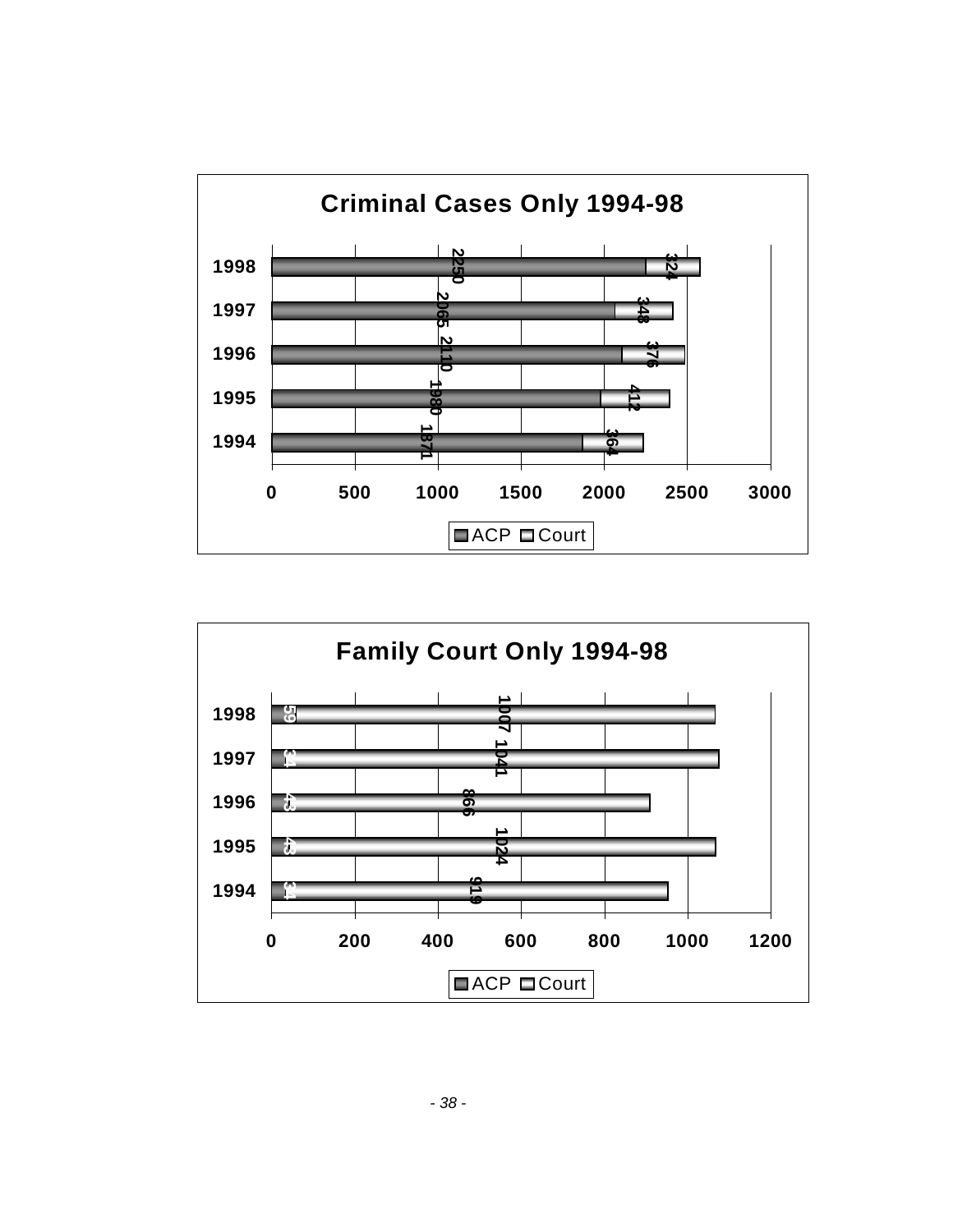# <span id="page-40-0"></span>**Types of Cases Assigned in 1998<sup>1</sup>**

| <b>Type of Case</b>                  | Total # |
|--------------------------------------|---------|
| Custody/Visitation                   | 455     |
| <b>Child Protective Proceeding</b>   | 371     |
| Crim. Poss. Controlled Substance 3   | 241     |
| Petit Larceny                        | 223     |
| Crim. Sale of Controlled Substance 3 | 150     |
| <b>Family Offense</b>                | 131     |
| Loitering 1                          | 123     |
| <b>Violation Probation</b>           | 122     |
| Harassment 2                         | 103     |
| Assault 3                            | 102     |
| Unauthorized Use Motor Vehicle 3     | 92      |
| Crim. Poss. Controlled Substance 7   | 88      |
| Criminal Mischief 4                  | 80      |
| Parole Violation                     | 71      |
| <b>Disorderly Conduct</b>            | 69      |
| Crim. Poss. Weapon 3                 | 67      |
| Appeal-Criminal Court (Fel.)         | 64      |
| Robbery 1                            | 54      |
| Burglary 2                           | 52      |
| Crim. Poss. Stolen Property 5        | 49      |
| Robbery 2                            | 42      |
| <b>Resisting Arrest</b>              | 41      |
| Assault 2                            | 39      |
| Agg. Unlicensed Operation 3          | 35      |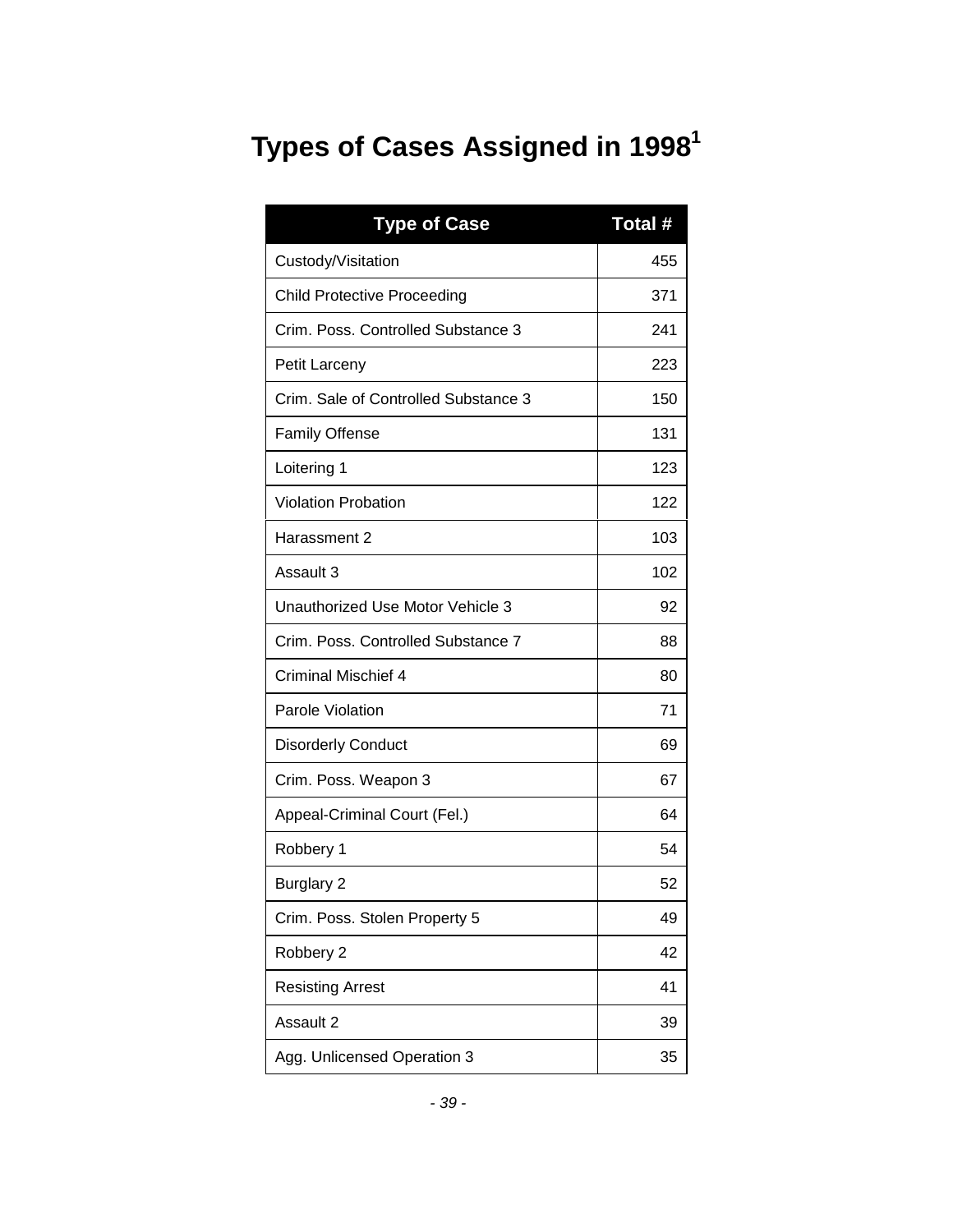| <b>Type of Case</b>             | Total # |
|---------------------------------|---------|
| <b>Criminal Contempt 1</b>      | 33      |
| Crim. Poss. Forged Instrument 2 | 32      |
| Crim. Poss. Stolen Property 4   | 31      |
| Forgery 2                       | 30      |
| Witness                         | 29      |
| End. Welfare Child              | 29      |
| Crim. Use Drug Paraphernalia 2  | 28      |
| Crim. Poss. Stolen Property 3   | 28      |
| <b>Grand Larceny 4</b>          | 28      |
| Paternity                       | 26      |
| <b>Criminal Contempt 2</b>      | 26      |
| <b>Burglary 3</b>               | 26      |
| Agg. Harassment 2               | 24      |
| Guardianship                    | 22      |
| Prostitution                    | 21      |
| <b>Grand Larceny 3</b>          | 21      |
| Menacing 2                      | 20      |
| Crim. Trespass 2                | 19      |
| Crim. Trespass 3                | 18      |
| Crim. Poss. Marihuana 4         | 18      |
| Issuing a Bad Check             | 18      |
| Crim. Poss. Marihuana 5         | 16      |
| Crim. Sale Marihuana 4          | 16      |
| Rape 1                          | 16      |
| Criminal Impersonation 2        | 16      |
| Murder <sub>2</sub>             | 15      |
| Trespass                        | 14      |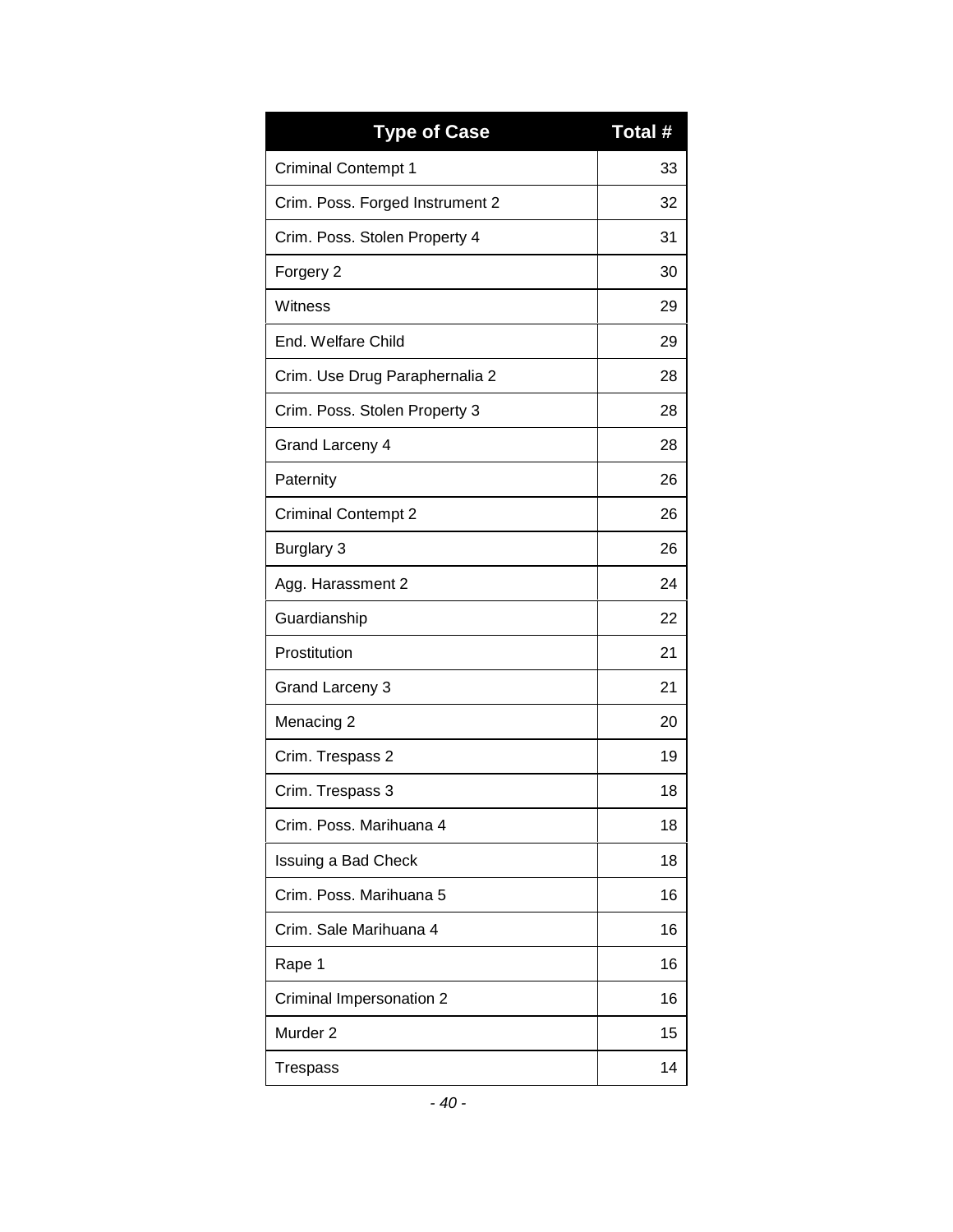| <b>Type of Case</b>                        | Total # |
|--------------------------------------------|---------|
| Driving While Intoxicated                  | 13      |
| Agg. Unlicensed Operation 2                | 13      |
| Criminal Mischief 3                        | 13      |
| Crim. Poss. Weapon 4                       | 13      |
| Assault 1                                  | 13      |
| <b>Burglary 1</b>                          | 12      |
| <b>Obstructing Govt'l Administration 2</b> | 11      |
| <b>Appeal-Family Court</b>                 | 11      |
| Unlawful Poss, Marihuana                   | 10      |
| Robbery 3                                  | 9       |
| <b>False Personation</b>                   | 8       |
| <b>Criminal Facilitation 4</b>             | 7       |
| Crim. Poss. Forged Instrument 1            | 7       |
| Support                                    | 7       |
| Poss. Burglar's Tools                      | 7       |
| Crim. Poss. Weapon 2                       | 7       |
| <b>Theft of Services</b>                   | 7       |
| Crim. Poss. Controlled Substance 2         | 7       |
| <b>Foster Care</b>                         | 5       |
| Criminal Contempt 1, Aggravated            | 5       |
| Loitering                                  | 5       |
| Driving While Intoxicated (Fel.)           | 4       |
| Crim. Poss. Controlled Substance 5         | 4       |
| Promoting Prostitution 4                   | 4       |
| Crim. Poss. Hypodermic Instrument          | 4       |
| Intimidating Victim/Witness 3              | 4       |
| Poss. Imitation Controlled Substance       | 4       |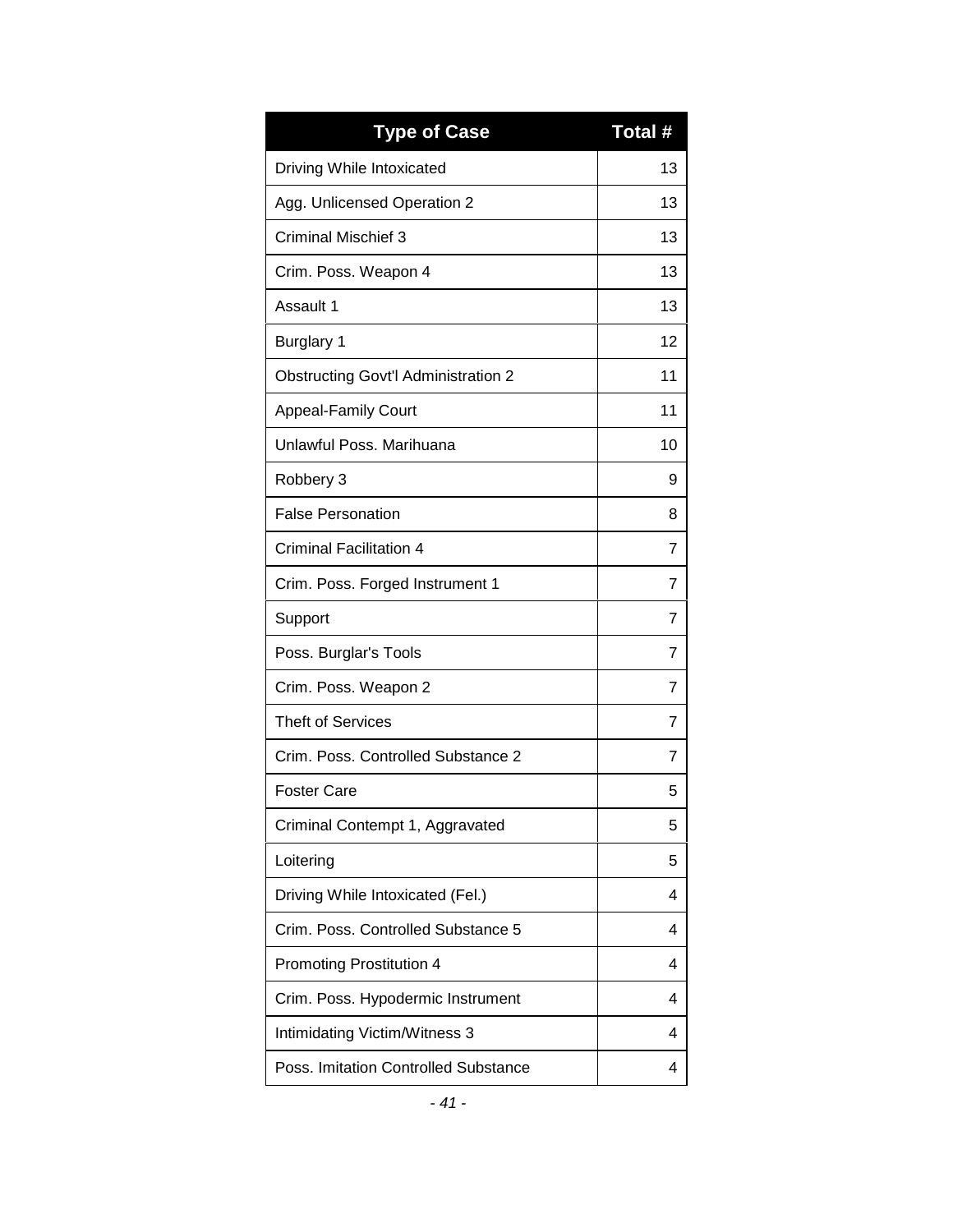| <b>Type of Case</b>                       | Total # |
|-------------------------------------------|---------|
| Crim. Poss. Marihuana 2                   | 4       |
| Petit Larceny, Att.                       | 4       |
| Crim. Sale Firearm 3                      | 3       |
| Adoption                                  | 3       |
| Rape 3                                    | 3       |
| Making Punishable False Written Statement | 3       |
| Sodomy 1                                  | 3       |
| 722-c Order                               | 3       |
| <b>Suspended Registration</b>             | 3       |
| Crim. Poss. Controlled Substance 4        | 3       |
| <b>File False Written Statment</b>        | 3       |
| Grand Larceny 4, Att.                     | 3       |
| Crim. Sale of Controlled Sub. 3, Att.     | 2       |
| Crim. Poss. Controlled Substance 1        | 2       |
| Alcoholic Beverage Control                | 2       |
| Appeal-Criminal Court (Misd.)             | 2       |
| Crim. Sale of Controlled Substance 2      | 2       |
| Crim. Use Firearm 1                       | 2       |
| <b>Tampering Physical Evidence</b>        | 2       |
| Murder 2, Att.                            | 2       |
| Promoting Prison Contraband 2             | 2       |
| <b>Possession Gambling Device</b>         | 2       |
| Loitering to Promote Prostitution         | 2       |
| Robbery 1, Att.                           | 2       |
| <b>Post-Conviction Motion</b>             | 2       |
| Harassment                                | 2       |
| Unauthorized Use Motor Vehicle 1          | 2       |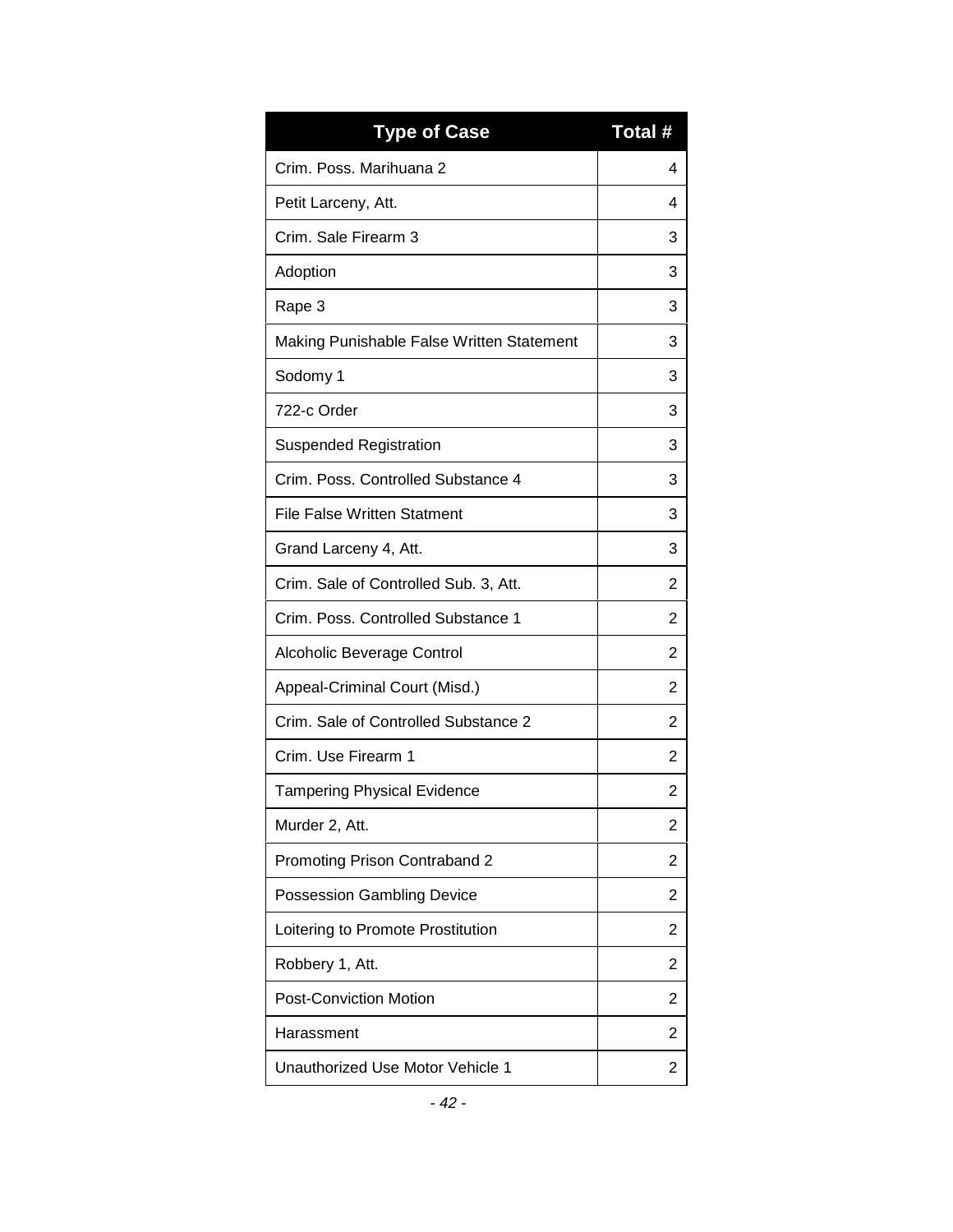| <b>Type of Case</b>                 | Total # |
|-------------------------------------|---------|
| Fugitive                            | 2       |
| <b>Criminal Mischief 2</b>          | 2       |
| <b>Falsely Reporting Incident 2</b> | 2       |
| Welfare Fraud - Fel.                | 2       |
| Arson 3                             | 1       |
| Assault 2, Att.                     | 1       |
| Robbery 2, Att.                     | 1       |
| Resentencing                        | 1       |
| Coercion 2                          | 1       |
| <b>Consentual Sodomy</b>            | 1       |
| Bail Jumping 3                      | 1       |
| Assault 3, Att.                     | 1       |
| Scheme to Defraud 1                 | 1       |
| Rioting 2                           | 1       |
| Sex Offender Registration           | 1       |
| Assault 1, Att.                     | 1       |
| <b>Course of Sexual Conduct 1st</b> | 1       |
| Arson 4                             | 1       |
| Arson 2, Att.                       | 1       |
| Arson 1                             | 1       |
| Sexual Abuse 3                      | 1       |
| <b>Speed Contest</b>                | 1       |
| Tampering with Witness 3            | 1       |
| Unlawful Imprisonment 2             | 1       |
| Agg. Unlicensed Operation 1         | 1       |
| Unlawfully Dealing w/Child 1        | 1       |
| Agg. Assault Officer                | 1       |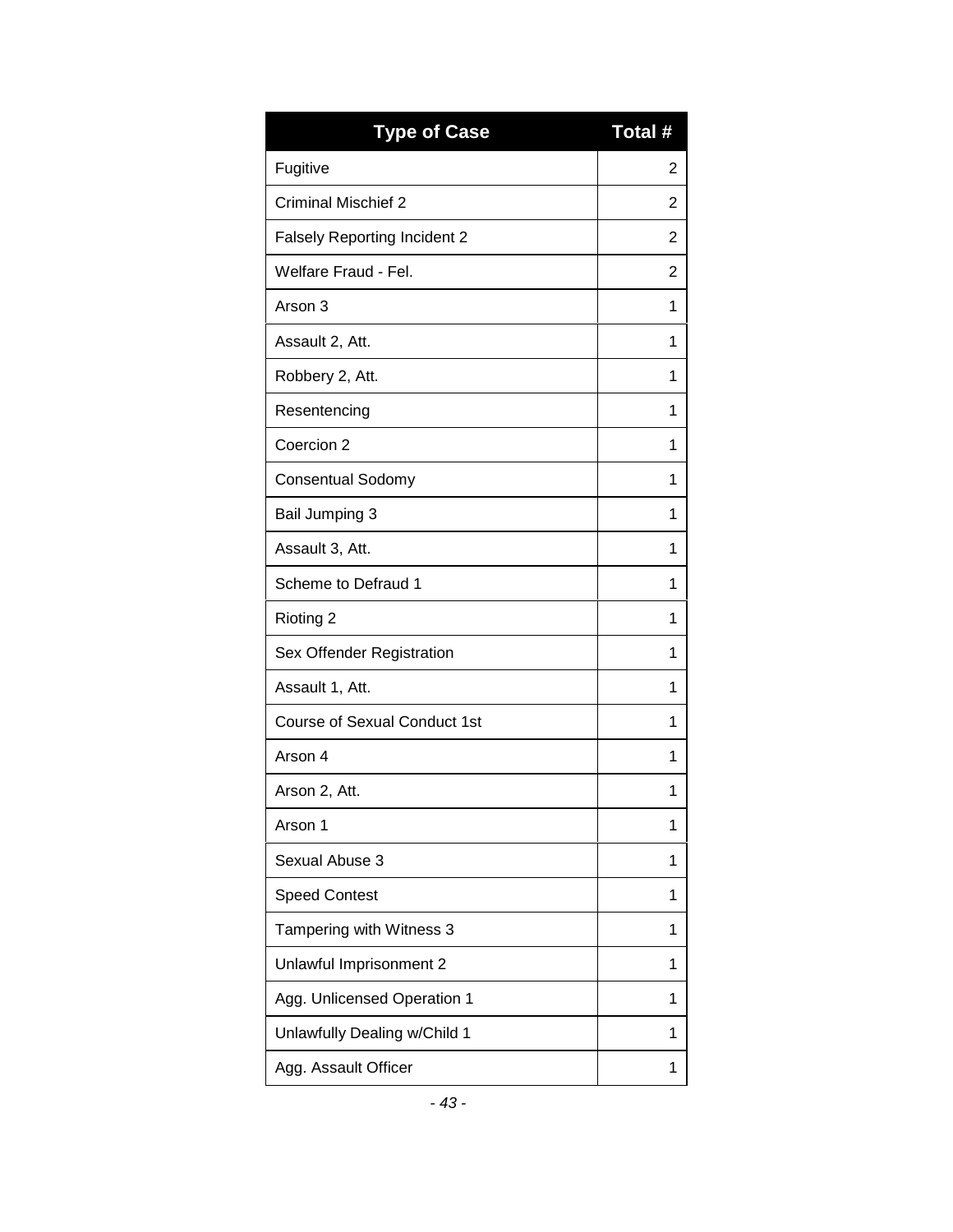| <b>Type of Case</b>                    | Total # |
|----------------------------------------|---------|
| Sexual Abuse 1                         | 1       |
| Murder 1, Att.                         | 1       |
| Custodial Interference 1               | 1       |
| Discharge Firearm Within City Limits   | 1       |
| Dispose Waste Unl Area                 | 1       |
| Escape 2                               | 1       |
| <b>Falsifying Business Records 1</b>   | 1       |
| Grand Larceny 3, Att.                  | 1       |
| Crim. Sale of Controlled Substance 1   | 1       |
| Intimidating Victim/Witness 2          | 1       |
| Crim. Sale Marihuana 5                 | 1       |
| Leaving Scene Incident-PD              | 1       |
| Crim. Sale Marihuana 2                 | 1       |
| <b>Making Graffiti</b>                 | 1       |
| <b>Public Health Law</b>               | 1       |
| Menacing 3                             | 1       |
| <b>Reckless Endangerment 1</b>         | 1       |
| Offering False Instrument for Filing 1 | 1       |
| Patronizing a Prostitute 4             | 1       |
| Pins-Intervenor/FC                     | 1       |
| Crim. Poss. Marihuana 3                | 1       |
| Poss. Alcohol By Minor                 | 1       |
| Crim, Poss, Marihuana 1                | 1       |
| Crim. Poss. Forged Instrument 3        | 1       |
| Possession of Alcohol in Public        | 1       |
| Prohibited Use of Weapon               | 1       |
| Promoting Prison Contraband 1          | 1       |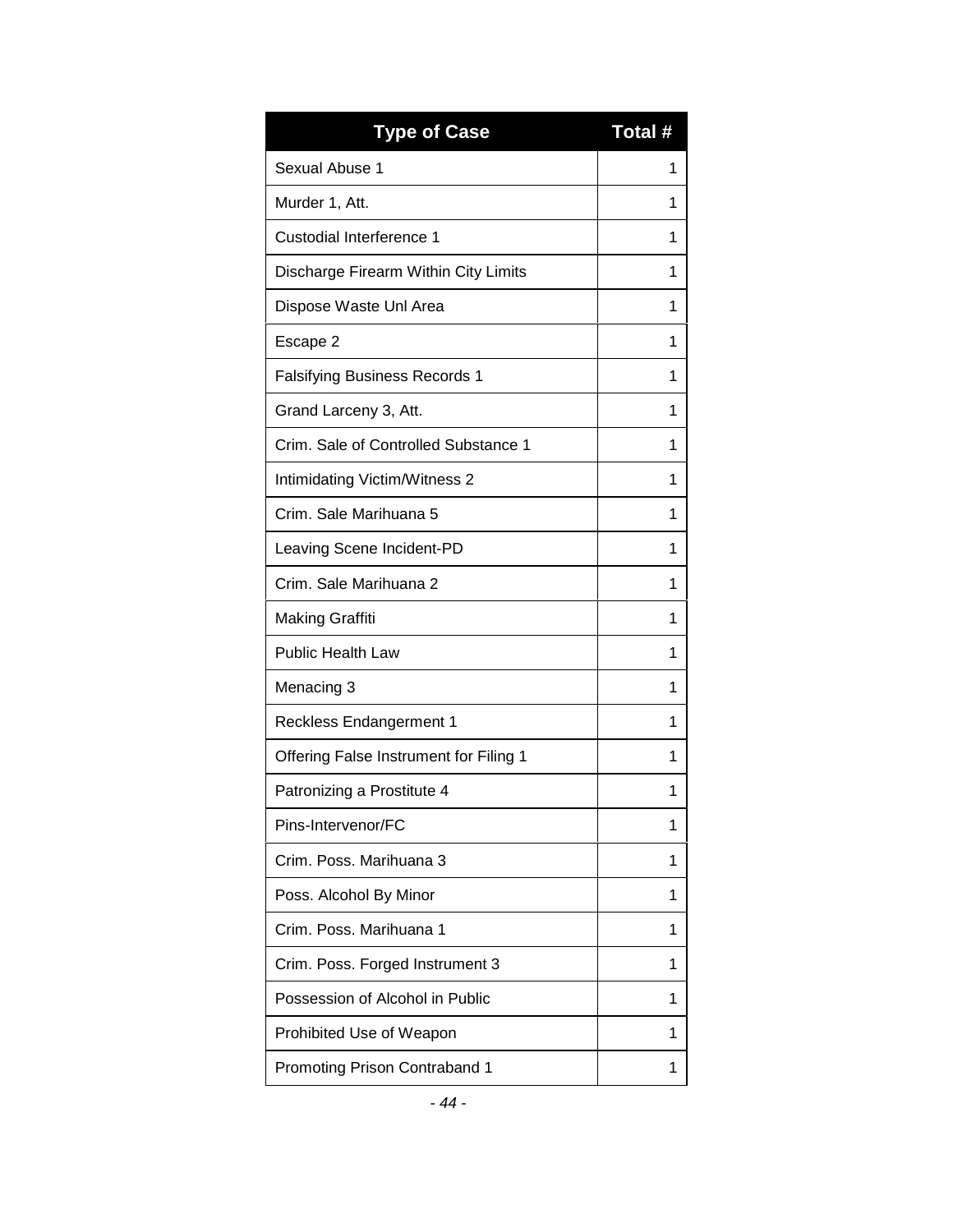| <b>Type of Case</b>                 | Total # |
|-------------------------------------|---------|
| <b>Falsely Reporting Incident 3</b> |         |
| Rape 1, Att.                        |         |
| Manslaughter 2                      |         |

<span id="page-46-0"></span>*1. Based on cases referred to ACP for assignment. Assignment numbers are higher because during the pendency of a referred case, more than one attorney may be assigned to that case.*

| Panel               | # Cases | Fees           | Avg. Fee   | Expense     | Avg. Expense | Vendors     | Avg. Vendor |
|---------------------|---------|----------------|------------|-------------|--------------|-------------|-------------|
| <b>ABC Felony</b>   | 561     | \$356,487.50   | \$635.45   | \$5,101.31  | \$29.83      | \$49,381.31 | \$509.09    |
| Appellate           | 24      | \$29,732.00    | \$1,238.83 | \$1,500.58  | \$71.46      | \$9,649.55  | \$1,206.19  |
| DE Felony           | 422     | \$182,607.95   | \$432.72   | \$1,343.09  | \$14.76      | \$10,710.72 | \$274.63    |
| <b>Family Court</b> | 800     | \$303,221.40   | \$379.03   | \$5,261.18  | \$16.44      | \$1,972.52  | \$103.82    |
| Misdemeanor         | 1316    | \$325,344.45   | \$247.22   | \$1,777.58  | \$5.72       | \$1,728.32  | \$108.02    |
| Other               | 32      | \$16,839.00    | \$526.22   | \$39.32     | \$6.55       |             |             |
| Probation/Parole    | 161     | \$37,730.50    | \$234.35   | \$180.22    | \$5.81       | \$335.01    | \$67.00     |
| <b>Grand Total</b>  | 3316    | \$1,251,962.80 | \$377.55   | \$15,203.28 | \$15.99      | \$73,777.43 | \$400.96    |

# **1998 Case Costs by Panel<sup>1</sup>**

*1. Includes all cases closed and paid in 1998 even if assigned in a prior year.*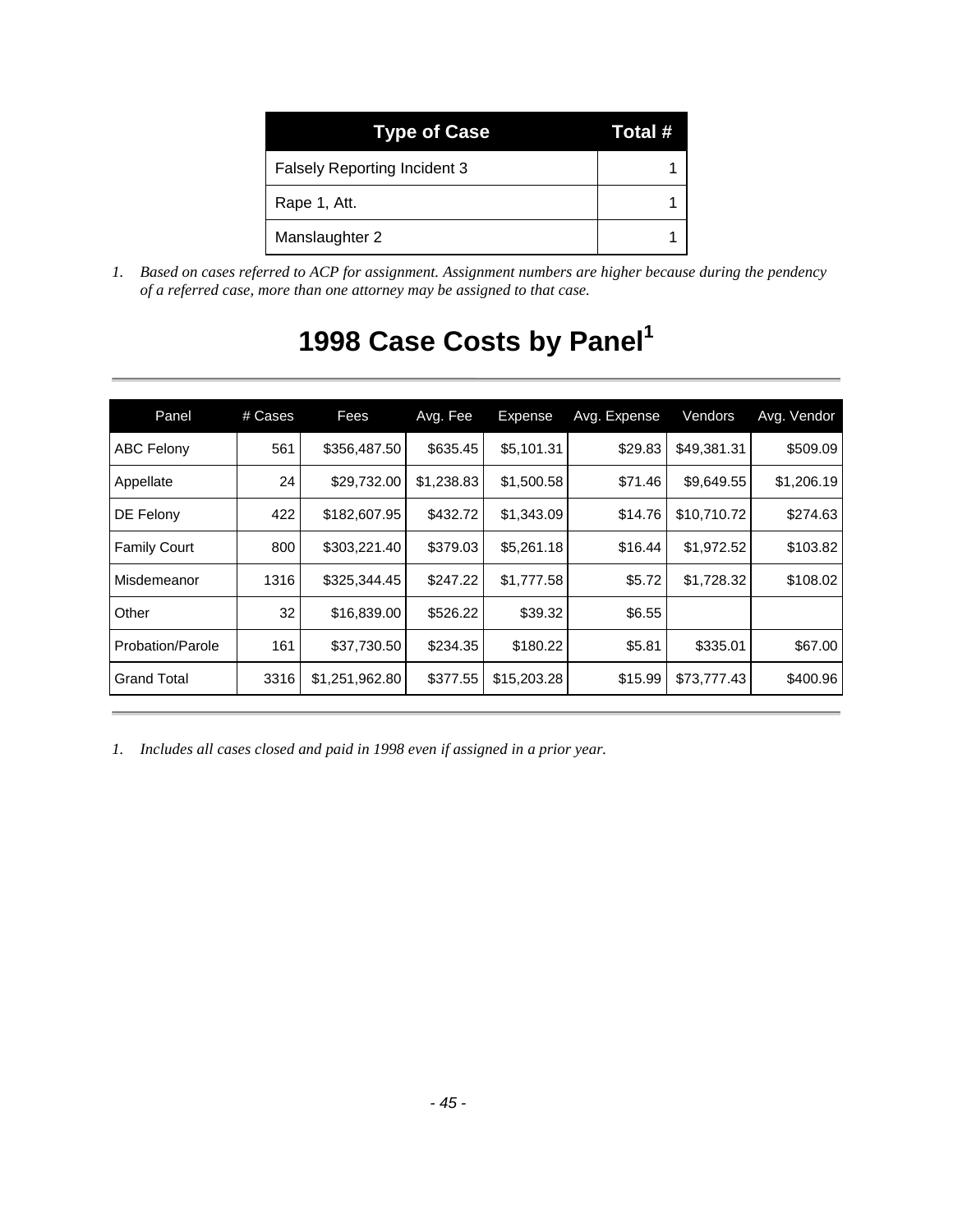# **1998 Costs by Case Disposition**

<span id="page-47-0"></span>

| Panel                | Disposition                              | $\#$<br>Cases  | Fees        | Avg. Fee   | Expense    | Avg.<br>Expense | Vendor      | Avg.<br>Vendor |
|----------------------|------------------------------------------|----------------|-------------|------------|------------|-----------------|-------------|----------------|
| <b>ABC</b><br>Felony | A.C.D.                                   | $\overline{c}$ | \$767.00    | \$383.50   | \$0.96     | \$0.96          |             |                |
|                      | Alford Plea                              | 5              | \$9,301.50  | \$1,860.30 | \$123.30   | \$30.83         | \$5,341.13  | \$1,068.23     |
|                      | Bench Trial -<br>Acquittal               | 1              | \$2,944.50  | \$2,944.50 | \$144.82   | \$144.82        | \$428.00    | \$428.00       |
|                      | Bench Trial -<br><b>Guilty Lesser</b>    | $\mathbf{1}$   | \$1,065.00  | \$1,065.00 |            |                 | \$300.00    | \$300.00       |
|                      | Bench Trial -<br><b>Guilty Original</b>  | $\mathbf{1}$   | \$1,999.50  | \$1,999.50 | \$30.00    | \$30.00         | \$1,568.50  | \$1,568.50     |
|                      | <b>Bench</b><br>Warrant                  | 8              | \$2,529.75  | \$316.22   | \$3.06     | \$3.06          |             |                |
|                      | Client<br><b>Retained Own</b><br>Counsel | 31             | \$5,221.75  | \$168.44   | \$85.34    | \$14.22         | \$252.89    | \$63.22        |
|                      | Consolidated<br>- Other<br>Charges       | 20             | \$4,230.50  | \$211.52   |            |                 |             |                |
|                      | Dismissed -<br>CPL 30.30                 | 31             | \$8,699.75  | \$280.64   | \$50.50    | \$5.61          | \$171.00    | \$85.50        |
|                      | Dismissed -<br>Felony<br>Complaint       | 18             | \$5,053.00  | \$280.72   | \$17.61    | \$2.94          |             |                |
|                      | Dismissed -<br>Indictment                | $\overline{7}$ | \$5,380.75  | \$768.68   | \$42.17    | \$10.54         | \$67.38     | \$67.38        |
|                      | Dismissed -<br>Information               | $\overline{2}$ | \$633.00    | \$316.50   |            |                 |             |                |
|                      | Dismissed -<br>Plea in Other<br>Court    | 19             | \$4,185.75  | \$220.30   | \$7.15     | \$3.58          | \$20.00     | \$20.00        |
|                      | Jury Trial -<br>Acquittal                | 6              | \$17,624.00 | \$2,937.33 | \$23.20    | \$11.60         | \$2,615.26  | \$523.05       |
|                      | Jury Trial -<br><b>Guilty Lesser</b>     | 4              | \$18,685.00 | \$4,671.25 | \$437.00   | \$218.50        | \$11,324.88 | \$2,831.22     |
|                      | Jury Trial -<br><b>Guilty Original</b>   | 37             | \$72,572.50 | \$1,961.42 | \$1,026.76 | \$41.07         | \$8,992.13  | \$749.34       |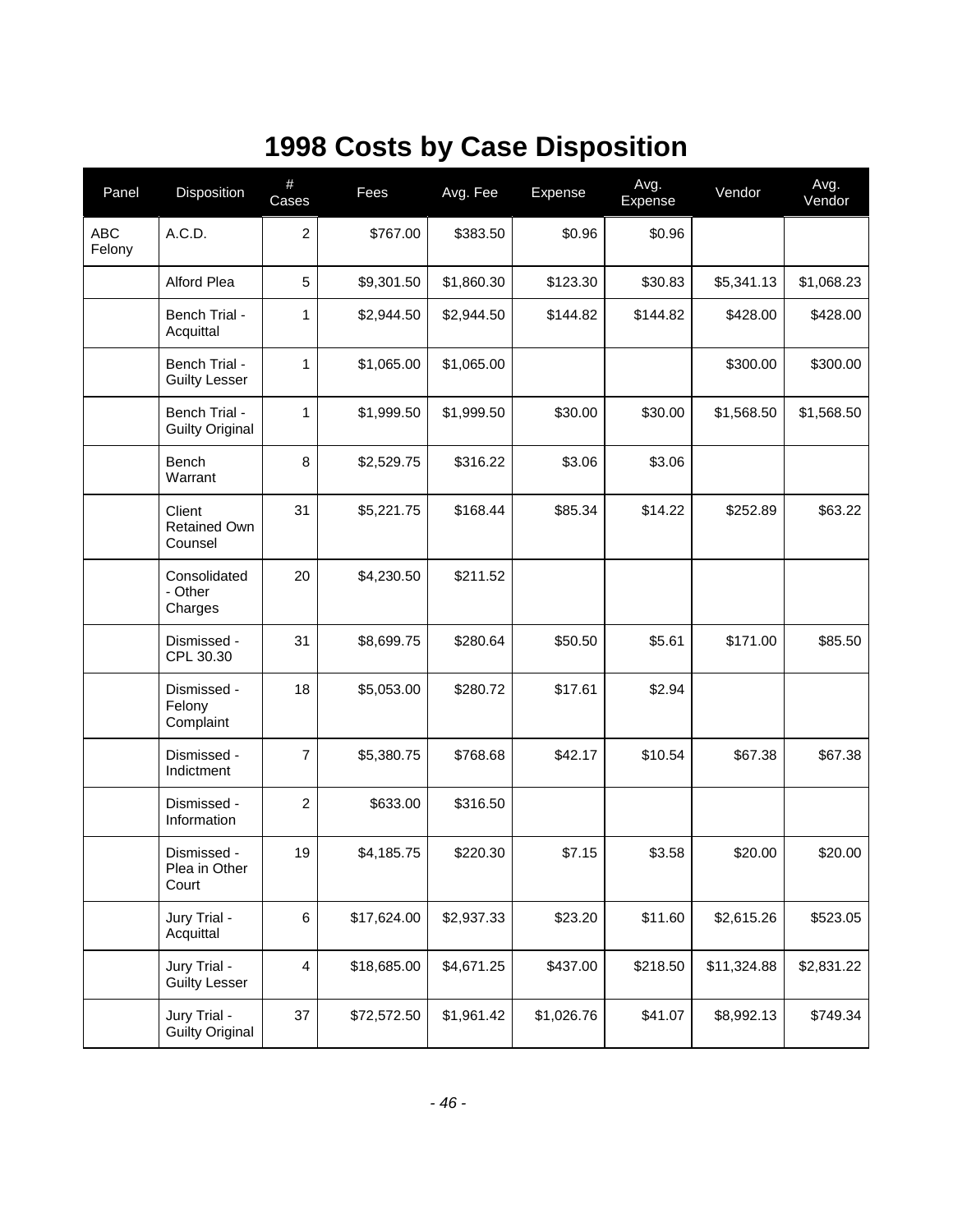| Panel                         | Disposition                             | #<br>Cases              | Fees         | Avg. Fee   | Expense    | Avg.<br>Expense | Vendor      | Avg.<br>Vendor |
|-------------------------------|-----------------------------------------|-------------------------|--------------|------------|------------|-----------------|-------------|----------------|
|                               | No Bill -<br>Grand Jury                 | 59                      | \$10,723.00  | \$181.75   | \$73.35    | \$5.64          | \$268.63    | \$89.54        |
|                               | No Conflict -<br>PD Continued           | 3                       | \$160.00     | \$53.33    |            |                 |             |                |
|                               | Plea To<br>Reduced<br>Charge            | 202                     | \$121,406.25 | \$601.02   | \$2,070.16 | \$36.97         | \$11,528.76 | \$443.41       |
|                               | Plea To Top<br>Charge                   | 67                      | \$49,134.00  | \$733.34   | \$833.98   | \$29.79         | \$5,303.23  | \$220.97       |
|                               | Y.O.<br>Adjudication                    | 17                      | \$6,639.25   | \$390.54   | \$12.99    | \$4.33          | \$53.63     | \$53.63        |
| <b>ABC</b><br>Felony<br>Total |                                         | 541                     | \$348,955.75 | \$645.02   | \$4,982.35 | \$30.38         | \$48,235.42 | \$530.06       |
| Appellate                     | Appeal<br>Judgment -<br>Affirmed        | 10                      | \$17,532.00  | \$1,753.20 | \$1,186.97 | \$131.89        | \$5,031.55  | \$1,257.89     |
|                               | Appeal<br>Judgment -<br>Reversed        | 3                       | \$6,988.00   | \$2,329.33 | \$250.26   | \$83.42         |             |                |
|                               | Post<br>Conviction -<br>Denied          | $\mathbf{1}$            | \$3,068.00   | \$3,068.00 | \$31.63    | \$31.63         |             |                |
| Appellate<br>Total            |                                         | 14                      | \$27,588.00  | \$1,970.57 | \$1,468.86 | \$112.99        | \$5,031.55  | \$1,257.89     |
| DE<br>Felony                  | A.C.D.                                  | 6                       | \$2,935.25   | \$489.21   | \$23.23    | \$23.23         | \$108.00    | \$108.00       |
|                               | Alford Plea                             | 1                       | \$209.00     | \$209.00   |            |                 |             |                |
|                               | Bench Trial -<br>Acquittal              | 1                       | \$1,186.50   | \$1,186.50 |            |                 |             |                |
|                               | Bench Trial -<br><b>Guilty Lesser</b>   | 1                       | \$1,657.50   | \$1,657.50 |            |                 | \$80.00     | \$80.00        |
|                               | Bench Trial -<br><b>Guilty Original</b> | $\overline{\mathbf{c}}$ | \$3,851.75   | \$1,925.87 | \$71.60    | \$35.80         | \$318.20    | \$318.20       |
|                               | Bench<br>Warrant                        | 8                       | \$2,179.25   | \$272.41   | \$16.18    | \$8.09          | \$55.00     | \$55.00        |
|                               | Client<br>Retained Own<br>Counsel       | 17                      | \$2,327.75   | \$136.93   | \$37.78    | \$9.45          | \$401.76    | \$133.92       |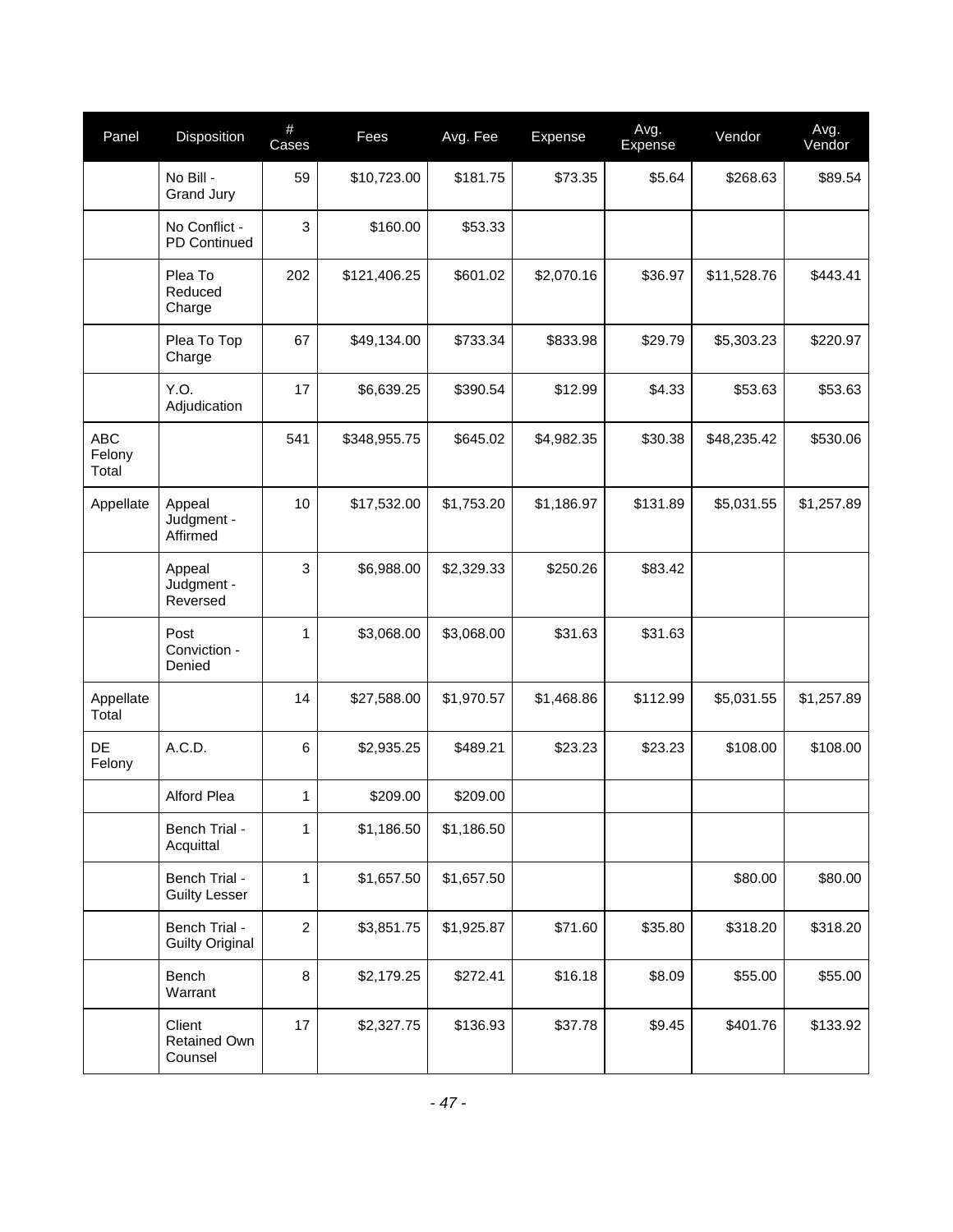| Panel | Disposition                            | $\#$<br>Cases  | Fees        | Avg. Fee   | Expense  | Avg.<br>Expense | Vendor     | Avg.<br>Vendor |
|-------|----------------------------------------|----------------|-------------|------------|----------|-----------------|------------|----------------|
|       | Consolidated<br>- Other<br>Charges     | 20             | \$3,250.50  | \$162.52   | \$30.14  | \$10.05         |            |                |
|       | Covered by<br>Plea - Other<br>Charge   | $\mathbf{1}$   | \$231.25    | \$231.25   |          |                 |            |                |
|       | Dismissed -<br>CPL 30.30               | 13             | \$4,096.50  | \$315.12   | \$15.87  | \$3.97          |            |                |
|       | Dismissed -<br>Felony<br>Complaint     | 11             | \$3,996.50  | \$363.32   | \$58.32  | \$9.72          |            |                |
|       | Dismissed -<br>Indictment              | $\overline{4}$ | \$1,938.00  | \$484.50   | \$67.35  | \$67.35         |            |                |
|       | Dismissed -<br>Information             | $\mathbf{1}$   | \$412.50    | \$412.50   | \$70.00  | \$70.00         |            |                |
|       | Dismissed -<br>Plea in Other<br>Court  | 9              | \$2,255.00  | \$250.56   |          |                 |            |                |
|       | Jury Trial -<br>Acquittal              | 5              | \$11,403.00 | \$2,280.60 | \$60.00  | \$30.00         | \$1,798.50 | \$359.70       |
|       | Jury Trial -<br><b>Guilty Lesser</b>   | 3              | \$8,209.50  | \$2,736.50 |          |                 | \$214.76   | \$107.38       |
|       | Jury Trial -<br><b>Guilty Original</b> | 9              | \$15,179.75 | \$1,686.64 | \$159.00 | \$26.50         | \$2,158.85 | \$308.41       |
|       | No Bill -<br>Grand Jury                | 50             | \$11,617.50 | \$232.35   | \$24.01  | \$2.67          | \$1,350.05 | \$675.03       |
|       | No Conflict -<br>PD Continued          | 1              | \$65.00     | \$65.00    |          |                 |            |                |
|       | Plea To<br>Reduced<br>Charge           | 165            | \$61,185.70 | \$370.82   | \$275.35 | \$10.59         | \$3,169.39 | \$528.23       |
|       | Plea To Top<br>Charge                  | 64             | \$33,445.75 | \$522.59   | \$374.16 | \$22.01         | \$977.45   | \$139.64       |
|       | Relieved By<br>Court                   | $\mathbf{1}$   | \$125.00    | \$125.00   | \$0.32   | \$0.32          |            |                |
|       | Y.O.<br>Adjudication                   | 11             | \$5,212.50  | \$473.86   | \$25.94  | \$6.49          | \$54.00    | \$54.00        |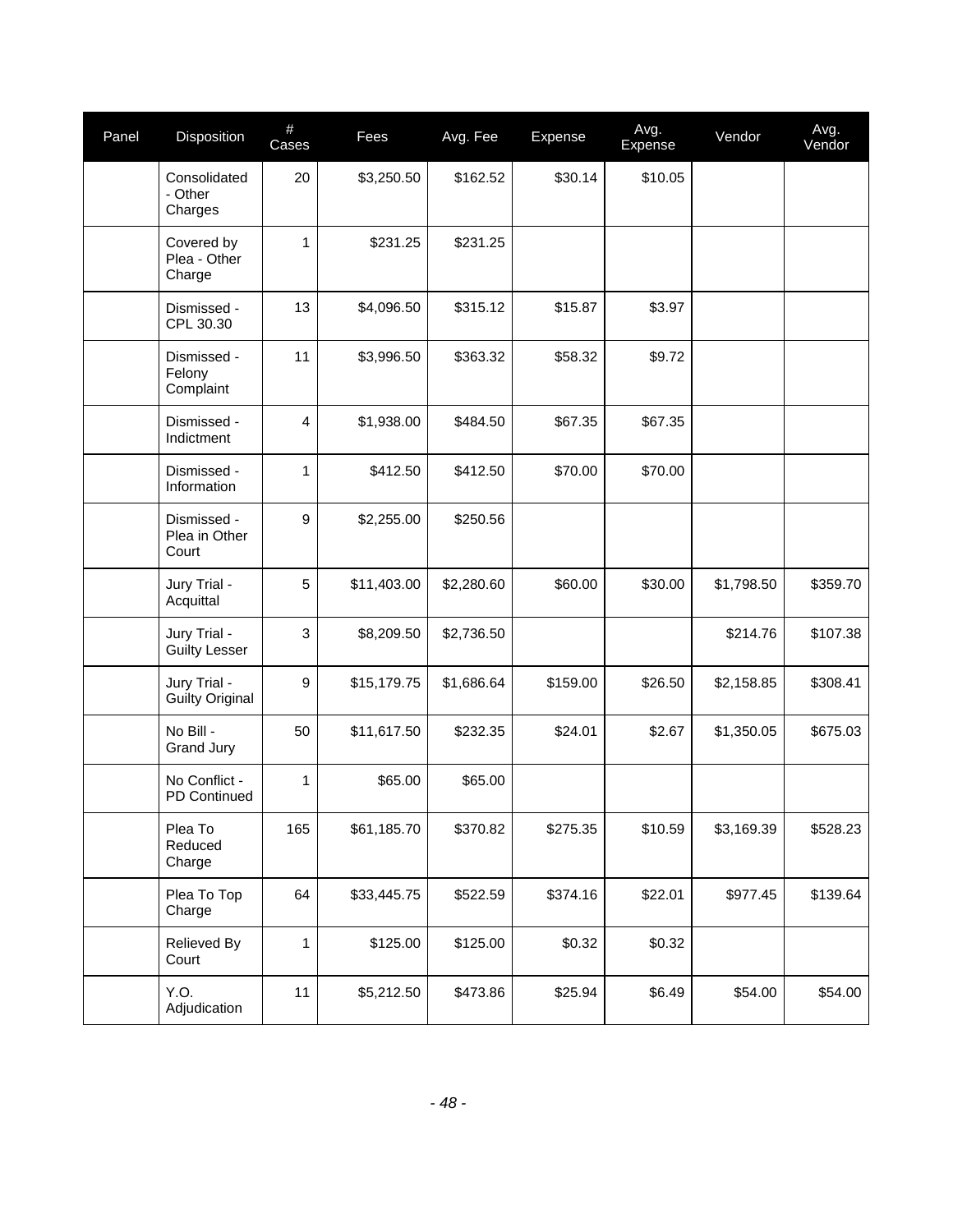| Panel                    | Disposition                              | #<br>Cases     | Fees         | Avg. Fee | Expense    | Avg.<br>Expense | Vendor      | Avg.<br>Vendor |
|--------------------------|------------------------------------------|----------------|--------------|----------|------------|-----------------|-------------|----------------|
| DE<br>Felony<br>Total    |                                          | 404            | \$176,970.95 | \$438.05 | \$1,309.25 | \$14.71         | \$10,685.96 | \$288.81       |
| Family<br>Court          | A.C.D.                                   | 21             | \$8,602.50   | \$409.64 | \$148.57   | \$11.43         | \$388.70    | \$388.70       |
|                          | <b>Admit Petition</b>                    | 65             | \$14,467.25  | \$222.57 | \$71.38    | \$3.40          | \$12.38     | \$12.38        |
|                          | Client<br><b>Retained Own</b><br>Counsel | $\overline{7}$ | \$5,547.50   | \$792.50 | \$151.83   | \$50.61         |             |                |
|                          | Petition<br>Dismissed                    | 177            | \$44,224.50  | \$249.86 | \$630.23   | \$11.25         | \$84.05     | \$28.02        |
|                          | Petition<br>Found After<br>Hearing       | 59             | \$36,225.50  | \$613.99 | \$1,501.46 | \$65.28         | \$653.88    | \$326.94       |
|                          | Stipulated<br>Settlement                 | 460            | \$189,300.90 | \$411.52 | \$2,601.89 | \$13.07         | \$718.01    | \$71.80        |
| Family<br>Court<br>Total |                                          | 789            | \$298,368.15 | \$378.16 | \$5,105.36 | \$16.21         | \$1,857.02  | \$109.24       |
| Misd.                    | A.C.D.                                   | 216            | \$47,192.80  | \$218.49 | \$180.42   | \$3.84          |             |                |
|                          | Alford Plea                              | 1              | \$222.00     | \$222.00 |            |                 |             |                |
|                          | Bench Trial -<br>Acquittal               | 12             | \$3,365.25   | \$280.44 | \$110.64   | \$22.13         |             |                |
|                          | Bench Trial -<br><b>Guilty Lesser</b>    | 1              | \$797.50     | \$797.50 |            |                 |             |                |
|                          | Bench Trial -<br><b>Guilty Original</b>  | 4              | \$2,350.00   | \$587.50 | \$8.14     | \$4.07          |             |                |
|                          | Bench<br>Warrant                         | 48             | \$11,298.00  | \$235.37 | \$38.14    | \$3.47          |             |                |
|                          | Client<br>Retained Own<br>Counsel        | 18             | \$2,833.50   | \$157.42 | \$7.84     | \$7.84          |             |                |
|                          | Consolidated<br>- Other<br>Charges       | 38             | \$10,657.05  | \$280.45 | \$57.10    | \$6.34          |             |                |
|                          | Covered by<br>Plea - Other<br>Charge     | $\overline{2}$ | \$411.75     | \$205.88 |            |                 |             |                |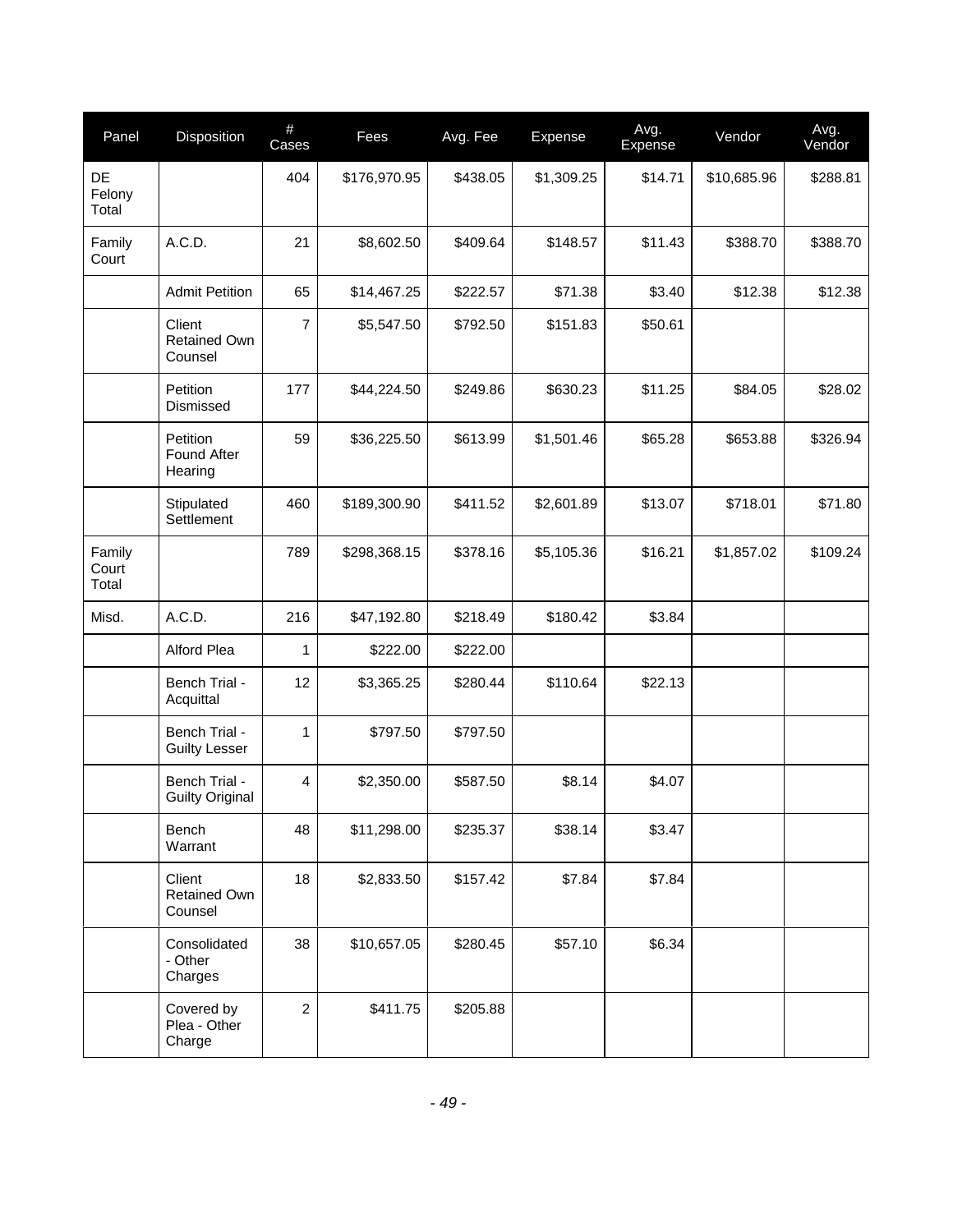| Panel          | Disposition                            | $\#$<br>Cases  | Fees         | Avg. Fee   | Expense    | Avg.<br>Expense | Vendor     | Avg.<br>Vendor |
|----------------|----------------------------------------|----------------|--------------|------------|------------|-----------------|------------|----------------|
|                | Dismissed -<br>CPL 30.30               | 34             | \$7,834.50   | \$230.43   | \$79.66    | \$7.24          | \$28.88    | \$28.88        |
|                | Dismissed -<br>Information             | 143            | \$37,460.40  | \$261.96   | \$348.87   | \$6.98          | \$360.50   | \$90.13        |
|                | Dismissed -<br>Plea in Other<br>Court  | 74             | \$14,403.75  | \$194.65   | \$26.95    | \$1.80          | \$293.00   | \$293.00       |
|                | Jury Trial -<br><b>Guilty Lesser</b>   | 1              | \$1,542.50   | \$1,542.50 |            |                 |            |                |
|                | Jury Trial -<br><b>Guilty Original</b> | $\mathbf{1}$   | \$732.00     | \$732.00   | \$227.36   | \$227.36        |            |                |
|                | No Bill -<br>Grand Jury                | $\mathbf{1}$   | \$60.50      | \$60.50    |            |                 |            |                |
|                | No Conflict -<br>PD Continued          | $\overline{c}$ | \$97.50      | \$48.75    |            |                 |            |                |
|                | Plea To<br>Reduced<br>Charge           | 456            | \$114,519.25 | \$251.14   | \$443.41   | \$4.57          | \$817.88   | \$163.58       |
|                | Plea To Top<br>Charge                  | 218            | \$58,437.95  | \$268.06   | \$196.43   | \$3.93          | \$228.06   | \$45.61        |
|                | Relieved By<br>Court                   | 1              | \$579.00     | \$579.00   |            |                 |            |                |
|                | Y.O.<br>Adjudication                   | 25             | \$6,949.50   | \$277.98   | \$33.48    | \$5.58          |            |                |
| Misd.<br>Total |                                        | 1296           | \$321,744.70 | \$248.26   | \$1,758.44 | \$5.77          | \$1,728.32 | \$108.02       |
| Other          | Bench<br>Warrant                       | $\overline{c}$ | \$500.50     | \$250.25   | \$5.55     | \$5.55          |            |                |
|                | Dismissed -<br>CPL 30.30               | 1              | \$85.00      | \$85.00    | \$1.92     | \$1.92          |            |                |
|                | Dismissed -<br>Information             | $\mathbf{1}$   | \$196.50     | \$196.50   |            |                 |            |                |
|                | Other                                  | 24             | \$3,967.00   | \$165.29   | \$1.80     | \$0.90          |            |                |
|                | Petition<br>Dismissed                  | 1              | \$568.50     | \$568.50   | \$12.80    | \$12.80         |            |                |
|                | Post<br>Conviction -<br>Denied         | 1              | \$694.00     | \$694.00   | \$17.25    | \$17.25         |            |                |